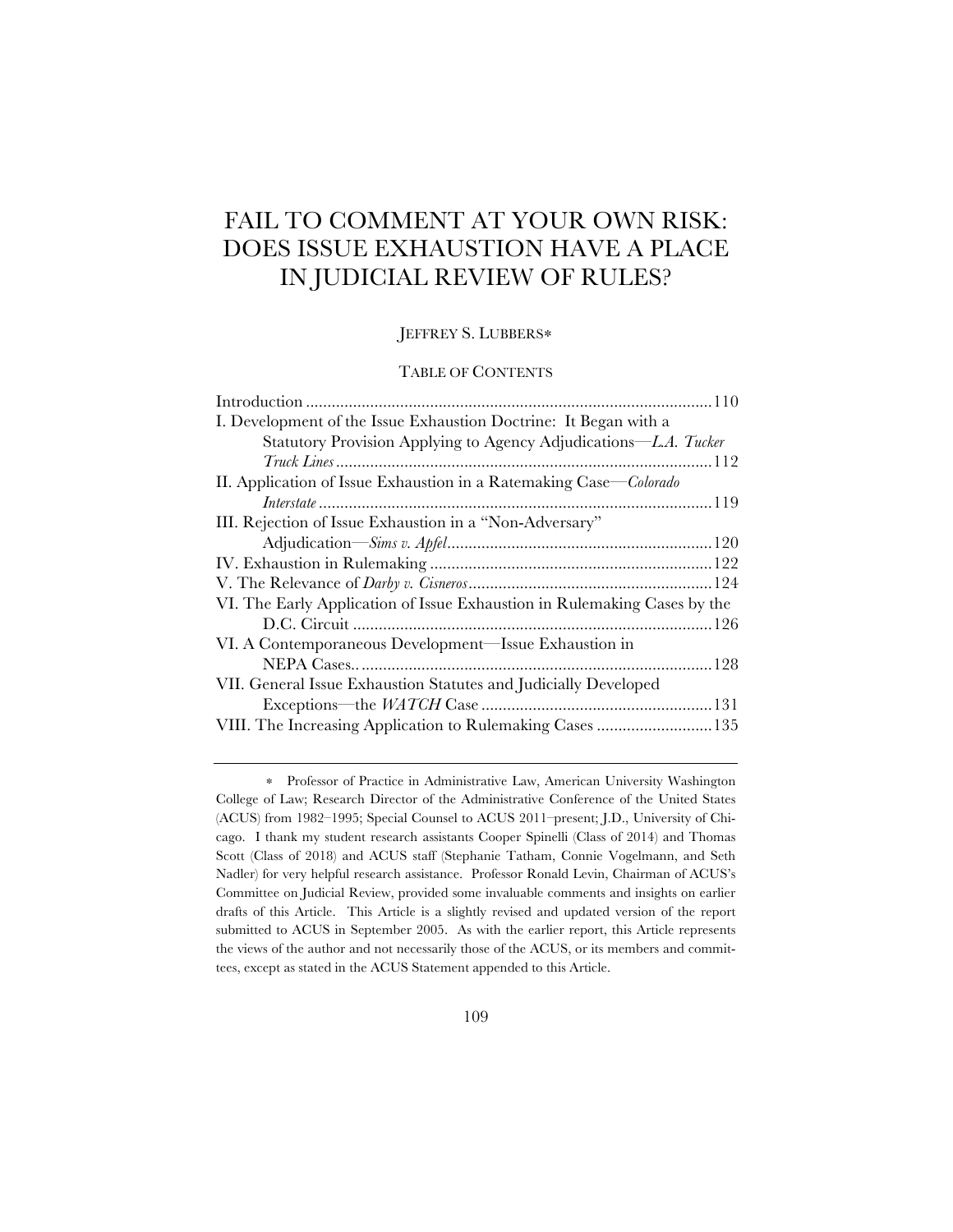| XI. Possible Limits to Applying the Doctrine in Rulemaking Cases  148 |
|-----------------------------------------------------------------------|
|                                                                       |
| B. The "Agency is Already on Notice" Exception 148                    |
| C. The Agency's Response to a Comment Showed Awareness                |
|                                                                       |
| D. The Agency Has a Duty to Examine Key Assumptions as                |
| Part of Its Affirmative Burden of Promulgating and                    |
| Explaining a Non-Arbitrary, Non-Capricious Rule 150                   |
| E. Lack of Notice to Commenter that Issue Needed to be                |
| Raised in the Comments—Logical Outgrowth                              |
|                                                                       |
| F. Constitutional Issues and Other Cases Where the Court Does         |
|                                                                       |
| XII. The Koretoff Case and Judge Williams' Qualms 154                 |
| XIII. Ossification Effects and Other Policy Arguments 159             |
|                                                                       |
|                                                                       |
|                                                                       |
|                                                                       |

#### **INTRODUCTION**

The requirement that parties seeking judicial review of agency action first "exhaust" their administrative remedies initially developed as a prudential judicial construct<sup>1</sup> and now is also sometimes reflected in statutes.<sup>2</sup>

<sup>1.</sup> In 1938, the Supreme Court referred to it as "the long-settled rule of judicial administration that no one is entitled to judicial relief for a supposed or threatened injury until the prescribed administrative remedy has been exhausted." Myers v. Bethlehem Shipbuilding Corp., 303 U.S. 41, 50–51 (1938) (holding that employers challenging National Labor Relations Board's (NLRB's) jurisdiction must complete administrative proceedings before seeking judicial intervention). Later, the Supreme Court explained:

<sup>[</sup>T]he exhaustion doctrine recognizes the notion, grounded in deference to Congress' delegation of authority to coordinate branches of Government, that agencies, not the courts, ought to have primary responsibility for the programs that Congress has charged them to administer. Exhaustion concerns apply with particular force when the action under review involves exercise of the agency's discretionary power or when the agency proceedings in question allow the agency to apply its special expertise.

McCarthy v. Madigan*,* 503 U.S. 140, 145 (1992), *superseded by statute*, 42 U.S.C. § 1997(e) (1980), *as recognized in* Campbell v. Chadbourne, 505 F. Supp. 2d 191, 197 n.4 (D. Mass. 2007) (finding only the parts of the ruling regarding prisoner's exhausting administrative remedies to be superseded).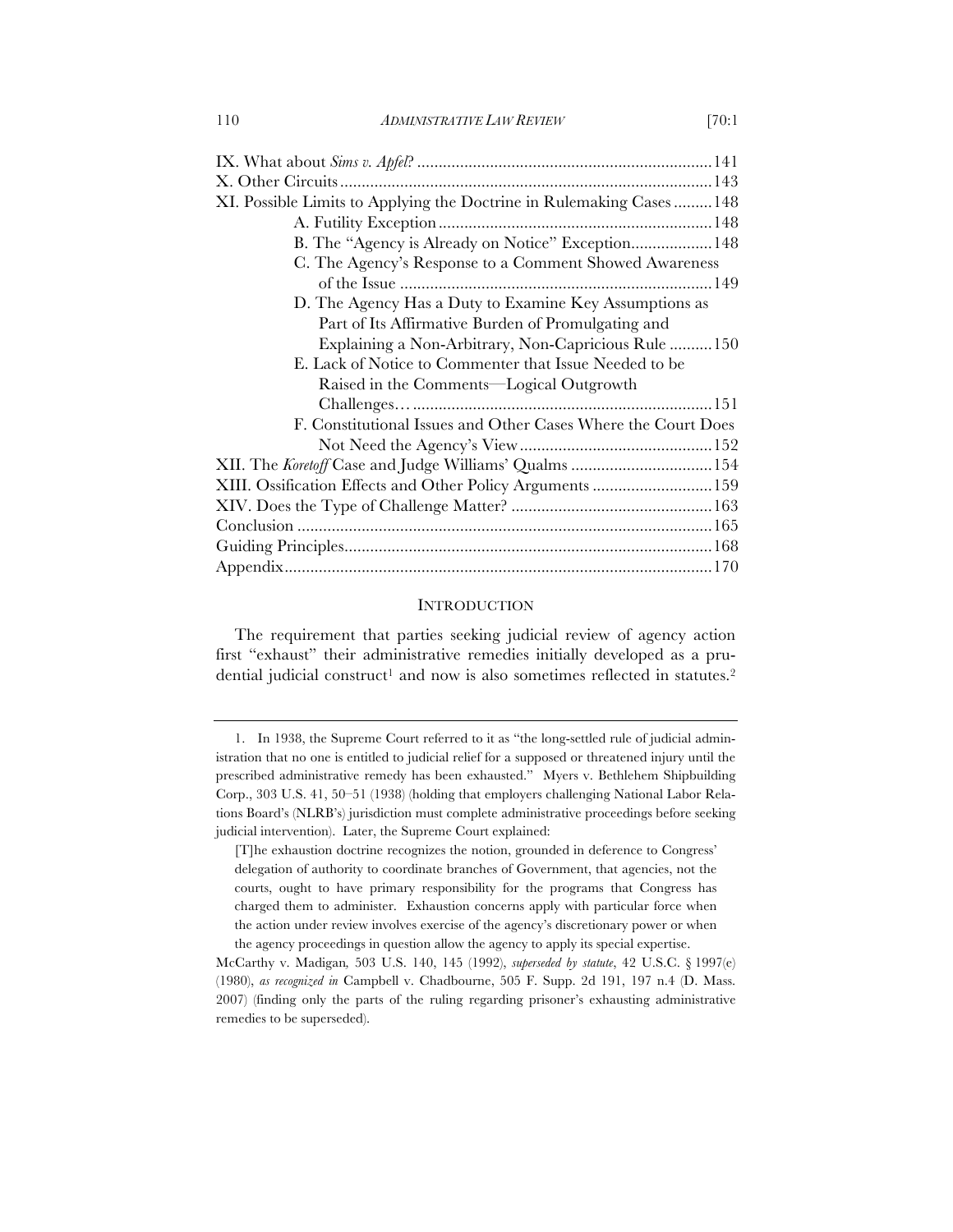#### 2018] *ISSUE EXHAUSTION* 111

The classic version of the exhaustion requirement generally requires a party to go through all the stages of an administrative adjudication before going to court. This ensures that the agency action being challenged is the final agency position and that the agency has had the opportunity to bring its expertise to bear and to correct any errors it may have made at an earlier stage. It also allows for the resolution of disputes before they come to court, thus avoiding potentially unnecessary additions to court dockets. I will refer to this as "remedy exhaustion."

The orthodox application of the remedy exhaustion requirement involves cases where the petitioner for judicial review has eschewed available administrative appeal opportunities.3 In some cases, a court's refusal to accept review will simply clear the way for the further administrative proceedings to take place;4 but in other situations, the foreclosure of judicial relief occurs after "the opportunity to invoke the relevant administrative processes had passed."5

However, the doctrine has developed a new permutation, covering situations where a petitioner for judicial review did follow all the steps of the administrative appeals process, but had failed to raise in that process the issues now sought to be litigated in court. In those cases, which have been called "issue exhaustion" cases, $6$  the thwarted petitioner will likely be unable to prevail since normally there is no further opportunity to raise the issue at the agency. In that sense, application of issue exhaustion bears some

6. *See* William Funk, *Exhaustion of Administrative Remedies—New Dimensions Since* Darby, 18 PACE ENVTL. L. REV. 1, 11 (2000) ("Issue exhaustion' is a term that refers to the need to raise an issue with an administrative agency before raising it on judicial review."). Recently, some courts have used the term "waiver" to describe the action of the challenger who had failed to raise the issue during the agency proceeding. *See infra* text accompanying notes 146–154*.* I prefer the term "issue exhaustion" because "waiver" has another common meaning in administrative law more generally (referring to agencies granting a waiver from a generally applicable requirement), because it makes it sound like more of an strategic action on the part of the petitioner in court, and because the term would imply that a noncomplying challenger would be barred even if another commenter had raised the issue which is not the case.

<sup>2.</sup> *See infra* pp. 58–62.

<sup>3.</sup> *See, e.g.*, Portela-Gonzalez v. Sec'y of Navy, 109 F.3d 74 (1st Cir. 1997) (indicating that a civilian employee of the Naval Exchange challenging disciplinary action must pursue all available administrative appeals before seeking judicial review).

<sup>4.</sup> *Myers*, 303 U.S. at 50–51.

<sup>5.</sup> PETER L. STRAUSS ET AL., GELLHORN AND BYSE'S ADMINISTRATIVE LAW 1241 (10th ed. 2003) (discussing McGee v. United States, 402 U.S. 479 (1971) in which Selective Service inductee was denied the opportunity to raise a conscientious objector defense to criminal conviction because he had not sought personal appearance before the local board and did not take administrative appeal to contest the denial).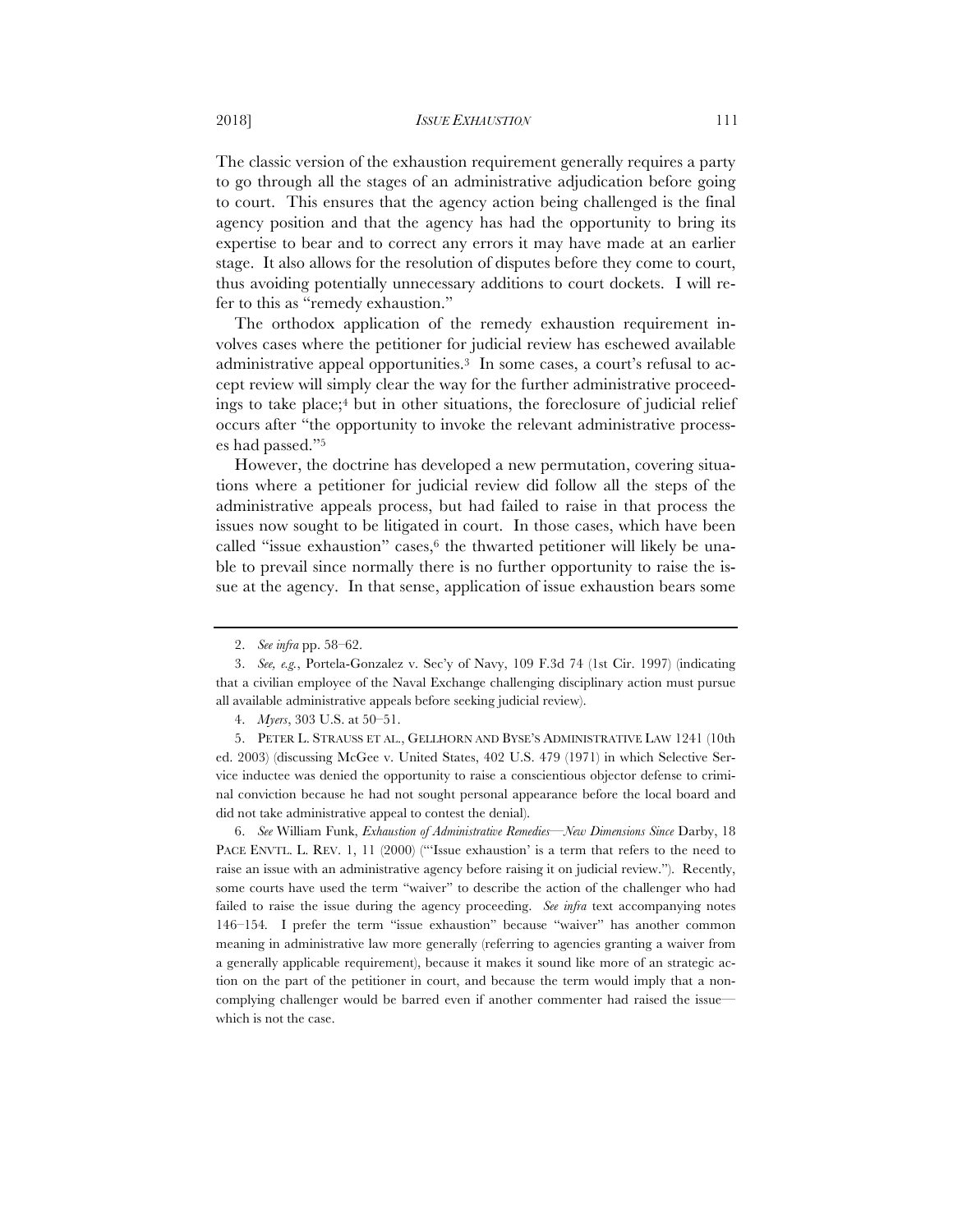resemblance to the requirement that a plaintiff seeking judicial review must have standing to sue<sup>7—</sup>a litigant is deemed unfit to challenge the agency's action in court. Unlike remedy exhaustion, however, which only applies to agency adjudication, issue exhaustion can theoretically be applied to agency rulemaking. As this Article will show, this has started to become a reality—to the potential detriment of the rulemaking process if applied in an overbroad fashion.

# I. DEVELOPMENT OF THE ISSUE EXHAUSTION DOCTRINE: IT BEGAN WITH A STATUTORY PROVISION APPLYING TO AGENCY ADJUDICATIONS—*L.A. TUCKER TRUCK LINES*

It is common for appeals courts to rule that they will not review issues not brought up first in the lower court. This principle was first analogized to judicial review of agency adjudication by the U.S. Supreme Court in the pre-Administrative Procedure Act (APA) case of *Hormel v. Helvering*.8 Six decades later, in *Sims v. Apfel*,9 involving review of a Social Security Administration (SSA) disability decision, the Court hearkened back to *Hormel*, quoting this passage from the earlier case:

Ordinarily an appellate court does not give consideration to issues not raised below. For our procedural scheme contemplates that parties shall come to issue in the trial forum vested with authority to determine questions of fact. This is essential in order that parties may have the opportunity to offer all the evidence they believe relevant to the issues which the trial tribunal is alone competent to decide; it is equally essential in order that litigants may not be surprised on appeal by final decision there of issues upon which they have had no opportunity to introduce evidence. And the basic reasons which support this general principle applicable to trial courts make it equally desirable that parties should have an opportunity to offer evidence on the general issues involved in the less formal proceedings before administrative agencies entrusted with the responsibility of fact finding.<sup>10</sup>

After *Hormel*, the Supreme Court went on to apply the issue exhaustion doctrine to review of an agency adjudicative action in 1952 in *United States v. L.A. Tucker Truck Lines, Inc.*,11 in the context of review of an Interstate Commerce Commission (ICC) order:

[O]rderly procedure and good administration require that objections to the proceedings of an administrative agency be made while it has opportunity for

<sup>7.</sup> *See* Lujan v. Defs. of Wildlife, 504 U.S. 555 (1992) (concluding that plaintiff seeking to challenge agency rule may not do so because of a lack of standing).

<sup>8.</sup> 312 U.S. 552 (1941).

<sup>9.</sup> 530 U.S. 103 (2000).

<sup>10.</sup> *Id.* at 109 (quoting *Hormel*, 312 U.S. at 556). For more on *Sims*, see *infra* text accompanying notes 31–42.

<sup>11.</sup> 344 U.S. 33 (1952).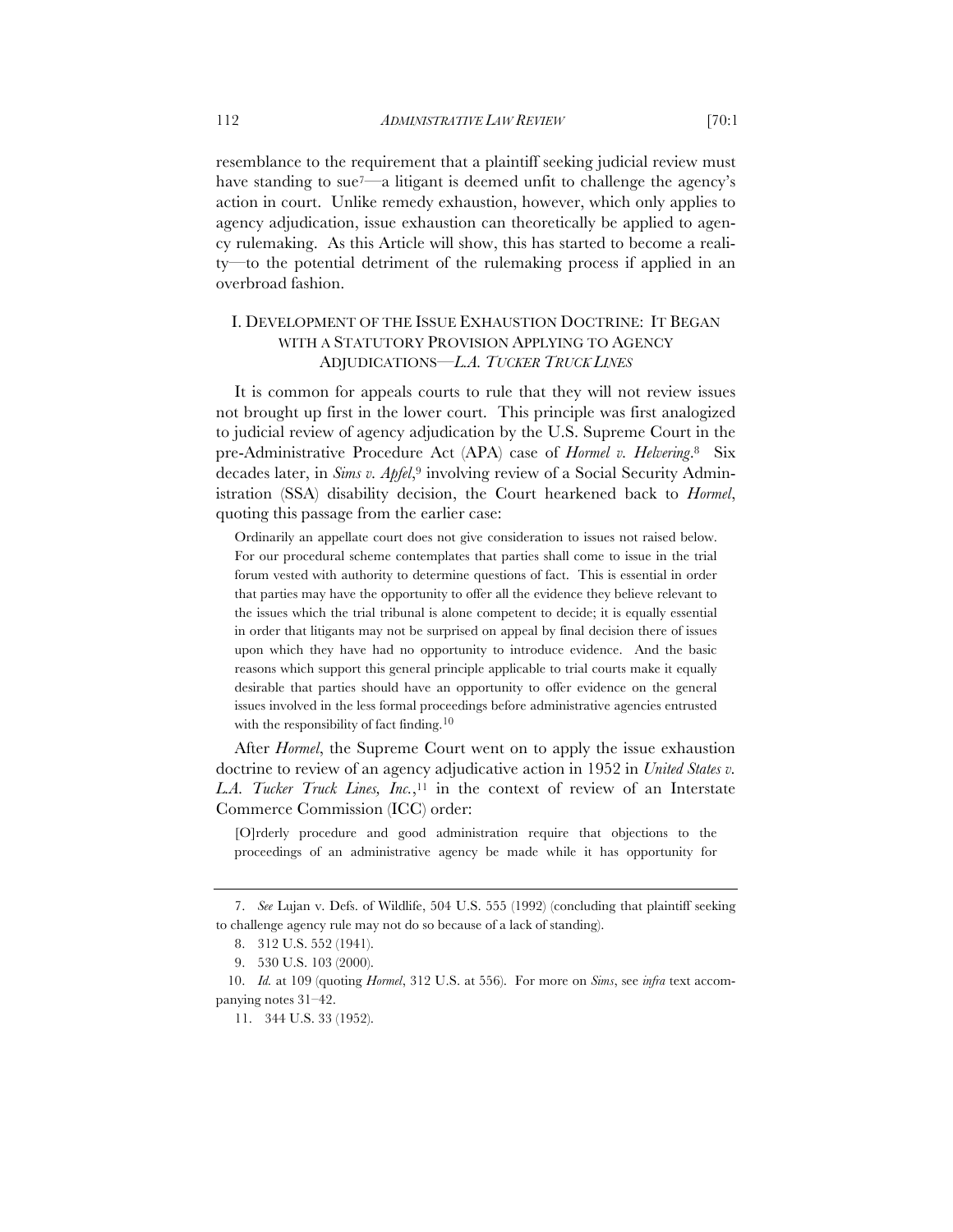correction in order to raise issues reviewable by the courts . . . . Simple fairness to those who are engaged in the tasks of administration, and to litigants, requires as a general rule that courts should not topple over administrative decisions unless the administrative body not only has erred but has erred against objection made at the time appropriate under its practice.12

In that case, a trucker petitioned the ICC for an extension of his route certificate. After a hearing by a hearing examiner, the petition was denied and the Commission affirmed. The trucker requested reconsideration by the full Commission, and then "extraordinary relief," both of which were denied.13 The trucker appealed to the three-judge district court provided for by statute and raised for the first time the contention that the hearing examiner had been improperly appointed. The lower court allowed this, but the ICC appealed to the Supreme Court.14

Reversing, the Supreme Court noted:

[T]he Appellee did not offer nor did the court require any excuse for its failure to raise the objection upon at least one of its many opportunities during the administrative proceeding. Appellee does not claim to have been misled or in any way hampered in ascertaining the facts about the examiner's appointment. It did not bestir itself to learn the facts until long after the administrative proceeding was closed and months after the case was at issue in the District Court, at which time the Commission promptly supplied the facts upon which the contention was based and sustained.15

It added that "[t]he issue is clearly an afterthought, brought forward at the last possible moment to undo the administrative proceedings without consideration of the merits and can prevail only from technical compulsion irrespective of considerations of practical justice."16

While the appeal in that court was heard under a statute that did not contain an issue exhaustion provision,<sup>17</sup> the Court noted that "more than a

<sup>12.</sup> *Id.* at 37. A few years later, the Court made clear that the Administrative Procedure Act (APA) does "not require a different result. That Act purports to strengthen, rather than to weaken, the principle requiring the exhaustion of administrative remedies before permitting court review." Fed. Power Comm'n v. Colo. Interstate Gas Co., 348 U.S. 492, 499–500 (1955). But see *Darby v. Cisneros*, 509 U.S. 137 (1993), discussed below, in which the Court read  $\S 704$  of the APA, (5 U.S.C.  $\S 704$  (1988)) to mean that federal courts do not have authority to require plaintiffs to exhaust available administrative remedies before seeking judicial review under the APA, where neither relevant statutes nor agency rules specifically mandate exhaustion as prerequisite to judicial review.

<sup>13.</sup> 344 U.S. at 34.

<sup>14.</sup> *Id.* at 34–35.

<sup>15.</sup> *Id.* at 35.

<sup>16.</sup> *Id.* at 36.

<sup>17.</sup> *See* Statement of Jurisdiction, United States v. L.A. Tucker Truck Lines, 344 U.S. 33 (Jan. 28, 1952) (No. 18-621), 1952 WL 82373, at \*8: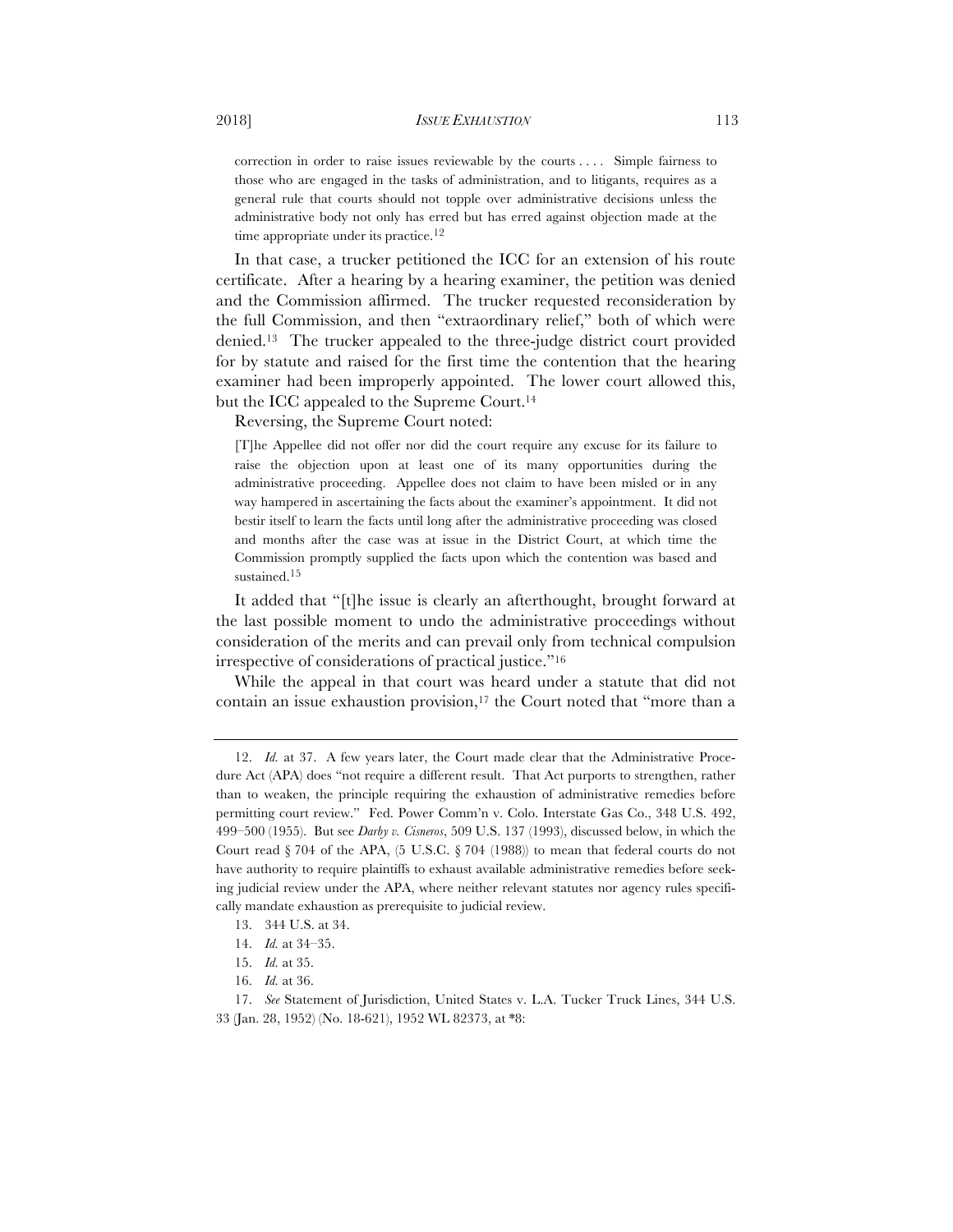few statutes" did contain such provisions.18 Indeed, as the Supreme Court noted almost fifty years later in *Sims*, "requirements of administrative issue exhaustion are largely creatures of statute."19 Recently, the Court clarified that even when a litigant failed to meet a statutory issue exhaustion provision, "we do not regard that lapse as 'jurisdictional.'"20

There are numerous statutes that contain either generic issue exhaustion provisions or those directed at objections to agency orders. The following is a list of exhaustion provision statutes (arranged by United States Code provisions):

- Federal Labor Relations Authority, Unfair Labor Practices, 5 U.S.C. § 7123 ("No objection that has not been urged before the Authority, or its designee, shall be considered by the court, unless the failure or neglect to urge the objection is excused because of extraordinary circumstances."). This exhaustion provision was first adopted in the Civil Service Reform Act of 1978, Pub. L. No. 95-454, § 7123(c), 92 Stat. 1213 (1978).
- Department of Justice, Executive Office of Immigration Review, Removal Orders, 8 U.S.C. § 1252(d) ("A court may review a final order of removal only if—(1) the alien has exhausted all administrative remedies available to the alien as of right...."). This exhaustion provision was first adopted in the Immigration and Nationality Act, Pub. L. No. 82-414, 66 Stat. 208 (1952). Although it does not specifically include an issue exhaustion requirement, it has been so interpreted.21
- Securities and Exchange Commission (SEC), Securities Act of 1933, 15 U.S.C. § 77i(a) ("No objection to the order of the

While most of the cases invoking this doctrine have arisen under statutes which specifically provide that the court can consider on review only matters raised before the agency—a limitation not contained in the Urgent Deficiencies Act, under which this action was brought—the settled policy against unduly protracting litigation requires application of the principle to review of Interstate Commerce Commission orders by statutory three-judge district courts.

18. 344 U.S. at 36.

19. Sims v. Apfel, 530 U.S. 103, 107 (2000). The Court cited *Marine Mammal Conservancy, Inc. v. USDA*, 134 F.3d 409, 412 (D.C. Cir. 1998). That opinion was a bit more expansive: "The requirement that objections must first be presented to the agency, although sometimes treated as part of the judicially-created exhaustion doctrine, is largely derived from statute."

20. EPA v. EME Homer City Generation, L.P., 134 S. Ct. 1584, 1602 (2014).

21. Agha v. Holder, 743 F.3d 609, 616 (8th Cir. 2014) ("Although this provision only refers to administrative 'remedies,' we have held that Congress likely intended by enacting  $\S 1252(d)(1)$  to require that an alien not only pursue all stages of administrative review, but also raise all issues before the agency.") (ellipsis and internal quotation marks omitted).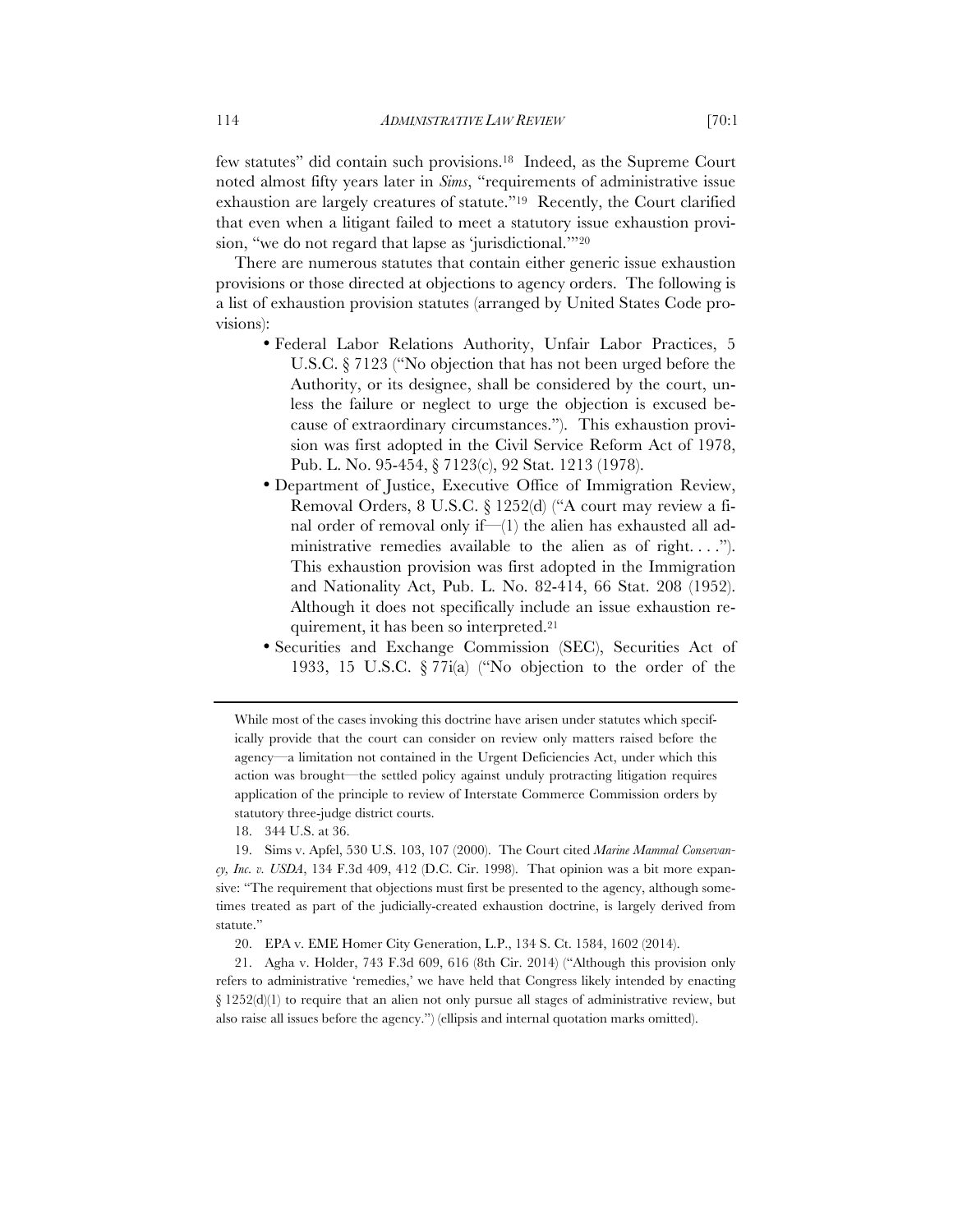Commission shall be considered by the court unless such objection shall have been urged before the Commission."). This exhaustion provision was first adopted in the Securities Exchange Act of 1934, Pub. L. No. 73-22, § 9(a), 48 Stat. 80 (1934).

- SEC, Securities Act of 1934, 15 U.S.C. § 78y(c)(1) ("No objection to an order or rule of the Commission, for which review is sought under this section, may be considered by the court unless it was urged before the Commission or there was reasonable ground for failure to do so."). This exhaustion provision was first adopted in the Securities Exchange Act of 1934, Pub. L. No. 73-291, § 25(a), 48 Stat. 902 (1934); but the words "or rule" were added in Pub. L. No. 94-29, § 20, 89 Stat. 159 (1975).22
- SEC, Investment Companies, 15 U.S.C. § 80a-42(a) (same). This exhaustion provision was first adopted in the Investment Company Act of 1940, Pub. L. No. 76-768, § 43(a), 54 Stat. 844 (1940).
- SEC, Investment Advisers, 15 U.S.C. § 80b-13 (same). This exhaustion provision was first adopted in the Investment Advisors Act of 1940, Pub. L. No. 76-768, § 213(a), 54 Stat. 856 (1940).
- Small Business Administration, 15 U.S.C. § 687a(e) ("No objection to an order of the Administration shall be considered by the court unless such objection was urged before the Administration or, if it was not so urged, unless there were reasonable grounds for failure to do so."). This exhaustion provision was first adopted in the Small Business Act, Pub. L. No. 87-341, 75 Stat. 753 (1961).
- Bureau of Consumer Financial Protection (CFPB), Interstate Land Sales, 15 U.S.C § 1710 ("No objection to an order or determination of the Director shall be considered by the court unless such objection shall have been urged before the Director."). Thus, provision was enacted originally (referring to the Secretary of Housing and Urban Development (HUD) in the Housing and Urban Development Act of 1968, Pub. L. No. 90-448, Title XIV, § 1411, 82 Stat. 595, amended to substitute the CFPB Director in the Dodd-Frank Wall Street Reform and Consumer Protection Act, Pub. L. No. 111-203 Title X, § 1098A, 124 Stat. 2105 (2010).
- Presidential Board Concerning the Interstate Transportation of Petroleum Products, 15 U.S.C. § 715(d) ("No objection to the order of the board shall be considered by the court unless such

<sup>22.</sup> This is one of only two provisions that I have found that specifically apply issue exhaustion to rulemaking. *See infra* notes 52–53.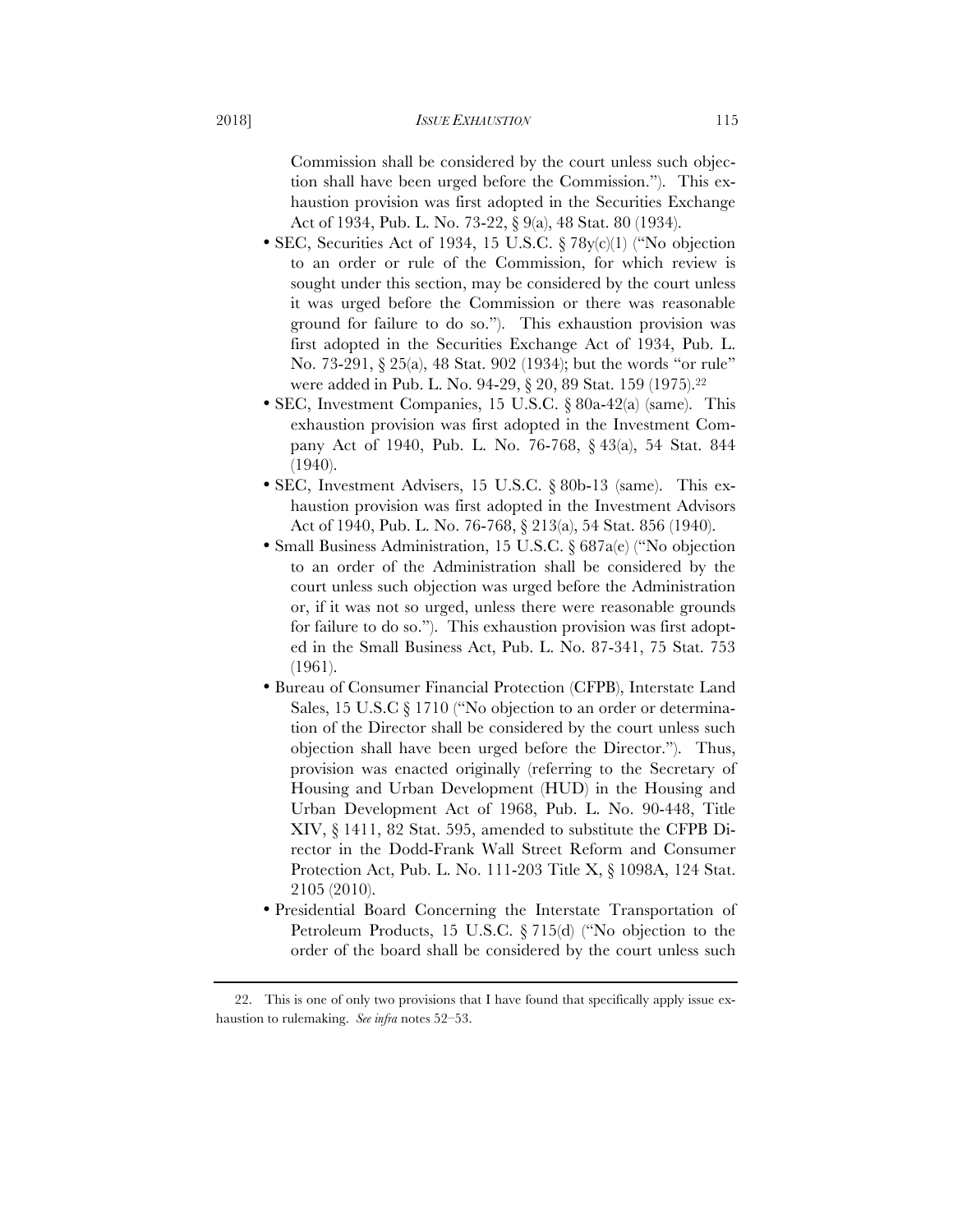objection shall have been urged before the board."). This provision was enacted as part of the Connally Act, ch. 18, § 1, 49 Stat. 30 (1935).

- Federal Energy Regulatory Commission (FERC), Natural Gas, 15 U.S.C. § 717r(b) ("No objection to the order of the Commission shall be considered by the court unless such objection shall have been urged before the Commission in the application for rehearing unless there is reasonable ground for failure so to do."). This exhaustion provision was first adopted in the Natural Gas Act, Pub. L. No. 75-688, § 19(b), 52 Stat. 831–32 (1938).
- FERC, Natural Gas Policy, 15 U.S.C. § 3416(a)(4) ("No objection to such order of the Commission shall be considered by the court if such objection was not urged before the Commission in the application for rehearing unless there was reasonable ground for the failure to do so."). This exhaustion provision was first adopted in the Natural Gas Policy Act of 1978, Pub. L. No. 95- 62, § 506(a)(4), 92 Stat. 3405 (1978).23
- FERC, Electric Utilities, 16 U.S.C. § 825*l*(b) ("No objection to the order of the Commission shall be considered by the court unless such objection shall have been urged before the Commission in the application for rehearing unless there is reasonable ground for failure so to do."). This exhaustion provision was first adopted in the Public Utility Holding Company Act of 1935, Pub. L. No. 74-333, § 313(b), 49 Stat. 860 (1935).
- Food and Drug Administration, 21 U.S.C. § 355(h) ("No objection to the order of the Secretary shall be considered by the court unless such objection shall have been urged before the Secretary or unless there were reasonable grounds for failure so to do."). This exhaustion provision was first adopted in the Federal Food, Drug, and Cosmetic Act, ch. 675, § 505(h), 52 Stat. 1083 (1938).
- Department of HUD, Native American Housing Assistance and Self-Determination, 25 U.S.C. § 4161(d)(2) ("No objection to the action of the Secretary shall be considered by the court unless such objection has been urged before the Secretary."). This exhaustion provision was first adopted in the Native American Housing Assistance and Self-Determination Act of 1996, Pub. L. No. 104-330, § 401(d)(2), 110 Stat. 4038.
- Department of the Treasury, Alcohol, 27 U.S.C. § 204(h) ("No objection to the order of the Secretary shall be considered by the court unless such objection shall have been urged before the

<sup>23.</sup> Note that the word "order" in this statute was interpreted to include rules. ECEE, Inc. v. Fed. Energy Regulatory Comm'n, 611 F.2d 554, 559–66 (5th Cir. 1980).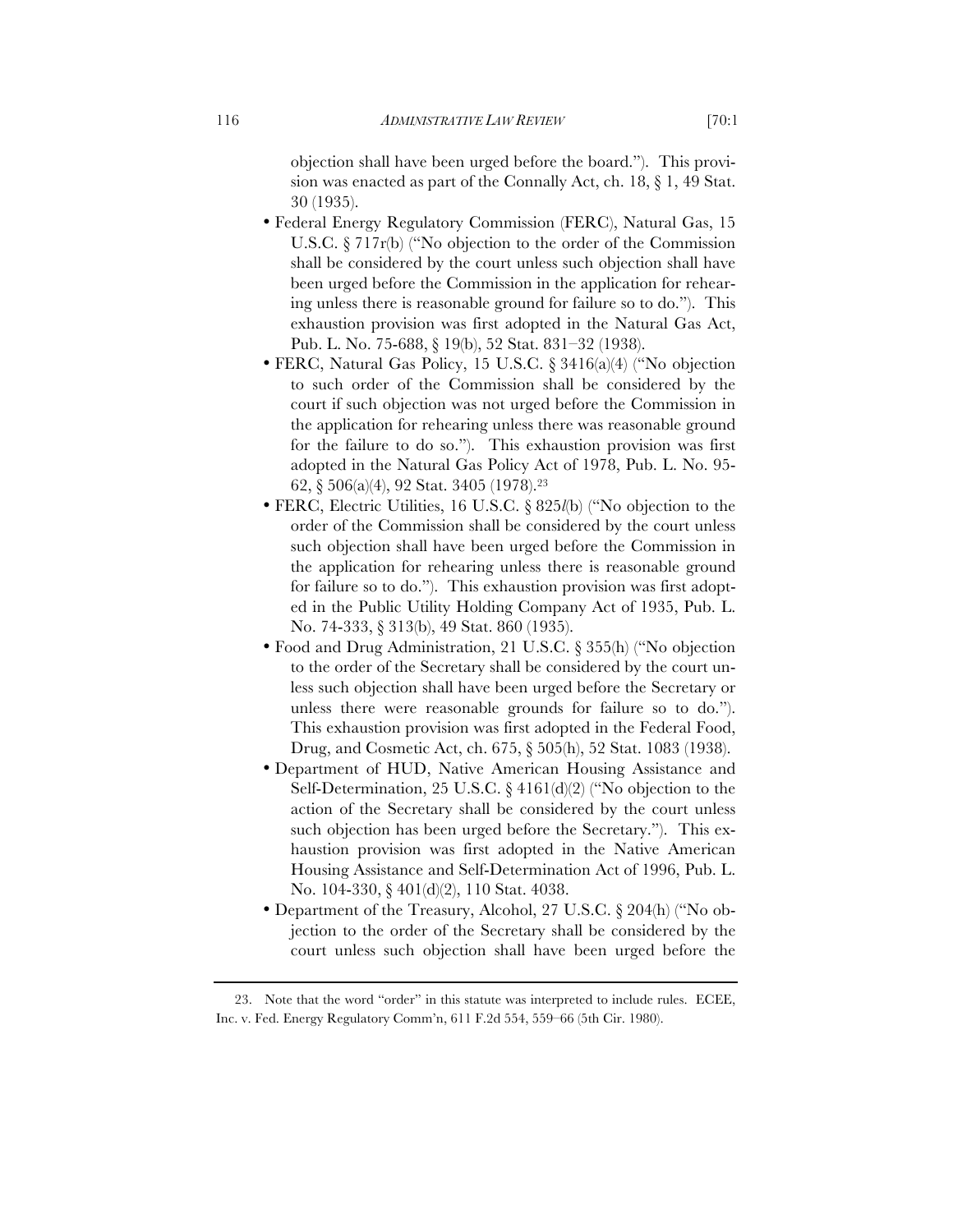Secretary or unless there were reasonable grounds for failure so to do."). This exhaustion provision was first adopted in the Federal Alcohol Administration Act, Pub. L. No. 74-401, § 4(g), 49 Stat. 980 (1935) (there have been minor subsequent amendments).

- National Labor Relations Board, Unfair Labor Practices, 29 U.S.C. § 160(e) ("No objection that has not been urged before the Board, its member, agent, or agency, shall be considered by the court, unless the failure or neglect to urge such objection shall be excused because of extraordinary circumstances."). This exhaustion provision was first adopted in the National Labor Relations Act, Pub. L. No. 74-198, § 10(e), 49 Stat. 454 (1935).
- Department of Labor, Fair Labor Standards Act, 29 U.S.C. § 210(a) ("No objection to the order of the Secretary shall be considered by the court unless such objection shall have been urged before such industry committee or unless there were reasonable grounds for failure so to do."). This exhaustion provision was first adopted in the Fair Labor Standards Act, Pub. L. No. 75-718, § 10 (a), 52 Stat. 1065–66 (1938).
- SSA, Civil Money Penalties, 42 U.S.C. § 1320a-8(d)(1) ("No objection that has not been urged before the Commissioner of Social Security shall be considered by the court, unless the failure or neglect to urge such objection shall be excused because of extraordinary circumstances."). This exhaustion provision was first adopted in the Social Security Act, Pub. L. No. 103-296, § 1129(d)(1), 108 Stat. 1511 (1994).
- Department of HUD, Housing and Community Development Act of 1974, 42 U.S.C. § 5311(c)(2) ("No objection to the action of the Secretary shall be considered by the court unless such objection has been urged before the Secretary."). This exhaustion provision was first adopted in the Housing and Community Development Act of 1974, Pub. L. No. 93-383, § 111(c)(2), 88 Stat. 650 (1974).
- Department of the Interior, Outer Continental Shelf Leasing Act, 43 U.S.C. § 1349(c)(5) ("Specific objections to the action of the Secretary shall be considered by the court only if the issues upon which such objections are based have been submitted to the Secretary during the administrative proceedings related to the actions involved."). This exhaustion provision was first adopted in the Outer Continental Shelf Lands Act Amendments of 1978, Pub. L. No. 95-372, § 23(c)(5), 92 Stat. 657 (1978).
- Federal Communications Commission (FCC), General, 47 U.S.C. § 405(a) ("The filing of a petition for reconsideration shall not be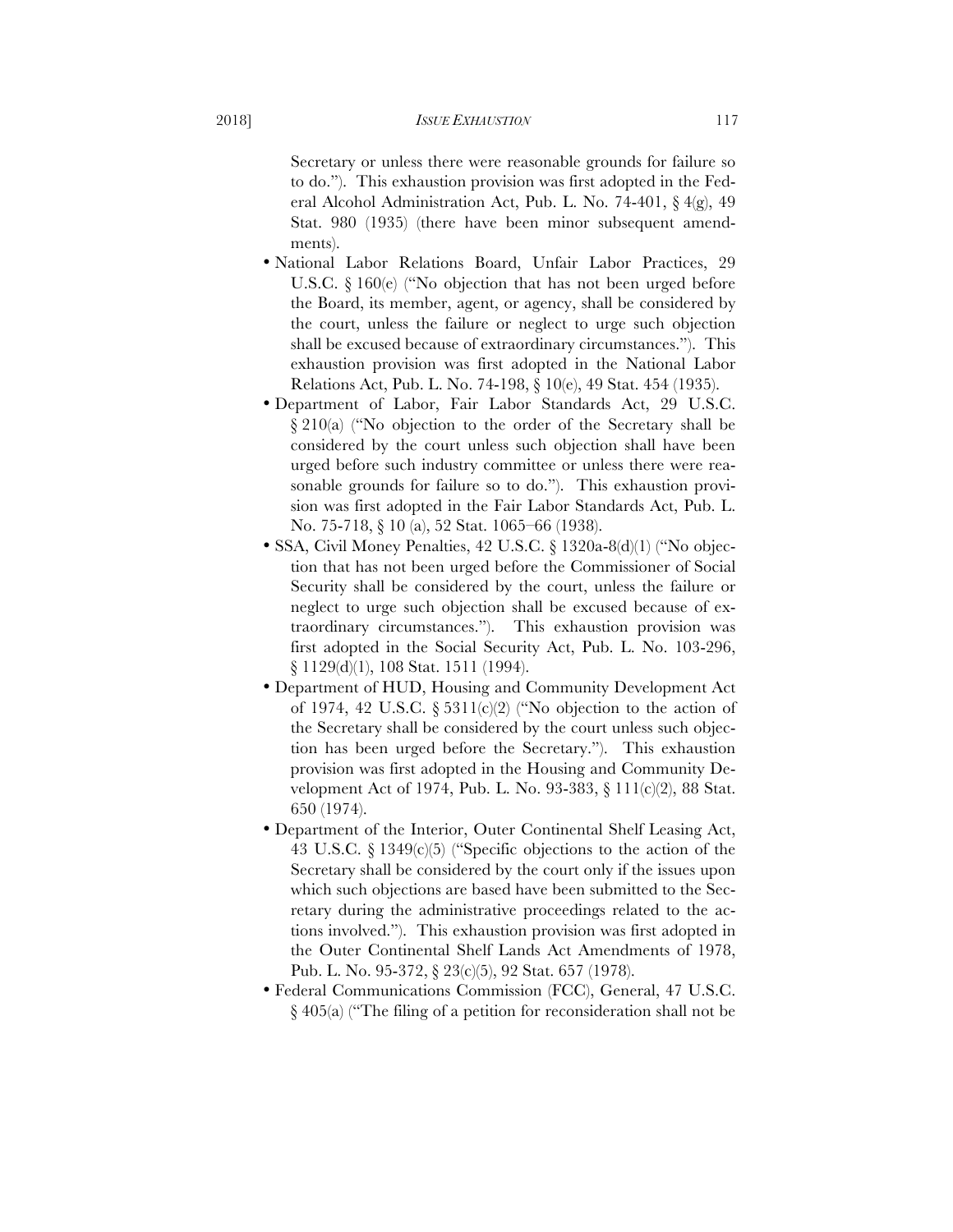a condition precedent to judicial review of any such order, decision, report, or action, except where the party seeking such review (1) was not a party to the proceedings resulting in such order, decision, report, or action, or (2) relies on questions of fact or law upon which the Commission, or designated authority within the Commission, has been afforded no opportunity to pass."). This exhaustion provision was first adopted in an Act to further amend the Communications Act of 1934, Pub. L. No. 82-554, § 405, 66 Stat. 720 (1952).

• National Transportation Safety Board, Aviation Matters, 49 U.S.C. § 1153(b)(4) ("In reviewing an order under this subsection, the court may consider an objection to an order of the Board only if the objection was made in the proceeding conducted by the Board or if there was a reasonable ground for not making the objection in the proceeding.").This exhaustion provision was first adopted in the Independent Safety Board Act of 1974, Pub. L. No. 103-272, § 1153(b)(4), 108 Stat. 757 (1994).

In addition, there are agency regulations that require issue exhaustion within the agency's appeals system—in other words, an appellant cannot raise an issue before the agency head that was not raised before the Administrative Law Judge (ALJ).24 Some agencies have successfully argued that these regulations should also be respected by courts on judicial review. The Supreme Court noted this in *Sims*, when it said:

[I]t is common for an agency's regulations to require issue exhaustion in administrative appeals. *See, e.g.*, 20 C.F.R. § 802.211(a) (1999) (petition for review to Benefits Review Board must "lis[t] the specific issues to be considered on appeal"). And when regulations do so, courts reviewing agency action regularly ensure against the bypassing of that requirement by refusing to consider unexhausted issues. *See, e.g.*, *South Carolina v. U.S. Dept. of Labor*, 795 F.2d 375, 378 (4th Cir. 1986); *Sears, Roebuck & Co. v. FTC*, 676 F.2d 385, 398 & n.26 (9th Cir. 1982). Yet, SSA regulations do not require issue exhaustion. (Although the question is not before us, we think it likely that the Commissioner could adopt a regulation that did require issue exhaustion.)25

While it might seem odd to think that an agency regulation could influence what arguments can be made in court, cases like the ones cited in the above passage have migrated the administrative adjudication rule into the judicial review process. Such regulations, not surprisingly, appear to be limited to agency adjudications, where issue exhaustion can be more readily

<sup>24.</sup> *See, e.g.*, Department of Labor, 20 C.F.R. §§ 641.900(e), 645.800(c), 667.830(b) (2016); Department of Justice (Bureau of Prisons), 28 C.F.R. § 542.15(b)(2); NLRB, 29 C.F.R. § 102.46(b)(2); Occupational Safety and Health Administration, 29 C.F.R. §§ 1979.110(a), 1981.110(a).

<sup>25.</sup> Sims v. Apfel, 530 U.S. 103, 108 (2000).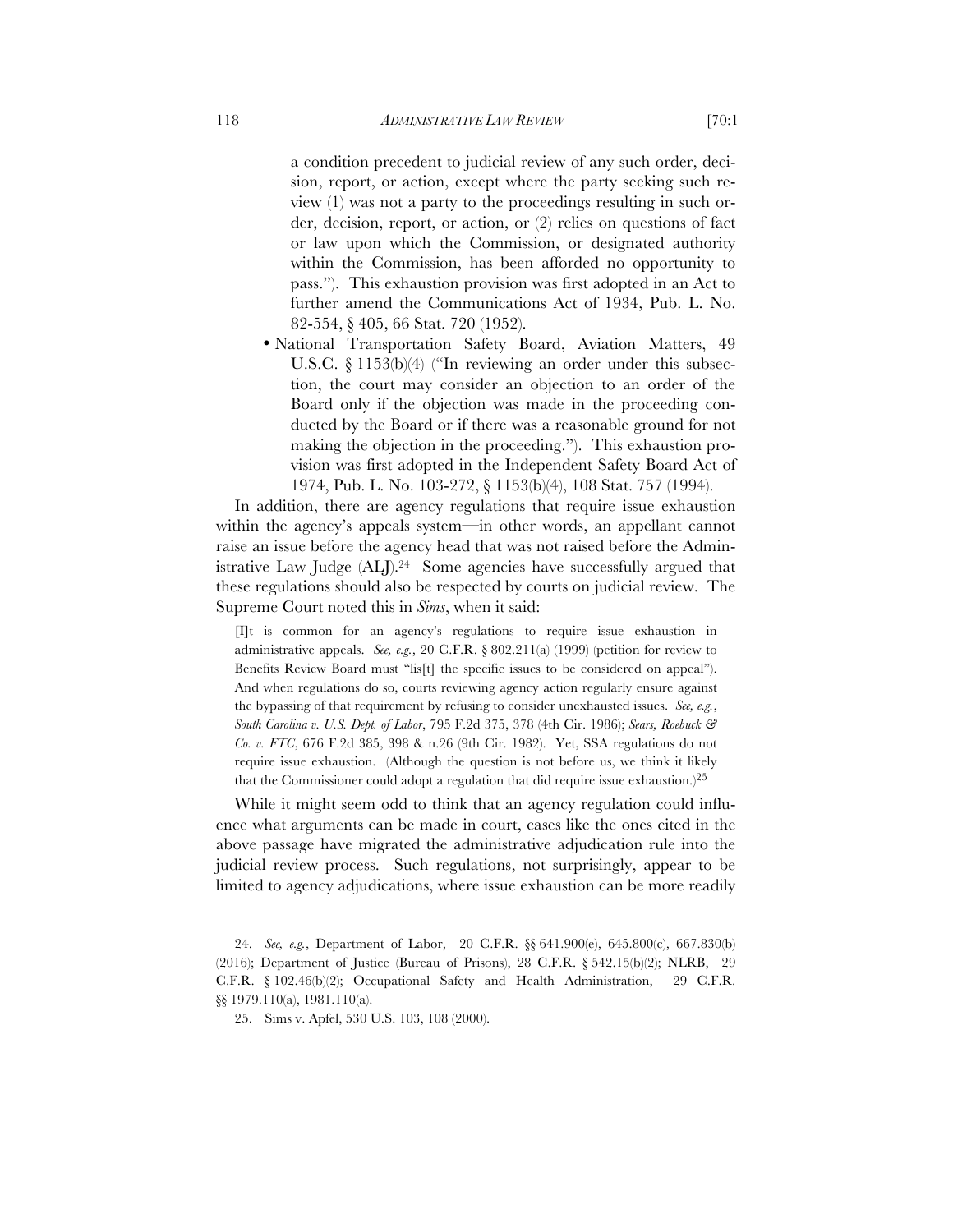tied to remedy exhaustion. And no such regulation purporting to limit issues raised in judicial review of rules has been found.

# II. APPLICATION OF ISSUE EXHAUSTION IN A RATEMAKING CASE— *COLORADO INTERSTATE*

Three years after the *L.A. Tucker Truck Lines* case, the above FERC natural gas statutory provision (formerly administered by the Federal Power Commission) was applied by the Supreme Court in *Federal Power Commission v. Colorado Interstate Gas Co*.26 This case involved a ratemaking (within the APA's definition of rulemaking) of particular applicability in that the order in the case only applied to one company. The Commission's order had been reversed and remanded by the Tenth Circuit on a ground that that court had raised *sua sponte*, but one that had not been before the Commission at the time of the ratemaking.27 The Supreme Court, citing the statute (and *L.A. Tucker Truck Lines*), reversed, brushing aside the argument that the statute, on its face, only precluded *a party* from raising an issue in court that had not been presented for rehearing, and did not preclude *a court* from taking up a new issue *sua sponte*: "To allow a Court of Appeals to intervene here on its own motion would seriously undermine the purpose of the explicit requirements of § 19(b) that objections must first come before the Commission."28 More importantly, the Court found support in the APA's scope-of-judicial-review section (5 U.S.C. § 706(2) (2012)), which states that in conducting its review: "To the extent necessary to decision *and when presented*, the reviewing court shall decide all relevant questions of law, interpret constitutional and statutory provisions, and determine the meaning or applicability of the terms of an agency action."29

The *Colorado Interstate* Court did not really examine this APA issue in any depth and I was unable to find any other federal court decision focusing on this phrase, so its importance to this issue is hard to judge. It is not immediately clear why "when presented" would necessarily imply that an issue must have been first presented to an agency before a litigant can "present" it to a court. In addition, even if read this way, the phrase's application is ambiguous in that it seemingly only applies to the questions of law enumerated in that sentence and not to all the matters covered by  $\S 706(2)$ .

A variation of the *sua sponte* issue decided in *Colorado Interstate* is presented when the court petitioner did not raise the issue with the agency, but another party did. Because the issue exhaustion doctrine was intended to be

<sup>26.</sup> 348 U.S. 492 (1955).

<sup>27.</sup> *Id.*

<sup>28.</sup> *Id.* at 499.

<sup>29.</sup> 5 U.S.C. § 706 (2012) (emphasis added).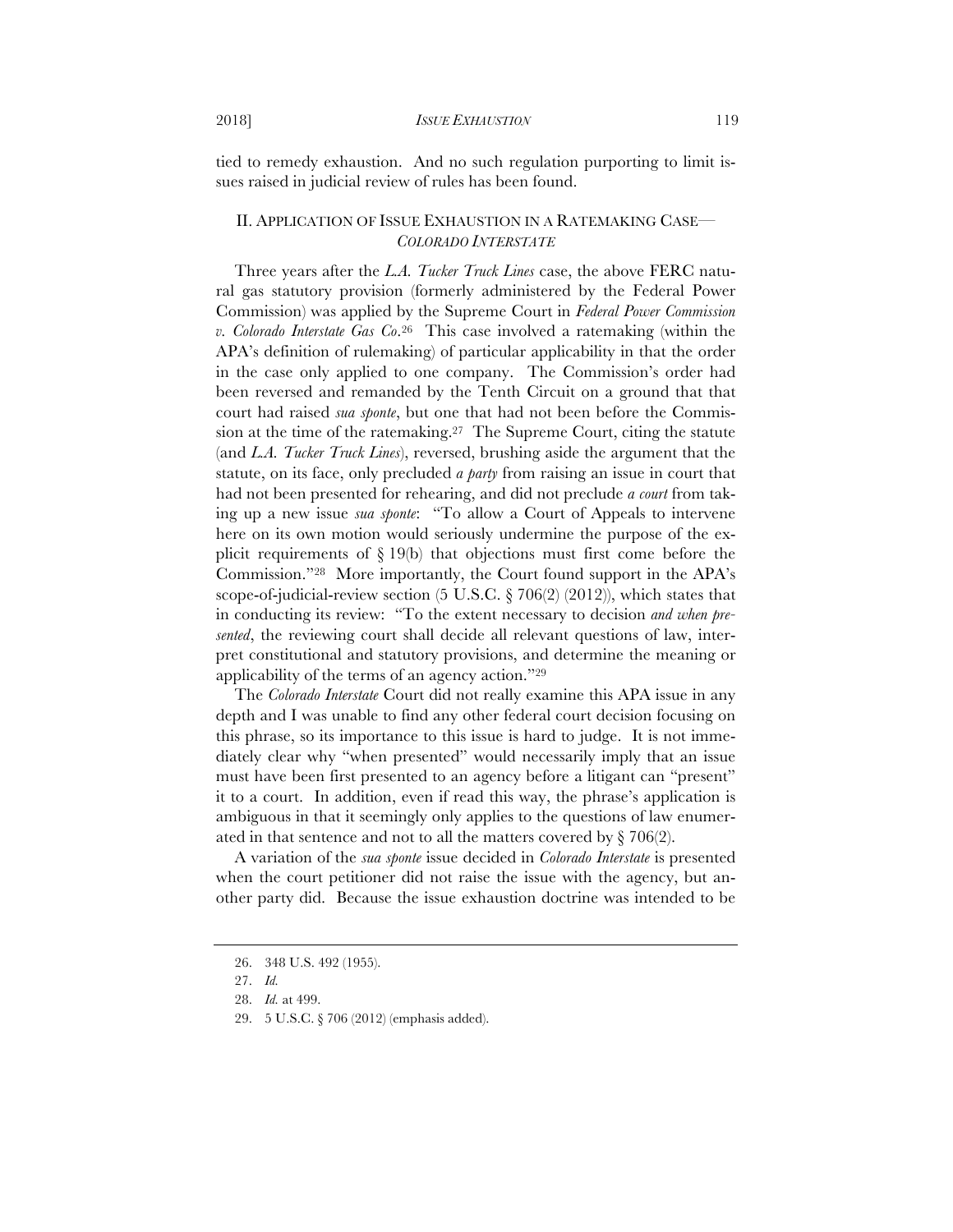protective of the agency, courts have understandably often ruled that it should not be applied to particular challengers in situations where *other* participants in the administrative process had raised the issues, even if the litigant in court had not. For example, the Third Circuit so ruled in an SEC case where the petitioner had not raised the challenge at the administrative level, but other party-intervenors to the administrative adjudication had:

The principal purpose of the [exhaustion] doctrine . . . is to make sure that it is the agency and not the courts which passes first on the contentions of the participants. It was the intention of Congress as evidenced by the statutory plan to give to the agency rather than to the courts the primary responsibility for enforcing and elaborating the regulatory scheme as set up in the law. This purpose is advanced so long as the contentions and exceptions raised on review have been in fact effectively and meaningfully raised before the regulatory agency. This is true regardless of whether the person who appeals the agency decision or some other person aggrieved by the decision happens to have raised the points before the agency.30

# III. REJECTION OF ISSUE EXHAUSTION IN A "NON-ADVERSARY" ADJUDICATION—*SIMS V. APFEL*

All the cases discussed so far have involved challenges to orders issued in administrative adjudications or ratemakings of particular applicability. But in one important case, the Supreme Court declined to apply the issue exhaustion doctrine in the context of a review of an agency adjudication. In *Sims*, in which the government argued that a social security claimant should be barred from raising an issue that she had failed to raise at the Social Security Appeals Council (the agency board that reviews denials of benefits by agency ALJs), the Supreme Court declined to apply issue exhaustion.<sup>31</sup> The government had argued "that an issue-exhaustion requirement is 'an important corollary' of any requirement of exhaustion of remedies."32 But the Court concluded, "[w]e think that this is not necessarily so and that the corollary is particularly unwarranted in this case."33

In reaching this decision, the Court began by noting "that requirements of administrative issue exhaustion are largely creatures of statute."34 It then read its precedents, including *L.A. Tucker Truck Lines*,35 as suggesting that "the desirability of a court imposing a requirement of issue exhaustion depends on the degree to which the analogy to normal adversarial litigation applies in a particular administrative proceeding." Finding SSA adjudica-

<sup>30.</sup> Hennesey v. SEC, 285 F.2d 511, 515 (3d Cir. 1961).

<sup>31.</sup> 530 U.S. 103 (2000).

<sup>32.</sup> *Id.* at 107.

<sup>33.</sup> *Id.*

<sup>34.</sup> *Id.*

<sup>35.</sup> 344 U.S. 33 (1952).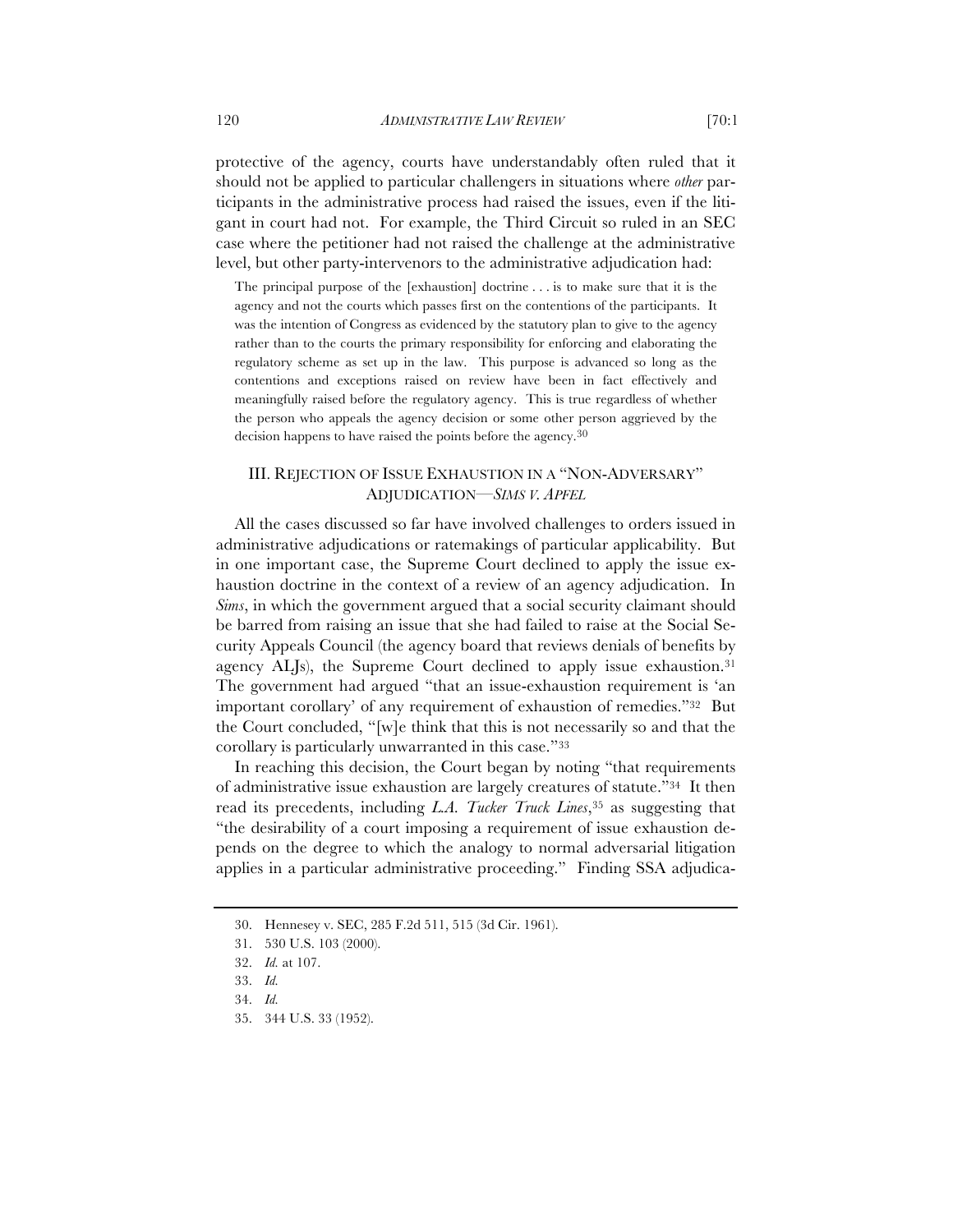tion to be "informal"36 and "inquisitorial rather than adversarial,"37 the Court held that "a judicially created issue-exhaustion requirement is inappropriate. Claimants who exhaust administrative remedies need not also exhaust issues in a request for review by the Appeals Council to preserve judicial review of those issues."38

The Court that decided *Sims* was a divided Court. Four Justices dissented, and Justice O'Connor supplied the fifth vote by emphasizing SSA's failure to notify claimants of the issue exhaustion requirement.39

Shortly thereafter, Professor Funk wrote:

Outside the Social Security context, it is unlikely that [*Sims*] has any force. Not only do the four dissenters indicate the view that issue exhaustion is the general rule, subject to only the rarest of exceptions, but Justice O'Connor clearly viewed the situation in [*Sims*] as unique. Even Justice Thomas's opinion, by tying issue exhaustion to an analogy with adversarial litigation in the judicial context, suggests that in the vast range of formal and informal, but adversarial, administrative adjudication, issue exhaustion would be required.40

Nevertheless, lower courts applying issue exhaustion in judicial review of adjudications have continued to accentuate the adversarial nature of the agency action below.<sup>41</sup> As one court put it, the rule that issues not raised

36. *Sims*, 530 U.S. at 111.

39. *Id.* at 113 (O'Connor, J., concurring in part and concurring in the judgment). She also suggested that "[r]equiring issue exhaustion is particularly inappropriate here, where the regulation and procedures of the SSA affirmatively suggest that specific issues need not be raised before the Appeals Council." *Id.*

40. Funk, *supra* note 6, at 15.

41. *See, e.g.*, Agha v. Holder, 743 F.3d 609, 616 (8th Cir. 2014) (quoting *Sims*, 530 U.S. at 110): "Where the parties are expected to develop the issues in an adversarial administrative proceeding, . . . the rationale for requiring issue exhaustion is at its greatest." In other words, "The strongest case for imposing an exhaustion requirement exists where the administrative proceedings closely resemble a trial." (quoting Frango v. Gonzales, 437 F.3d 726, 728 (8th Cir. 2006)). Here, the administrative proceedings before both the Immigration Court and the Board of Immigration Appeals were adversarial, and Agha was represented by counsel. Thus, a court-imposed exhaustion requirement is proper, in addition to the statutory requirement.

For a case refusing to apply issue exhaustion to a non-adversarial adjudication, see *Vaught v. Scottsdale Healthcare Corp. Health Plan*, 546 F.3d 620, 632 (9th Cir. 2008):

Because ERISA and its implementing regulations create an inquisitorial, rather than

<sup>37.</sup> *Id.*

<sup>38.</sup> *Id.* at 112. Justice Thomas wrote for the five-Justice majority. Justice O'Connor concurred because the agency had failed to warn claimants that issue preclusion might obtain. Justice Breyer (writing for Chief Justice Rehnquist and Justice Scalia) dissented because he did not "see why the nonadversarial nature of the Social Security Administration (SSA) internal appellate process makes a difference," at least for claimants represented by counsel. *Id.* at 117.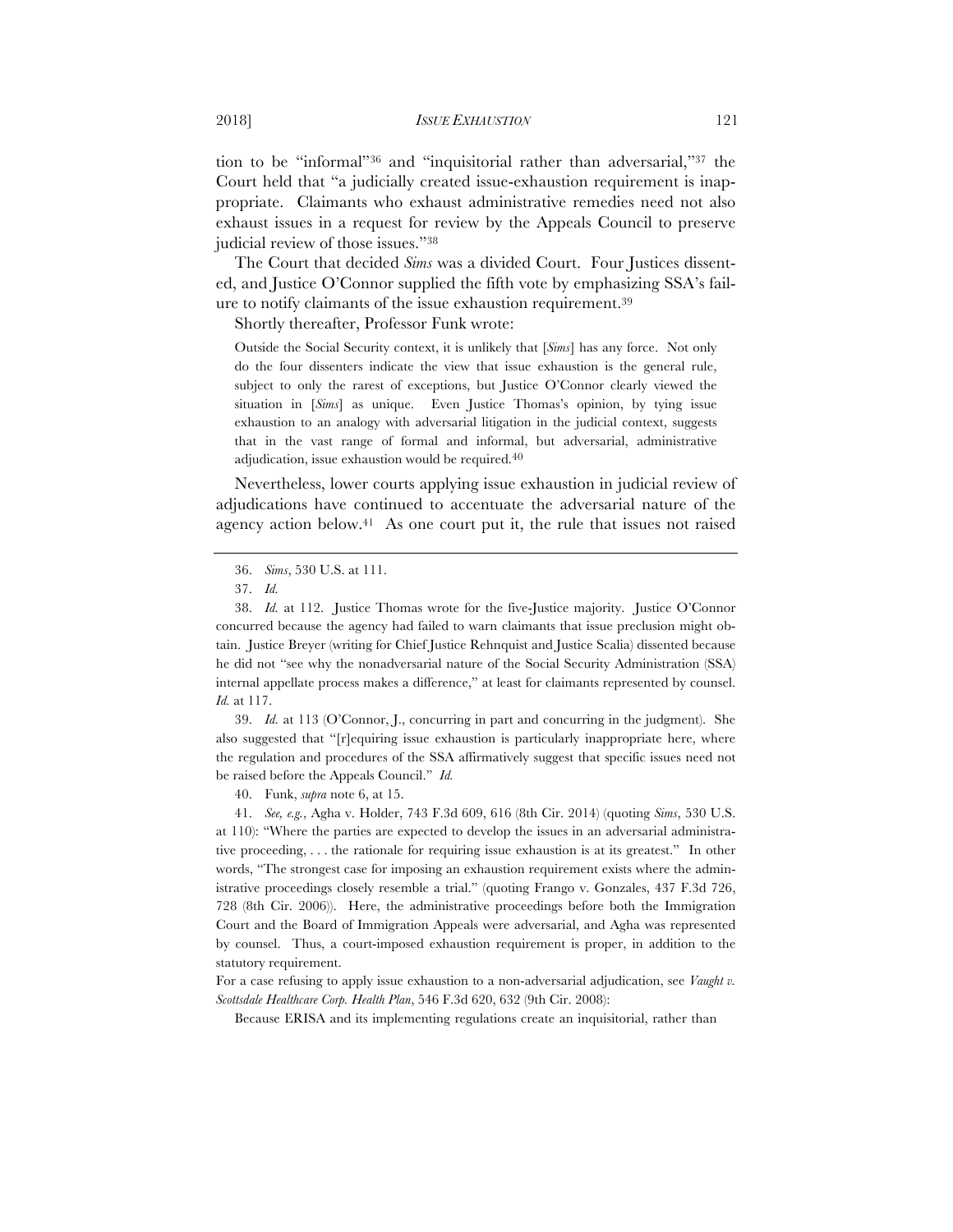before an agency are waived and will not be considered by a court on review "holds special force where, as here, an appeal follows adversarial administrative proceedings in which parties are expected to present issues material to their case. In that setting, the rationale of requiring issue exhaustion is at its greatest."42 With that in mind, query whether the issue exhaustion doctrine should have a place in rulemaking.

#### IV. EXHAUSTION IN RULEMAKING

It should be apparent that the remedy exhaustion doctrine, involving the need to go through all the available procedural steps and agency fora, while important in agency adjudication, has no real application to notice-andcomment rulemaking where there is typically a single proceeding that must be completed before there is a rule to challenge. The closely related, APAbased finality requirement<sup>43</sup> clearly rules out challenges to *proposed* rules.<sup>44</sup> On the other hand, the APA's presumption of reviewability and the application of the prudential ripeness doctrine announced in *Abbott Laboratories v. Gardner*<sup>45</sup> in 1966 have served to allow pre-enforcement review of final rules in many situations. Rules can also normally be challenged in court at the enforcement stage too, absent a statutory preclusion, $46$  or unless some opportunity existed to challenge them first in an agency adjudicatory forum.47

In pre-enforcement challenges to rules, where the ripeness hurdle must

42. Fritch v. U.S. Dep't of State, 220 F. Supp. 3d 51, 62 (D.D.C. 2016) (quoting Wallaesa v. FAA, 824 F.3d 1071, 1078 (D.C. Cir. 2016)).

44. *See In re* Murray Energy Corp., 788 F.3d 330, 334–35 (D.C. Cir. 2015).

45. 387 U.S. 136 (1967). But see Toilet Goods Ass'n v. Gardner, 387 U.S. 158 (1967), the companion case, where the Court found a pre-enforcement challenge to another FDA rule to be unripe for review because it could be challenged at the enforcement stage without any potential harm to the challenger in the interim.

46. *See generally* Paul R. Verkuil, *Congressional Limitations on Judicial Review of Rules*, 57 TUL. L. REV. 733 (1983). *See also* Ronald Levin, *Statutory Time Limits on Judicial Review of Rules: Verkuil Revisited*, 32 CARDOZO L. REV. 2203 (2011).

47. *See* Thunder Basin Coal Co. v. Reich, 510 U.S. 200 (1994) (noting that mine safety regulation may not be challenged in advance of an administrative enforcement action by the Labor Department because of the opportunity to defend in the comprehensive administrative adjudication system presided over by the Federal Mine Safety and Health Review Commission).

adversarial process, and because the [plan's explanation of benefits] does not notify a claimant that issue exhaustion is required, *Sims* leads us to conclude that Vaught was not required to exhaust his issues or theories in the context of this case.

*Accord* Wolf v. Nat'l Shopmen Pension Fund, 728 F.2d 182, 186 (3d Cir. 1984) ("Section 502(a) of ERISA does not require either issue or theory exhaustion; it requires only claim exhaustion.").

<sup>43.</sup> 5 U.S.C. § 704 (2012).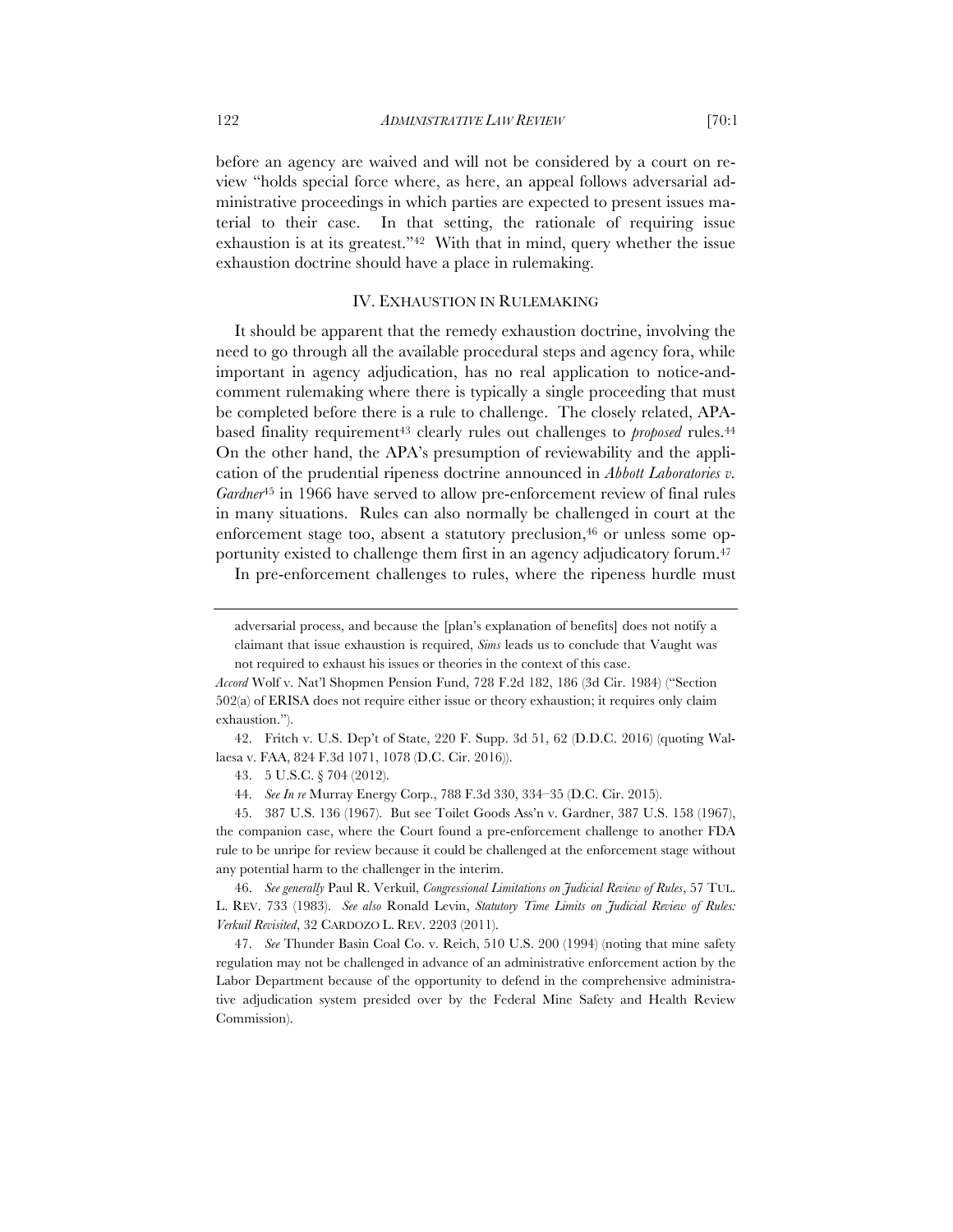be surmounted, it is certainly possible to envision the government raising issue exhaustion concerns. An excellent student note in 1986 by Douglas David Spencer was critical of an emerging trend in this direction.<sup>48</sup> Professor Funk raised the question of issue exhaustion in rulemaking in his 2000 survey of "new dimensions" of the exhaustion doctrine, and found that "courts are hopelessly confused on the subject."49 The *Gellhorn and Byse*  casebook in 2003 devoted a thoughtful note to this issue, suggesting that, while issue exhaustion might make sense in some rulemaking challenges, the "cases conspicuously lack discussion of whether, when, why, or how exhaustion doctrine developed in the context of adjudication should be applied to rulemaking."50 Gabriel Markoff's recent useful survey of Clean Air Act rulemaking challenges found that, at least under that Act, which contains one of the few explicit statutory issue exhaustion requirements for rulemaking challenges, the D.C. Circuit has applied it in 80% of the cases in which the government raised it as a defense.<sup>51</sup>

As noted above, there are numerous statutes containing more generic issue exhaustion requirements, or ones applying to agency orders. But there are few statutes that contain explicit statutory issue exhaustion requirements for rulemaking challenges—I have found only two—the Clean Air Act<sup>52</sup> and Securities Act of 1934.<sup>53</sup> And, of course, there are many other

50. STRAUSS ET AL., *supra* note 5, at 1246.

51. Gabriel H. Markoff, Note, *The Invisible Barrier: Issue Exhaustion as a Threat to Pluralism in Administrative Rulemaking*, 90 TEX. L. REV. 1065, 1079–83 (2012).

52. 42 U.S.C. § 7607(d)(7)(B) (2012) ("Only an objection to a rule or procedure which was raised with reasonable specificity during the period for public comment (including any public hearing) may be raised during judicial review."). This provision was adopted in the 1977 Clean Air Act Amendments, Pub. L. No. 95-95, § 305(a), 49 Stat. 885, 775 (1977).

53. 15 U.S.C. § 78y(c)(1) (2012) ("No objection to an order or rule of the Commission, for which review is sought under this section, may be considered by the court unless it was urged before the Commission or there was reasonable ground for failure to do so."). More generally, the word "order" in some statutory review statutes has been construed to cover rules with respect to certain judicial review requirements. *See, e.g.*, Inv. Co. Inst. v. Bd. of Governors, 551 F.2d 1270 (D.C. Cir. 1977) (treating a rule as an "order" for purposes of permitting direct review in the court of appeals). In one case involving a rulemaking, a court did the same for the purpose of enforcing the mandatory rehearing aspect of the Natural

<sup>48.</sup> David Douglas Spencer, Note, *The Duty to Participate in Agency Rulemaking*, 54 GEO. WASH. L. REV. 628 (1986). He wrote after another commentator had extolled the virtues of exhaustion generally and had supported denying the right of judicial review to a party who had failed to participate in rulemaking, suggesting that such parties could petition the agency to institute a new rulemaking proceeding and thereby obtain review. *See* Marcia R. Gelpe, *Exhaustion of Administrative Remedies: Lessons from Environmental Cases,* 53 GEO. WASH. L. REV. 1, 14–15, 34 (1984).

<sup>49.</sup> Funk, *supra* note 6, at 18.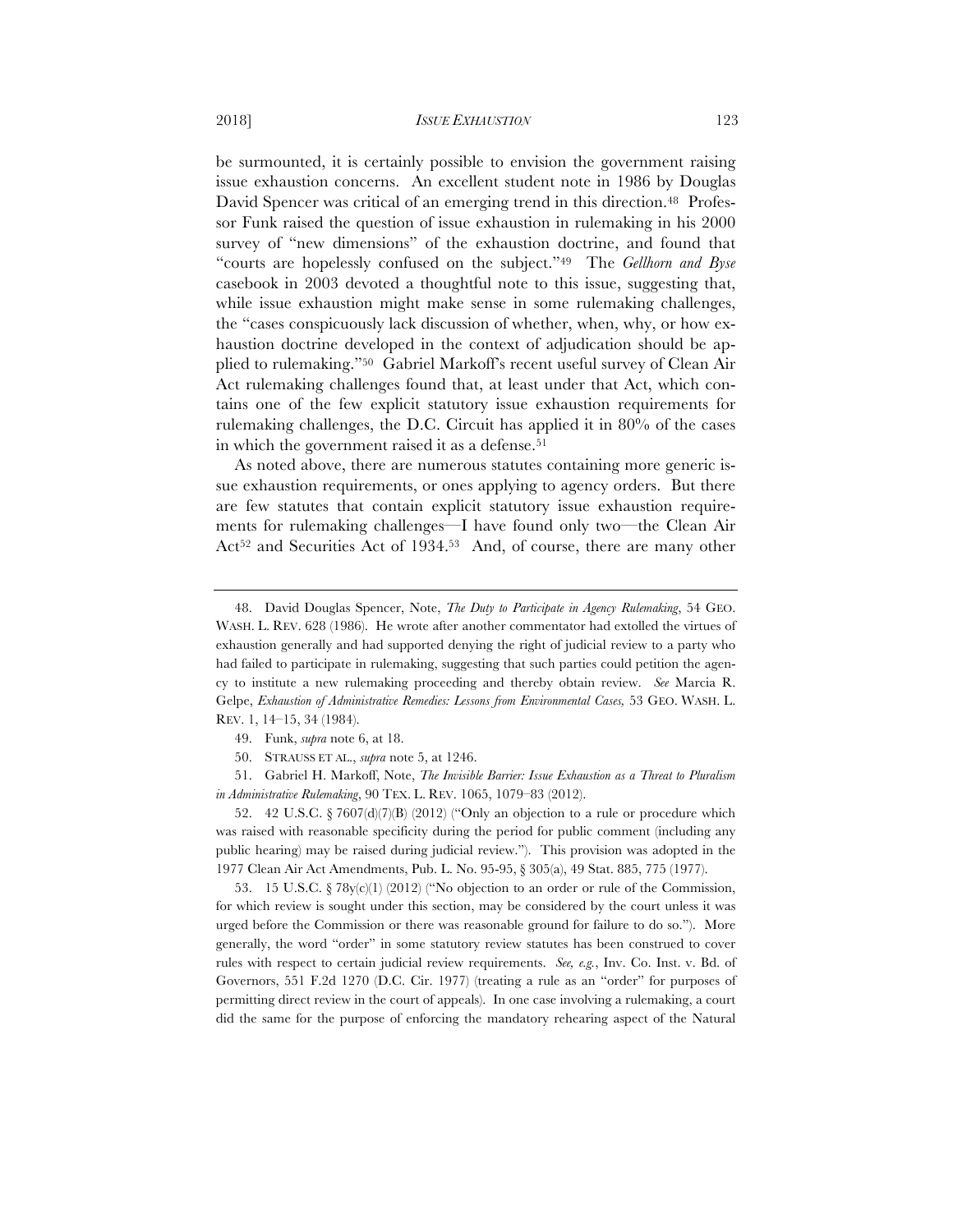agency statutes that lack any such provision. Courts have not done a good job of sorting through these distinctions. As Professor Funk notes, "Unfortunately, some courts have ignored the specific statutory origin for [issue exhaustion] and have applied a similar exhaustion requirement in cases totally unrelated to that statute, while citing cases involving application of that statute."54

The upshot is that, as explained below, courts seem to be increasingly applying issue exhaustion principles to the judicial review of informal rulemaking, even though the doctrine was born in the adjudication context, and even though the Supreme Court has eschewed it in the informal adjudication context of social security disability claims.

As the American Bar Association Administrative Law Section's *Blackletter Statement* states:

Courts enforce such issue exhaustion more stringently where the parties are expected to develop the issue in an adversarial proceeding than in circumstances in which they review the results of nonadversarial, informal hearings.

Some courts have also applied the issue-exhaustion doctrine to the notice-andcomment rulemaking process. Under this approach, a party that fails to raise an objection to a rule during notice-and-comment may not press that objection on direct judicial review of the rule unless (1) another party made the objection or (2) the agency's decision [*sic*] indicates that it did in fact consider the issue.55

#### V. THE RELEVANCE OF *DARBY V. CISNEROS*

Does the APA have anything to say about this issue? Section 704, as construed by the Supreme Court in *Darby v. Cisneros*,56 seems to preclude the application of common law exhaustion principles to agency rulemaking "unless either a statute requires it . . . or an agency has required it by rule and provided that the rule would be inoperative pending its reconsidera-

Gas Policy Act, 15 U.S.C. § 3416(a)(4), which can be considered a form of issue exhaustion. ECEE, Inc. v. FERC, 611 F.2d 554, 559–66 (5th Cir. 1980). Also, while not a statute specifically addressing issue exhaustion, the Atomic Energy Act, 42 U.S.C. § 2239, (covering both licensing and issuance of rules governing licensing) in combination with the Hobbs Act, 28 U.S.C. § 2344, has been read to limit judicial review to "parties" in the underlying proceeding, even when that proceeding was a rulemaking. *See* Gage v. Atomic Energy Comm'n, 479 F.2d 1214, 1217–19 (D.C. Cir. 1973); *infra* text accompanying notes 68–75. In a sense, this is closer to remedy exhaustion because a court litigant must first be a party in the agency proceeding.

<sup>54.</sup> Funk, *supra* note 6, at 17.

<sup>55.</sup> SECTION OF ADMIN. L. & REG. PRACTICE, ABA, A BLACKLETTER STATEMENT OF FEDERAL ADMINISTRATIVE LAW 53–54 (2d ed. 2013).

<sup>56.</sup> 509 U.S. 137, 152–54 (1993).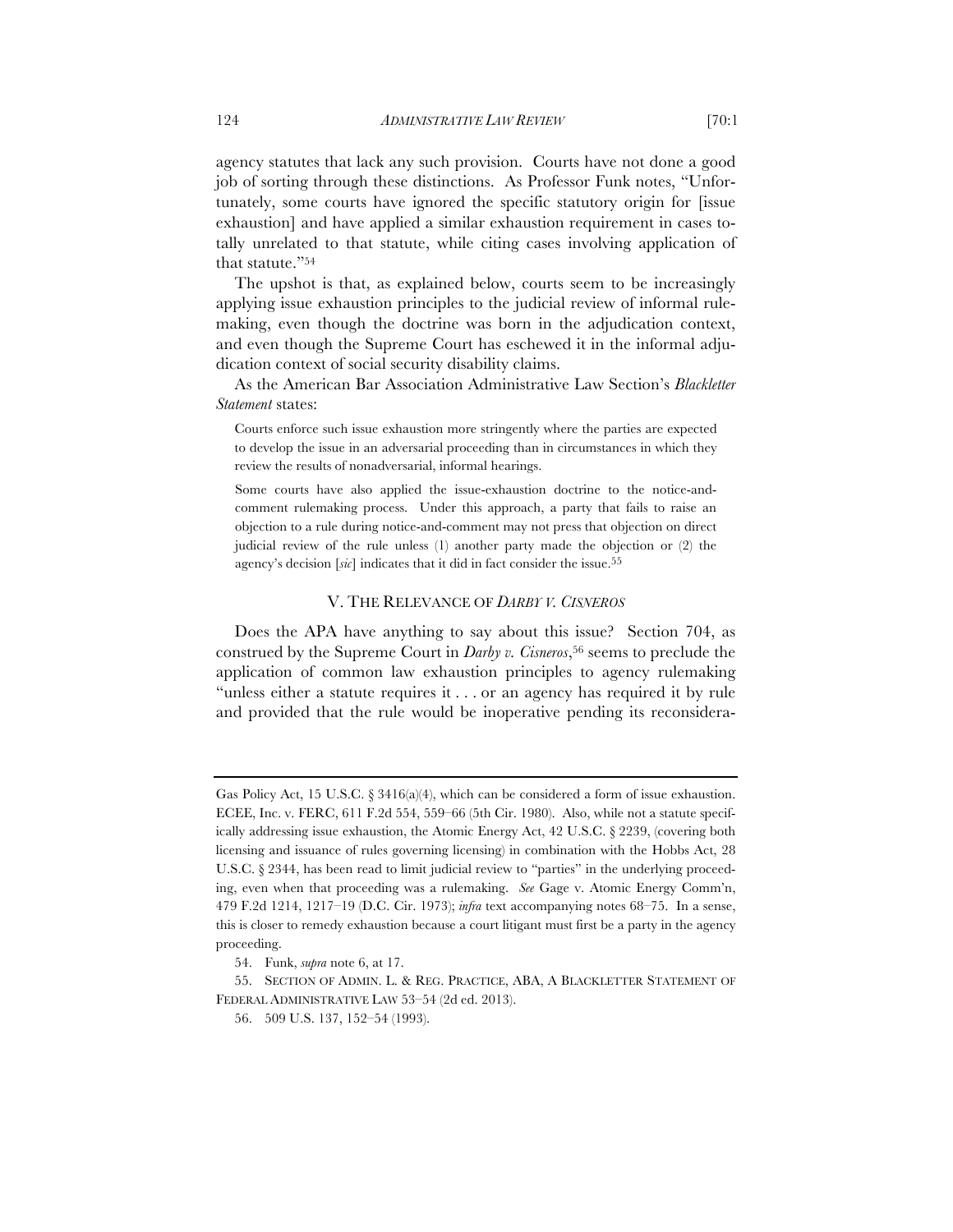tion."57 In *Darby*, in the context of a review of an adjudicative order by HUD, the Supreme Court held that § 704 of the APA superseded the common law prudential (or equitable) doctrine of exhaustion of administrative remedies—at least in the context of APA cases.58 It found that the section precludes exhaustion unless either another statute requires it or the agency has required some form of administrative appeal or reconsideration by rule. If an agency does issue a rule requiring an appeal to the agency head or a designated review officer or board (as most have),<sup>59</sup> § 704 also requires that the rule specify that the initial decision is inoperative pending its decision on the appeal.<sup>60</sup>

As Professor Funk has commented,

If one applies Section 704 faithfully with the Supreme Court's guidance in *Darby*, there could be no exhaustion required as a precondition of judicial review of rulemaking unless either a statute requires it (as in Section 405(a) of the Communications Act of 1934) or an agency has required it by rule and provided that the rule would be inoperative pending its reconsideration.61

But if § 704, as construed by *Darby*, applies to rulemaking, what would that mean? That case involved remedy exhaustion, and after *Darby,* most agencies made sure they had issued a procedural rule that required parties to file an administrative appeal in agency adjudications before seeking judicial review.62 To meet the § 704 requirements, that rule also had to provide that the agency action "meanwhile is inoperative."63 That does not pose a problem in the adjudication context because agency heads typically want a chance to review first-level decisions before they might be appealed to court.64 But in the rulemaking context, it is doubtful, even nonsensical, that

61. Funk*, supra* note 6, at 18; *see also* John F. Duffy, *Administrative Common Law in Judicial Review*, 77 TEX. L. REV. 113, 162 (1998). ("[T]he reasoning of *Darby*—focusing on the APA's text and statutory structure—indicates that the [common law exhaustion doctrine] has no proper place" in APA cases). Note, however, that the "meanwhile . . . inoperative" clause in § 704 pertains to appeals to superior agency authority, not to petitions for reconsideration. 5 U.S.C. § 704 (1994). (Thanks to Professor Levin for highlighting this.)

62. Funk*, supra* note 6, at 16 (stating that "[m]ost [agencies and statutes], by now, are sufficiently explicit to satisfy the requirement of Section 704" and giving examples in a footnote).

64. *See* Ronald A. Cass, *Allocation of Authority Within Bureaucracies: Empirical Evidence and Normative Analysis*, 66 B.U. L. REV. 1, 5 (1986). ("Under the dominant pattern, the agency head retains, at least nominally, all residual authority. The agency head reviews the ALJ decision and decides whether to affirm, modify or reverse it. Of course, the nominal place-

<sup>57.</sup> Funk, *supra* note 6, at 18 (quoting 5 U.S.C. § 704 (1994)).

<sup>58.</sup> Darby v. Cisneros, 509 U.S. 137 (1993).

<sup>59.</sup> Funk*, supra* note 6, at 18 and n.31.

<sup>60.</sup> 5 U.S.C. § 704 (2012).

<sup>63.</sup> *Id.* at 4.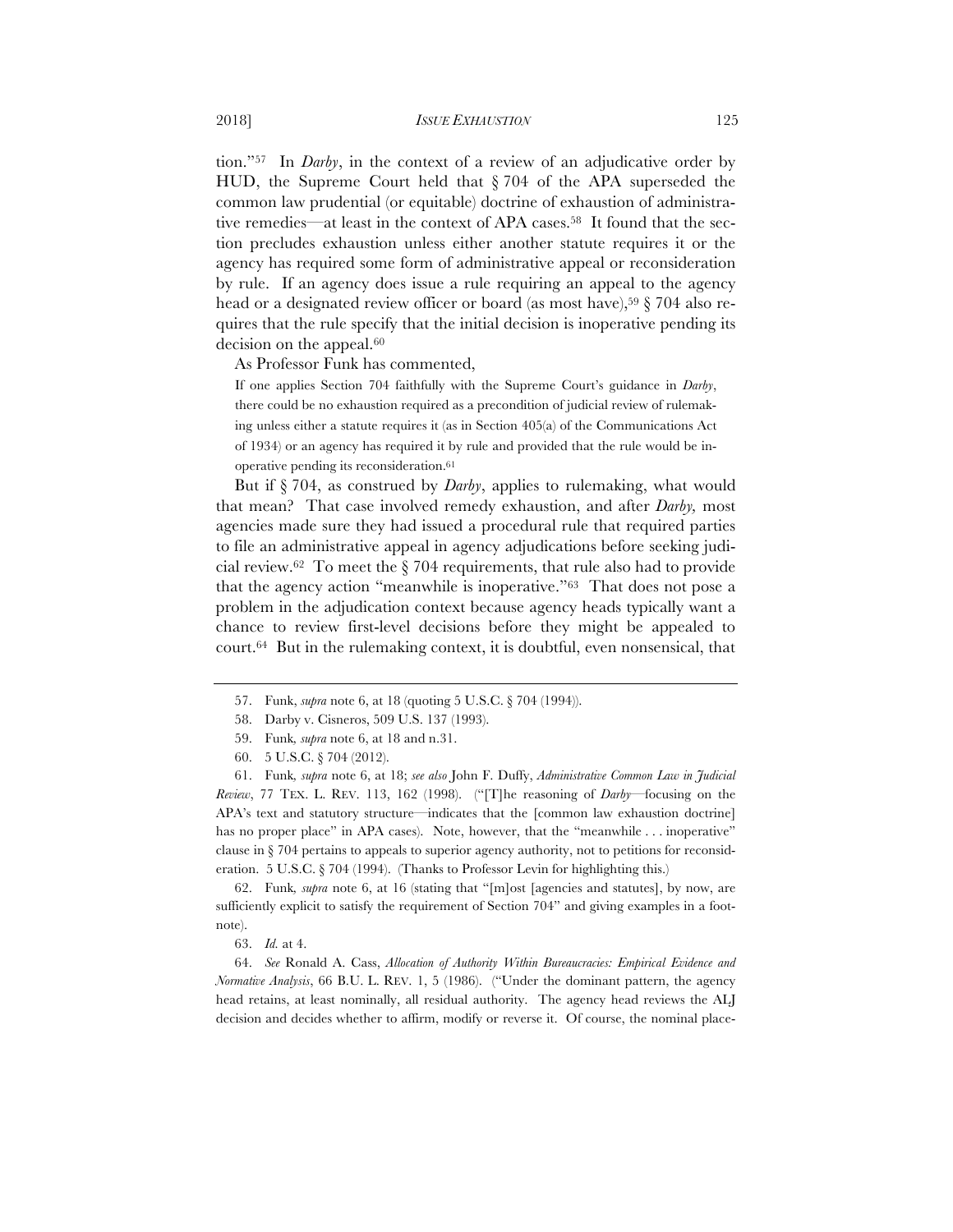agencies would want to issue such a procedural rule. Agencies would not want to delay the effectiveness of their hard-earned rule while opponents crafted a petition for reconsideration, potentially with new arguments.

After raising the question, Professor Funk, in describing *Darby* as a remedy exhaustion case arising in the context of administrative adjudication, notes that, "*Darby*, of course, did not address issue exhaustion, and because the question of issue exhaustion only arises when exhaustion of administrative remedies is required and satisfied, it is doubtful that *Darby* changes the legal landscape of issue exhaustion."65

I agree that *Darby* should not be read as bearing on issue exhaustion in rulemaking, but no court has really analyzed this question in any detail.<sup>66</sup>

# VI. THE EARLY APPLICATION OF ISSUE EXHAUSTION IN RULEMAKING CASES BY THE D.C. CIRCUIT

Not surprisingly, because issue exhaustion is an outgrowth of remedy exhaustion, which originated in the context of review of administrative adjudications, there appear to be few applications of it in the context of review of agency rulemakings until the 1970s. In that decade, the passage of numerous regulatory statutes with important rulemaking provisions led to an upsurge of rules and challenges to such rules in court, especially in the D.C. Circuit, which hears most such cases.67

The D.C. Circuit began to raise issue exhaustion in the context of rulemaking in 1973 with two cases: (1) *Gage v. United States Atomic Energy Commission*,68 involving an Atomic Energy Act rulemaking that was conducted under a quasi-adjudicative procedural statute; and (2) some overlooked dicta in its famous *Portland Cement Ass'n v. Ruckelshaus*<sup>69</sup> opinion involving a challenge to a rule issued by the Environmental Protection Agency (EPA) under the Clean Air Act.

ment of review authority in an agency head is not synonymous with the actual exercise of authority. Some authority frequently is informally delegated to subordinates.") (footnotes omitted).

<sup>65.</sup> Funk*, supra* note 6, at 12. Professor Levin also points out that the APA provision being construed in *Darby* was § 704, which is a finality provision, and that issue exhaustion "has no equivalency whatsoever with the 'final agency action' principle." Letter from Ron Levin to author 2 (Feb. 6, 2015) (on file with author).

<sup>66.</sup> See the brief treatment by the court in *National Mining Ass'n v. Dep't of Labor*, *infra* note 151.

<sup>67.</sup> For an illuminating history of rulemaking's "collision" "with vigorous judicial review" in the D.C. Circuit, see Reuel Schiller, *Rulemaking's Promise: Administrative Law and Legal Culture in the 1960s and 1970s*, 53 ADMIN. L. REV. 1139, 1141 (2001).

<sup>68.</sup> 479 F.2d 1214, 1217–19 (D.C. Cir. 1973).

<sup>69.</sup> 486 F.2d 375 (D.C. Cir 1973).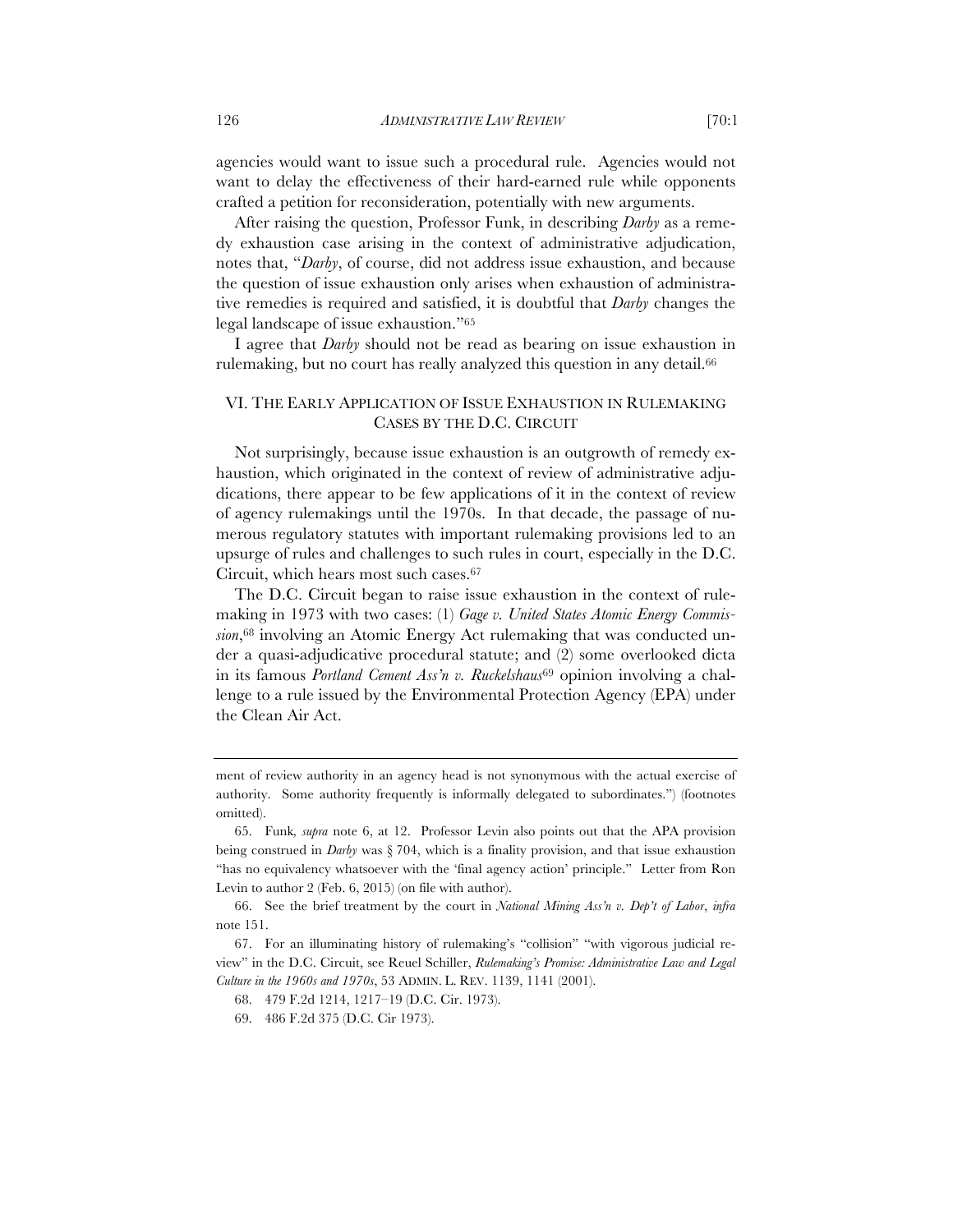#### 2018] *ISSUE EXHAUSTION* 127

*Gage* involved a rulemaking to implement the newly enacted National Environmental Policy Act (NEPA)70 that was conducted under the Atomic Energy Act's provisions (originally designed for adjudications) that entitled interested persons to become "parties" and have a "hearing" on their objections,71 and also that allowed direct judicial review (under the Hobbs Act) only by such "parties."<sup>72</sup> In denying a party who had declined to participate in the rulemaking the right to invoke the court's jurisdiction, Judge Wilkey recognized that there was some incongruity in using these party designation procedures in rulemaking, but found that it made sense in cases involving direct review of rules to limit judicial review to persons who had participated in the rulemaking, if only to ensure a better record for judicial review:

Unlike requests for review of adjudicative orders, petitions for "direct" review of rulepromulgating orders demand judicial scrutiny of regulations, which may well not have been applied in a concrete case. Unlike adjudication, rule-making may proceed in the absence of those who may ultimately have a right to complain of the application of the regulations which result. Unlike those subject to adjudicative orders, persons who may ultimately be affected by regulations may have legitimate grounds for deciding not to join in the formulation of the rules. For example, the ultimate impact, or even the likelihood of enforcement, of proposed rules may be far from clear. Standing aside may not foreclose all opportunity to propose new regulations or to challenge the validity of the promulgated regulations when they are applied to such a person's detriment in a concrete case; but such abstinence will probably preclude the compilation of a record adequate for judicial review of the specific claims he has reserved. That is what happened in this case—and the effect of this void in the record on our ability to analyze petitioners' major claim highlights the flaw in their petition for relief from this court.<sup>73</sup>

Thus, Judge Wilkey also recognized that some interested persons may not choose to, or be able to, participate in rulemakings, but nevertheless he was concerned that such non-participation could lead to a record that would be inadequate for judicial review of claims made for the first time in court. Notwithstanding this conclusion, *Gage* is rarely cited in later cases applying issue exhaustion to notice-and-comment rulemaking, probably because the rulemaking procedures used by the Atomic Energy Commission were quasi-adjudicative and different from the normal notice-andcomment rulemaking process. Moreover, Judge Wilkey's concern about the adequacy of the rulemaking record would have little application where the challenge was based on constitutional or procedural arguments or to

<sup>70.</sup> Pub. L. No. 91-190, § 2, 83 Stat. 852 (1970) (codified at 42 U.S.C. §§ 4321–4347 (2012)).

<sup>71.</sup> *Gage*, 479 F.2d at 1217 (citing 42 U.S.C. § 2239 (1970)).

<sup>72.</sup> *Id.* at 1218 (citing 28 U.S.C. § 2344); *see supra* note 53 identifying the Hobbs Act.

<sup>73.</sup> *Gage*, 479 F.2d at 1218–19.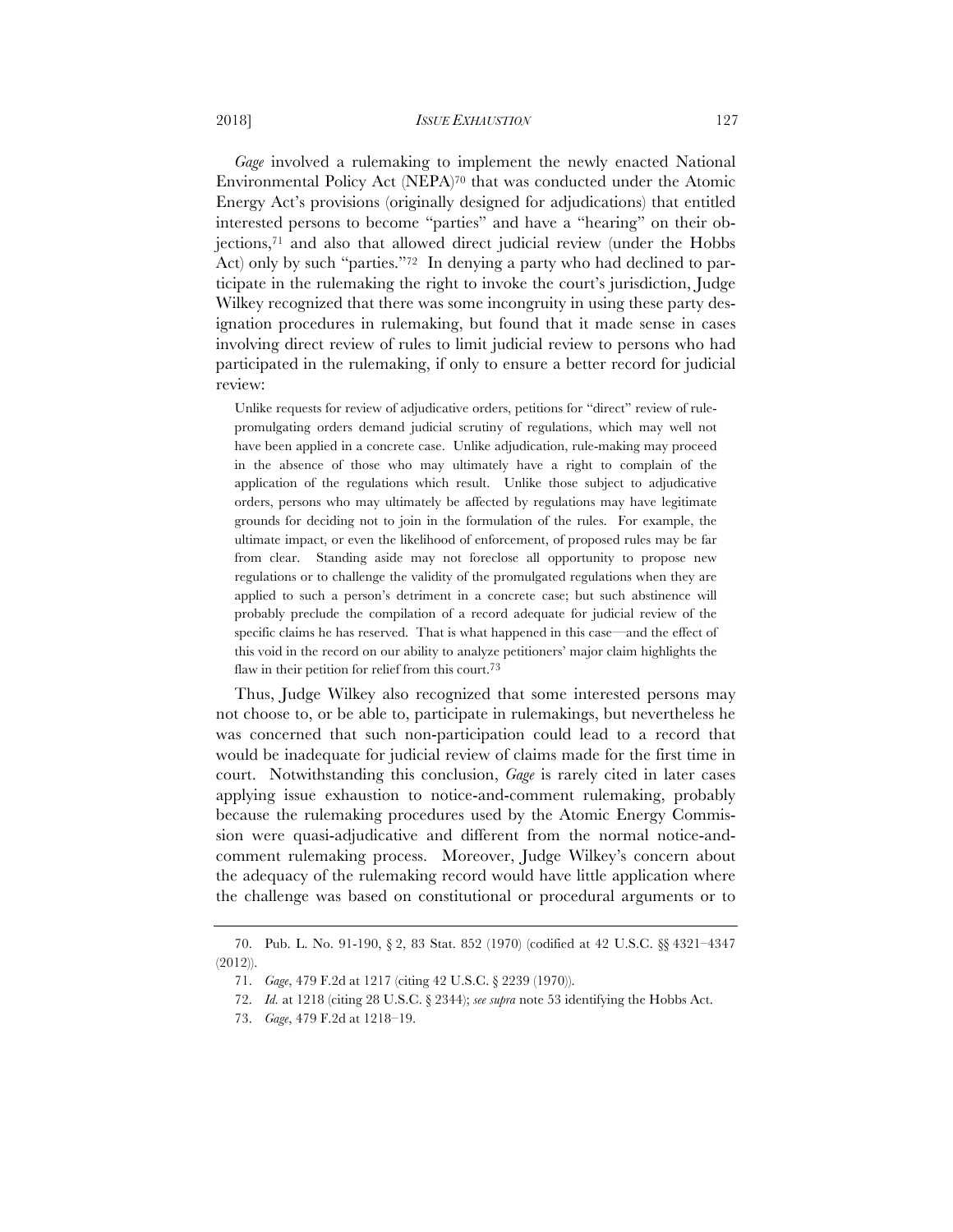purely legal statutory challenges.74 And there is an implication in the passage quoted above that non-participants could raise any issue in challenging a rule at the enforcement stage.75

*Portland Cement*, on the other hand, is still one of the most oft-cited rulemaking cases—most famous for Judge Leventhal's groundbreaking pronouncement that agencies must disclose significant related studies or other relevant information in their possession at the time of the notice of proposed rulemaking.76 But what is often forgotten is that he followed this principle with a corollary: "Conversely, challenges to standards must be limited to points made by petitioners in agency proceedings. To entertain comments made for the first time before this court would be destructive of a meaningful administrative process."77 This principle was not enforced against the particular challengers in that case because the EPA's disclosure failings had necessitated a remand anyway, and the court directed EPA to "consider the contentions presented in briefs to this court, though not previously raised, unless EPA explains why they are not material."78 Shortly after that case, Congress amended the Clean Air Act to specifically require persons to raise issues in the agency rulemaking before they can seek judicial review of those issues.79

# VI. A CONTEMPORANEOUS DEVELOPMENT—ISSUE EXHAUSTION IN NEPA CASES

The issue exhaustion doctrine has also frequently arisen in the context of litigation over the adequacy of an agency environmental impact statement (EIS) prepared under NEPA. The origin dates back to the language from

<sup>74.</sup> The challengers' arguments in *Gage* were that the agency's National Environmental Policy Act (NEPA) regulations did not go far enough in failing to bar all land acquisitions prior to the granting of a permit to construct a nuclear power plant. *Id.* at 1217. The Court commented that "[a]n extensive factual record would clearly be required in order to judge whether or not the present regulations implement the policies of NEPA 'to the fullest extent possible.'" *Id.* at 1219.

<sup>75.</sup> *Id.* at 1218–19.

<sup>76.</sup> Portland Cement Ass'n v. Ruckelshaus, 486 F.2d 375, 394 (D.C. Cir 1973) ("In order that rule-making proceedings to determine standards be conducted in orderly fashion, information should generally be disclosed as to the basis of a proposed rule at the time of issuance.").

<sup>77.</sup> *Id.* 

<sup>78.</sup> *Id.* at 394–95.

<sup>79.</sup> *See* Clean Air Act Amendments of 1977, Pub. L. No. 95-95, § 305(a), 91 Stat 685, 775 (codified at 42 U.S.C. § 7607(d)(7)(B)) (adding subsection (d)); for text of provision, see *supra* note 52. The SEC provision, covering both orders and rules, *see supra* note 53, was enacted in 1975, Pub. L. No. 94-29,  $\S 20$ , 89 Stat 97, 159, but I have found no cases involving rulemaking under this provision.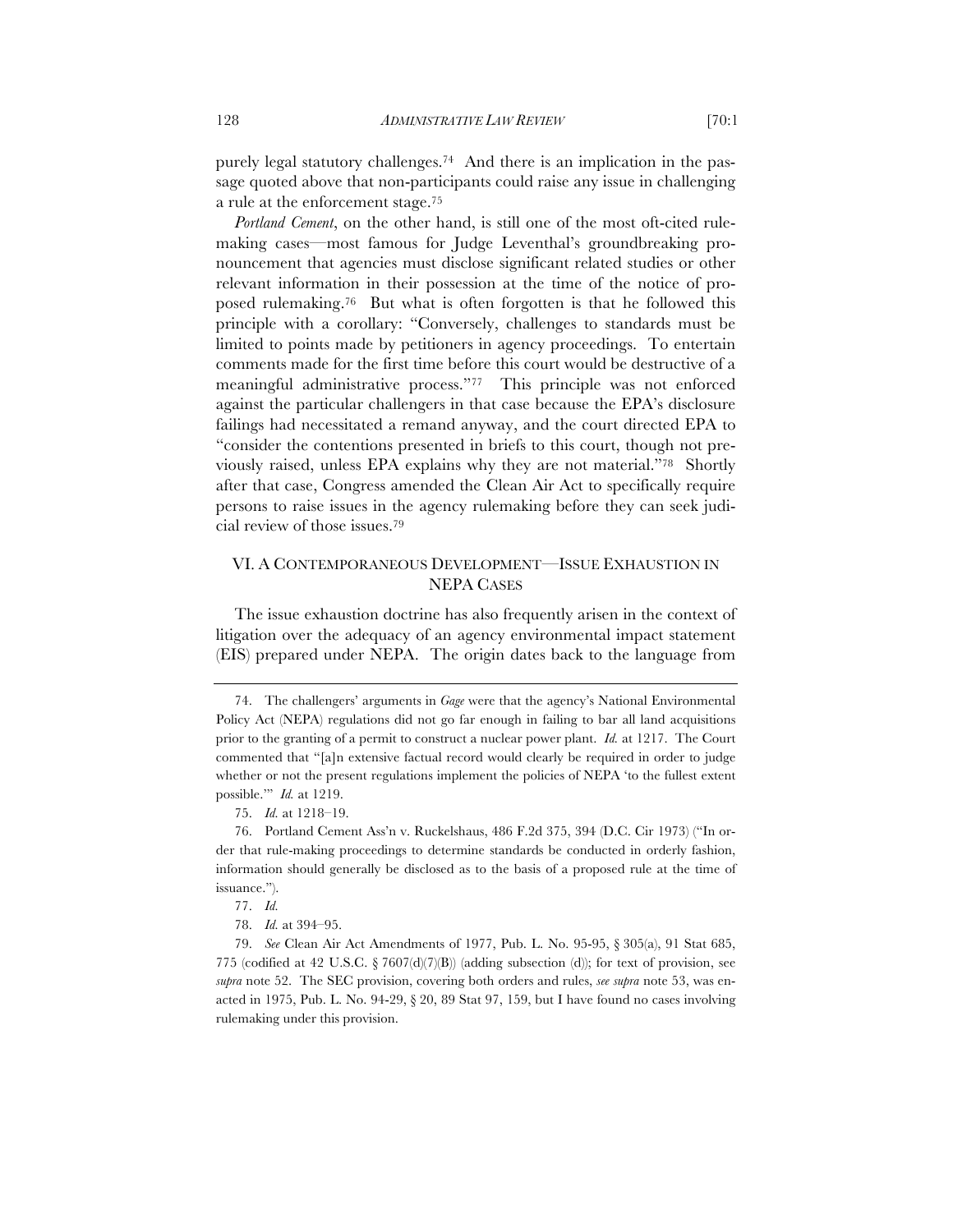*Portland Cement* which was quoted approvingly by the Supreme Court in connection with the NEPA aspect of *Vermont Yankee Nuclear Power Corp. v. Natural Resources Defense Council, Inc.*,80 which was in turn invoked by the Court in *Department of Transportation v. Public Citizen*,<sup>81</sup> in ruling that a challenger forfeited particular objections to the EIS by failing to raise them in the available public comment process. The issue in *Public Citizen* was whether NEPA and the Clean Air Act required the Department to evaluate the environmental effects of cross-border operations of Mexican-domiciled motor carriers, when promulgating regulations that would allow such operations. The Court disallowed certain challenges to the preliminary EIS (environmental assessment or EA) based on issue exhaustion:

What is not properly before us, despite respondents' argument to the contrary, . . . is any challenge to the EA due to its failure properly to consider possible alternatives to the proposed order . . . . Persons challenging an agency's compliance with NEPA must "structure their participation so that it . . . alerts the agency to the [parties'] position and contentions," in order to allow the agency to give the issue meaningful consideration. None of the respondents identified in their comments any rulemaking alternatives beyond those evaluated in the EA and none urged [the Department] to consider alternatives. Because respondents did not raise these particular objections to the EA, [the Department] was not given the opportunity to examine any proposed alternatives to determine if they were reasonably available. Respondents have therefore forfeited any objection to the EA on the ground that it failed adequately to discuss potential alternatives to the proposed action.82

The Court did acknowledge that "[a]dmittedly, the agency bears the primary responsibility to ensure that it complies with NEPA, . . . and an EA's or an EIS's flaws might be so obvious that there is no need for a commentator to point them out specifically in order to preserve its ability to challenge a proposed action."83 The Ninth Circuit has since defined the "'so obvious' standard" as a variant of the "futility exception" where the agency has "independent knowledge of issues that concern [NEPA] plaintiffs."84 In a more recent NEPA case, that circuit cited its "general rule"

<sup>80.</sup> 435 U.S. 519, 553–54 (1978) ("Indeed, administrative proceedings should not be a game or a forum to engage in unjustified obstructionism by making cryptic and obscure reference to matters that 'ought to be' considered and then, after failing to do more to bring the matter to the agency's attention, seeking to have that agency determination vacated on the ground that the agency failed to consider matters 'forcefully presented.'") (citing *Portland Cement*, 486 F.2d at 394).

<sup>81.</sup> 541 U.S. 752, 764 (2004).

<sup>82.</sup> *Id.* at 764–65 (quoting *Vermont Yankee*, 435 U.S. at 553).

<sup>83.</sup> *Id.* at 765.

<sup>84.</sup> 'Ilio'ulaokalani Coal. v. Rumsfeld, 464 F.3d 1083, 1092–93 (9th Cir. 2006) (quoting *Public Citizen*, 541 U.S. at 765). In distinguishing *Public Citizen* and allowing the procedural challenge to the agency environmental impact statement (EIS) in '*Ilio'ulaokalani Coalition*, the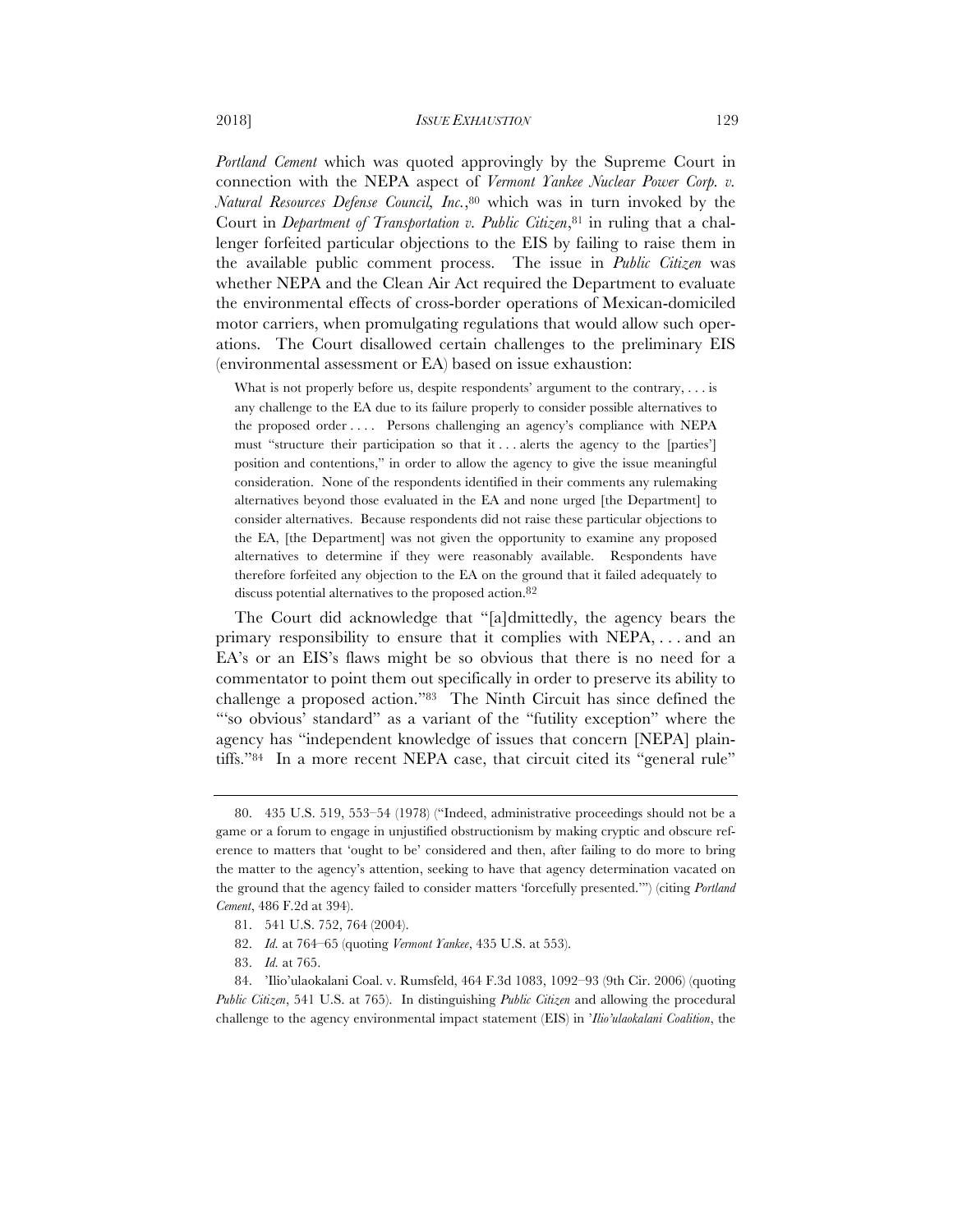that "we will not consider issues not presented before an administrative proceeding at the appropriate time."85 But then it went on to add:

However, we have repeatedly held that the exhaustion requirement should be interpreted broadly. Plaintiffs fulfill the requirement if their appeal "provided sufficient notice to the [agency] to afford it the opportunity to rectify the violations that the plaintiffs alleged." Plaintiffs need not state their claims in precise legal terms, and need only raise an issue "with sufficient clarity to allow the decision maker to understand and rule on the issue raised, but there is no bright-line standard as to when this requirement has been met."86

While it is true that NEPA procedures do call for notice to the public and solicitation of information from the public,<sup>87</sup> the analogy to notice-and-

85. Nat'l Parks & Conservation Ass'n v. Bureau of Land Mgmt., 606 F.3d 1058, 1065 (9th Cir. 2010) (citing Marathon Oil Co. v. United States, 807 F.2d 759, 767–68 (9th Cir. 1986)). I note that *Marathon* and the cases it relied on were all cases of agency adjudication.

86. *Id.* (citations omitted); s*ee also* Lands Council v. McNair, 629 F.3d 1070, 1076 (9th Cir. 2010) ("A party forfeits arguments that are not raised during the administrative process. However, a claimant need not raise an issue using precise legal formulations, as long as enough clarity is provided that the decision maker understands the issue raised. Accordingly, alerting the agency in general terms will be enough if the agency has been given 'a chance to bring its expertise to bear to resolve [the] claim.'") (citations omitted). On the other hand, in another NEPA case, the Sixth Circuit found that the challenger had failed to raise an issue concerning floodplains' effect on potholes during the environmental impact comment period. The court concluded, after an analysis of the record, that the issues raised were not sufficiently clear in addressing floodplains, being too vague or describing other water issues like wetlands that would require too much interpretation on the agency's part. Therefore, the court determined that the issue was not raised during the administrative proceedings and could not now be raised. Karst Envtl. Educ. & Protection v. FHA, 559 F. App'x 421 (6th Cir. 2014).

87. Council of Envtl. Quality Regulations, 40 C.F.R. § 1506.6 (2016). Note that issue exhaustion issues can readily come up in other natural resources planning contexts, such as approvals of timber sales on national forest land, *see* Native Ecosystems Council v. Dombeck, 304 F.3d 886 (9th Cir. 2002); approval of mines, Idaho Sporting Cong. v. Rittenhouse, 305

court characterized the rationale of *Vermont Yankee* and *Public Citizen* as applying "in those instances in which an interested party suggests that certain factors be included in the agency analysis but later refuses the agency's request for assistance in exploring that party's contentions." *Id.* at 1092 (quoting Kunaknana v. Clark*,* 742 F.2d 1145, 1148 (9th Cir. 1984)). *But see* Forest Guardians v. U.S. Forest Serv., 495 F.3d 1162, 1171 (10th Cir. 2007) (although "a close question," finding a comment challenging a U.S. Forest Service EIS insufficient to put the agency on notice of a substantial evidence soil standard claim, because the challenger's placement of its comment relating to soil erosion in a section of its comment titled "Impacts to Water Quality" and not the section titled "Unstable Soils"); Silverton Snowmobile Club v. U.S. Forest Serv., 433 F.3d 772, 783 (10th Cir. 2006) (indicating that arguments not raised before the agency during its compliance with NEPA's procedural requirements are waived).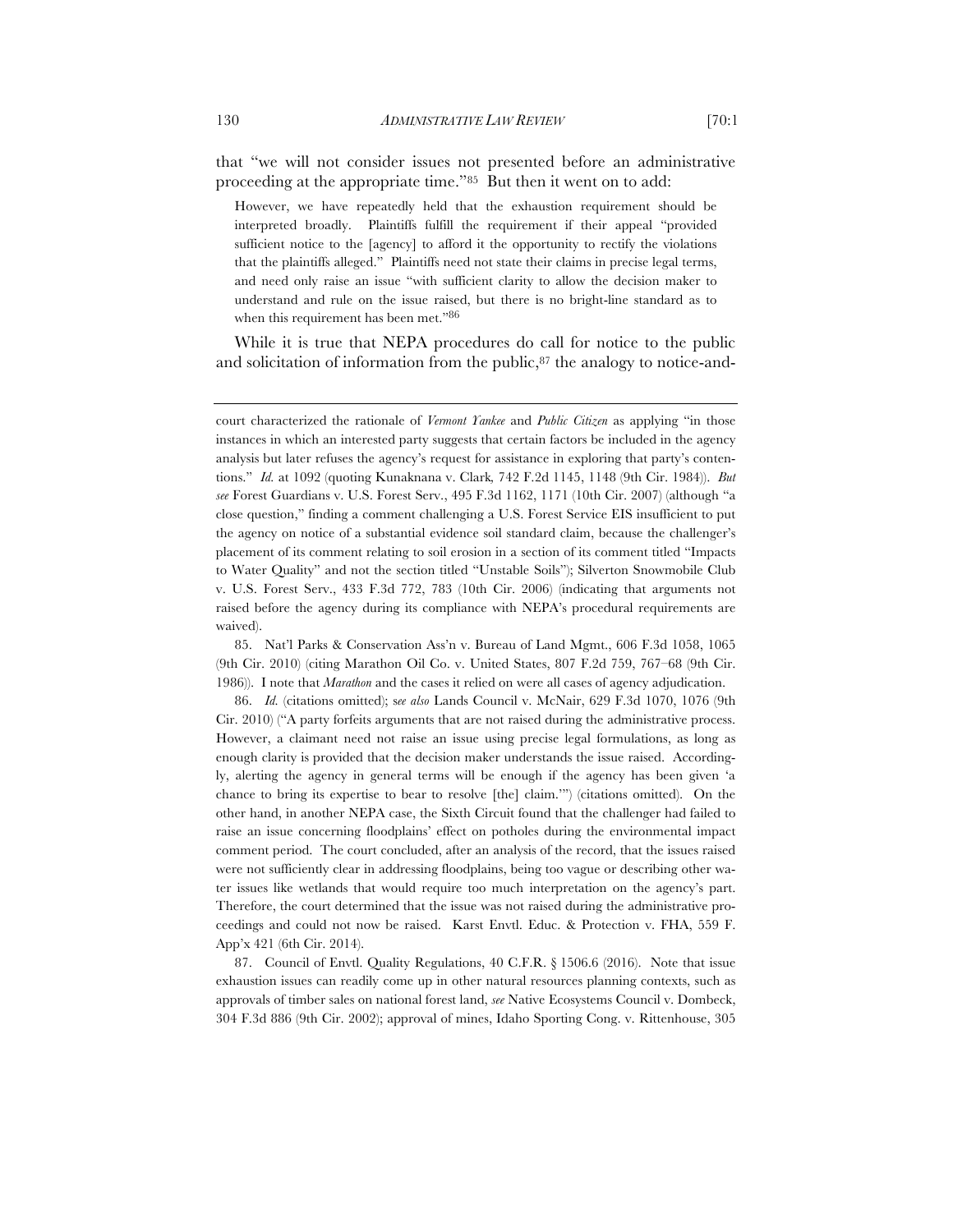comment rulemaking is somewhat limited, because the comment process is less regularized and the substantive adequacy of agency compliance with NEPA is subject to a more limited scope of review.88 Nevertheless, because *Public Citizen* was decided after *Sims*, some courts have viewed it as removing *Sims* as an obstacle to applying the issue exhaustion doctrine in the context of EIS challenges.89

# VII. GENERAL ISSUE EXHAUSTION STATUTES AND JUDICIALLY DEVELOPED EXCEPTIONS—THE *WATCH* CASE

As mentioned above, when the D.C. Circuit decided *Gage* and *Portland Cement*, there were already some statutes on the books, such as  $\S 405(a)$  of the amended Communications Act, that *generally* required challengers to agency actions to first raise the issue with the agency in the form of a petition for rehearing.90 In 1983, Judge Wald thoroughly examined the appli-

88. *See, e.g.*, High Sierra Hikers Ass'n v. U.S. Forest Serv., 436 F. Supp. 2d 1117, 1149 (E.D. Cal. 2006) ("Judicial review of an agency's EIS under NEPA is extremely limited."); *see also* Fixing America's Surface Transportation Act, Pub. L. No. 114-94, § 41007(a)(1)(B), 129 Stat. 1759 (2015) (codified at 42 U.S.C. §§ 4370m–6). This is an important new provision which bars judicial review of any environmental review conducted under NEPA concerning most large-scale infrastructure projects unless:

(ii) any commenter filed a sufficiently detailed comment so as to put the lead agency on notice of the issue on which the party seeks judicial review, or the lead agency did not provide a reasonable opportunity for such a comment on that issue.

*Id.* at  $\S$  (a)(1)(B).

89. *See High Sierra Hikers*, 436 F. Supp. 2d at 1147–48 (specifically disagreeing with the pre-*Public Citizen* NEPA review case of *Vermont Public Interest Research Group v. U.S. Fish & Wildlife Service*, 247 F. Supp. 2d 495, 515–17 (D. Vt. 2002), which relied on *Sims* in finding issue exhaustion inapplicable to the non-adversary context of NEPA proceedings). *But see* the post-*Public Citizen* case of *Sierra Club v. Bosworth,* 352 F. Supp. 2d 909, 926 (D. Minn. 2005) (agreeing with *Vermont Public Interest Group*, albeit without citing *Public Citizen*).

90. *See* 47 U.S.C. § 405(a); s*ee supra* p. 62. This provision continues to be regularly enforced, *see* FiberTower Spectrum Holdings, L.L.C. v. FCC, 782 F.3d 692, 696–97 (D.C. Cir. 2015) (applying issue exhaustion to a statutory argument that a license applicant sought to make in court after failing to make it to the Commission in its application for review of the

F.3d 957, 965 (9th Cir. 2002), and review of cancellation of grazing permits, Buckingham v. Sec'y of the USDA, 603 F.3d 1073, 1080–81 (9th Cir. 2010). These Ninth Circuit cases are collected in a very thoughtful NEPA issue exhaustion opinion in Oregon Nat. Desert Ass'n v. McDaniel, 751 F. Supp. 2d 1151 (D. Or. 2011). *See also* Ctr. for Sustainable Econ. v. Jewell, 779 F.3d 588 (D.C. Cir. 2015) (applying issue exhaustion to a challenge to Interior Department approval of proposed leases for resource exploration and development on the outer continental shelf).

<sup>(</sup>i) the action is filed by a party that submitted a comment during the environmental review; and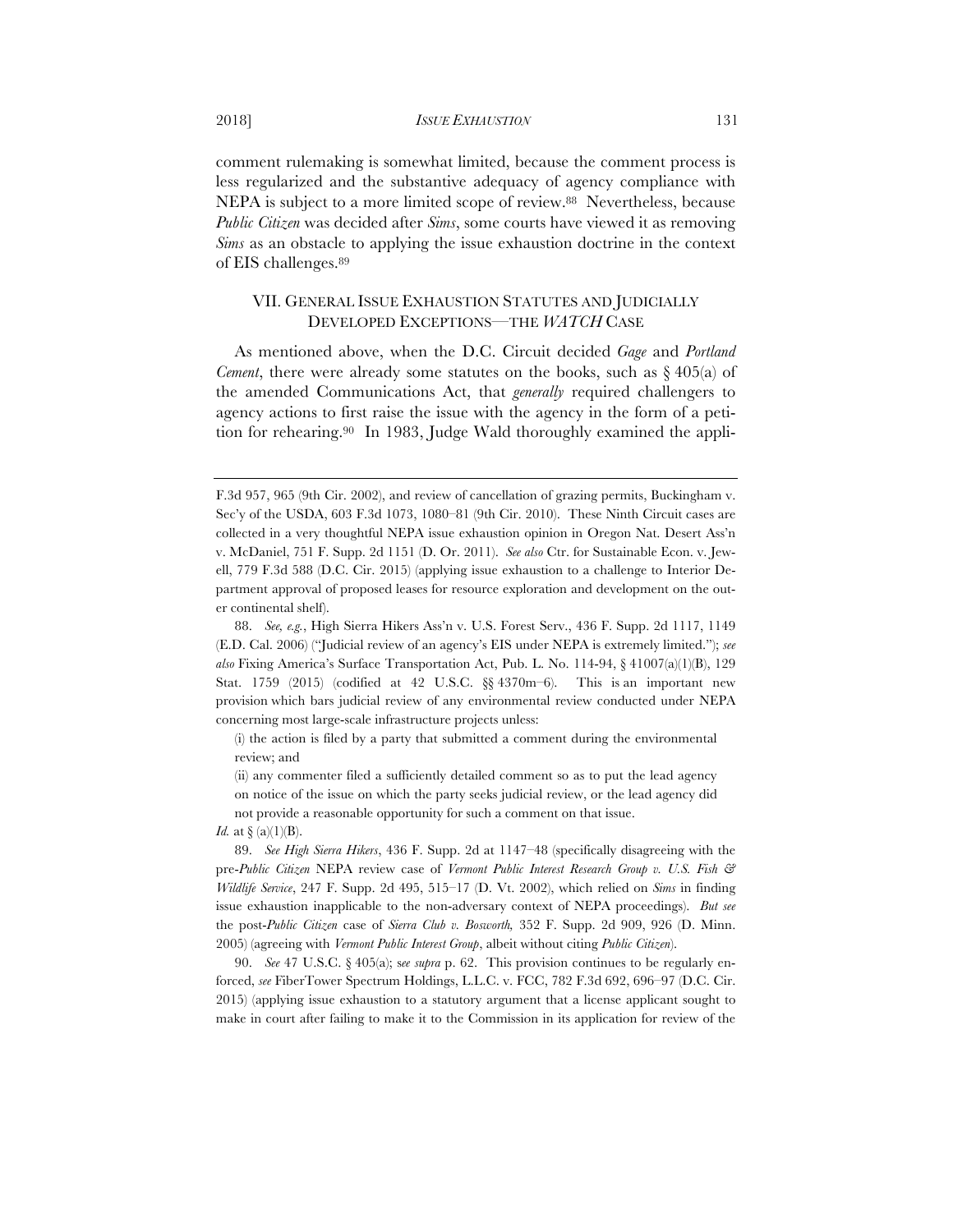cation of this provision to a licensing challenge in *Washington Ass'n for Television*  $\mathcal{C}$  *Children (WATCH) v. FCC*.<sup>91</sup> In this case, a watchdog group challenged the FCC's renewal of licenses of three television stations in Washington, D.C. on the grounds that the stations had failed to provide any regularly scheduled weekday children's programs, claiming that this was in contravention of the Commission's policy. More specifically, WATCH raised two issues in its petition to the D.C. Circuit. The first was the agency's approval of the license renewals without holding a hearing on the stations' failure to carry regularly scheduled children's programming, as demanded by the group in its petition to deny. This issue was properly raised with the agency, but the FCC had explained in denying the hearing "that although licensees had a duty to provide weekday children's programming, they had no duty to provide it on a *regularly scheduled basis*."92 The FCC relied on the fact that its policy statement on children's programming did not require such regular programming (a determination ultimately upheld by the D.C. Circuit).93 However, the petition for judicial review also asked the court to review a second issue—the "general inadequacy" of the stations' children's programming—an argument that had not been presented to the Commission first.94

A major issue in this case was whether, although the statutory language admitted of no exceptions, the provision should be treated like other exhaustion cases—subject to exceptions in extenuating circumstances.<sup>95</sup> Judge Wald concluded that it should be, although she went on to hold that none of these circumstances were present in this case.96

What was especially interesting about her opinion in this case is that she analyzed how  $\S 405(a)$  had been applied in prior D.C. Circuit cases. In addressing the blanket provision in the amended Communications Act, the court stated:

[Our] cases assume that  $\S 405$  contains implied exceptions without explaining why. We understand these cases, however, as implicitly interpreting  $\S 405$  to codify the judicially-created doctrine of exhaustion of administrative remedies, which permits courts some discretion to waive exhaustion. There is no useful legislative history to confirm or refute this interpretation, but it has the merit of requiring the same degree of exhaustion for the FCC as for other agencies. We adopt that interpretation here and thus construe § 405 to incorporate the traditionally recognized exceptions to the

license denial).

- 92. *Id.* at 679 (emphasis in original).
- 93. *Id.* at 684–85.
- 94. *Id.* at 681.
- 95. *Id.*
- 96. *Id.* at 683.

<sup>91.</sup> 712 F.2d 677 (D.C. Cir. 1983).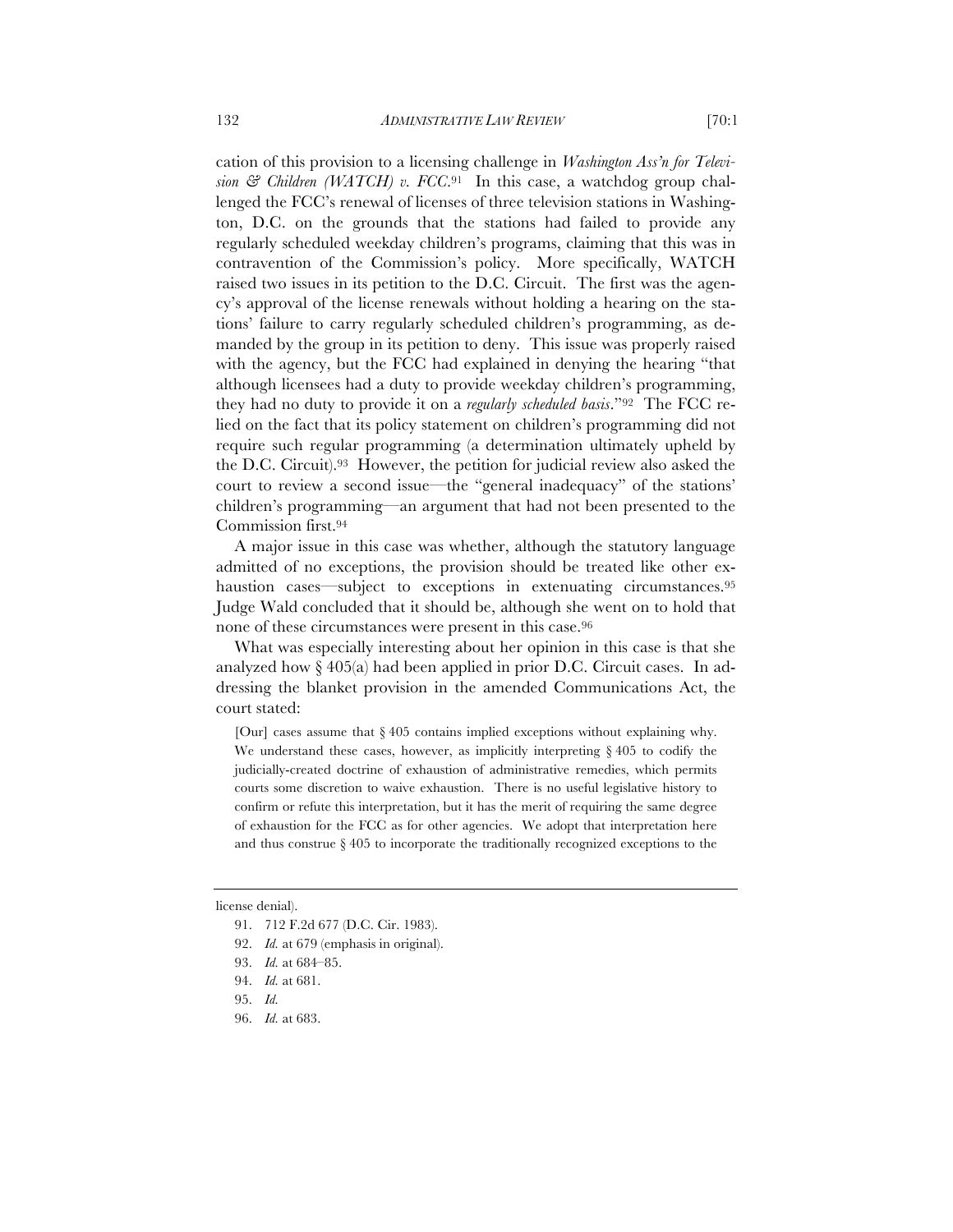exhaustion doctrine.97

Judge Wald cited similar general issue exhaustion statutes that also lacked specific exceptions such as the Securities Act of 1933 (15 U.S.C.  $\S 77i(a)$ , along with others that did allow some exceptions, for example, the Securities Exchange Act of 1934, 15 U.S.C. § 78y(c)(1) ("reasonable ground for failure to do so."), Fair Labor Standards Act, 29 U.S.C.  $\S 210(a)$  (same), Public Utility Holding Company Act, 15 U.S.C. § 79x(a) (same), National Labor Relations Act, 29 U.S.C. § 160(e) ("extraordinary circumstances"),<sup>98</sup> and then commented:

The very senselessness of these differences in language suggests that Congress meant, in all these statutes, merely to codify the judicial doctrine of exhaustion of administrative remedies. That would explain Congress' failure to give careful attention to the nuances of language that might, in another context, connote differences in intended meaning.99

She then discussed some of the judicially recognized exceptions to the exhaustion requirement, although ultimately the court found that none of these exceptions applied in this case.100 Among them are:

- 1. Issues, that "by their nature could not have been raised before the agency (e.g., a material change in circumstances or a serious impropriety in the administrative process),"101
- 2. where the challenged action is "patently in excess of [the agency's] authority,"102
- 3. where it would have been futile to raise before the agency,103
- 4. where the agency has in fact considered the issue,  $104$

*Id.* at 681–82 n.5 (emphasis in original).

<sup>97.</sup> *Id.* at 681–82 (footnotes omitted). Indeed, as to the legislative history, she explains, The main thrust of the provision may have been to ensure that in the mine run of cases, where issues *had* been raised before the agency, a party could obtain judicial review without first petitioning the Commission for rehearing. Early case law had suggested that a petition for rehearing was sometimes a prerequisite to judicial review.

<sup>98.</sup> *Id.* at 682 n.6. All these statutes, except for the cited section of the Public Utility Holding Company Act of 1935, remain on the books.

<sup>99.</sup> *Id.*

<sup>100.</sup> *Id.*

<sup>101.</sup> *Id.* at 682 (citing Greater Bos. Television Corp. v. FCC, 463 F.2d 268, 283–84 (D.C. Cir. 1971) (reviewing cases)).

<sup>102.</sup> *Id.* (quoting Detroit Edison Co. v. NLRB, 440 U.S. 301, 312 n.10 (1979). The Court also noted a disagreement among the commentators as to whether a party should be required to raise a jurisdictional challenge with the agency first. *Id.* at 682 n.8.

<sup>103.</sup> *Id.* at 682. But the court cautioned that "[f]utility should not lightly be presumed, however." *Id.* at 682 n.9.

<sup>104.</sup> *Id.* at 682 (citing cases where the issue was raised by dissenting commissioners (Office of Commc'n of the United Church of Christ v. FCC, 465 F.2d 519, 523–24 (D.C. Cir.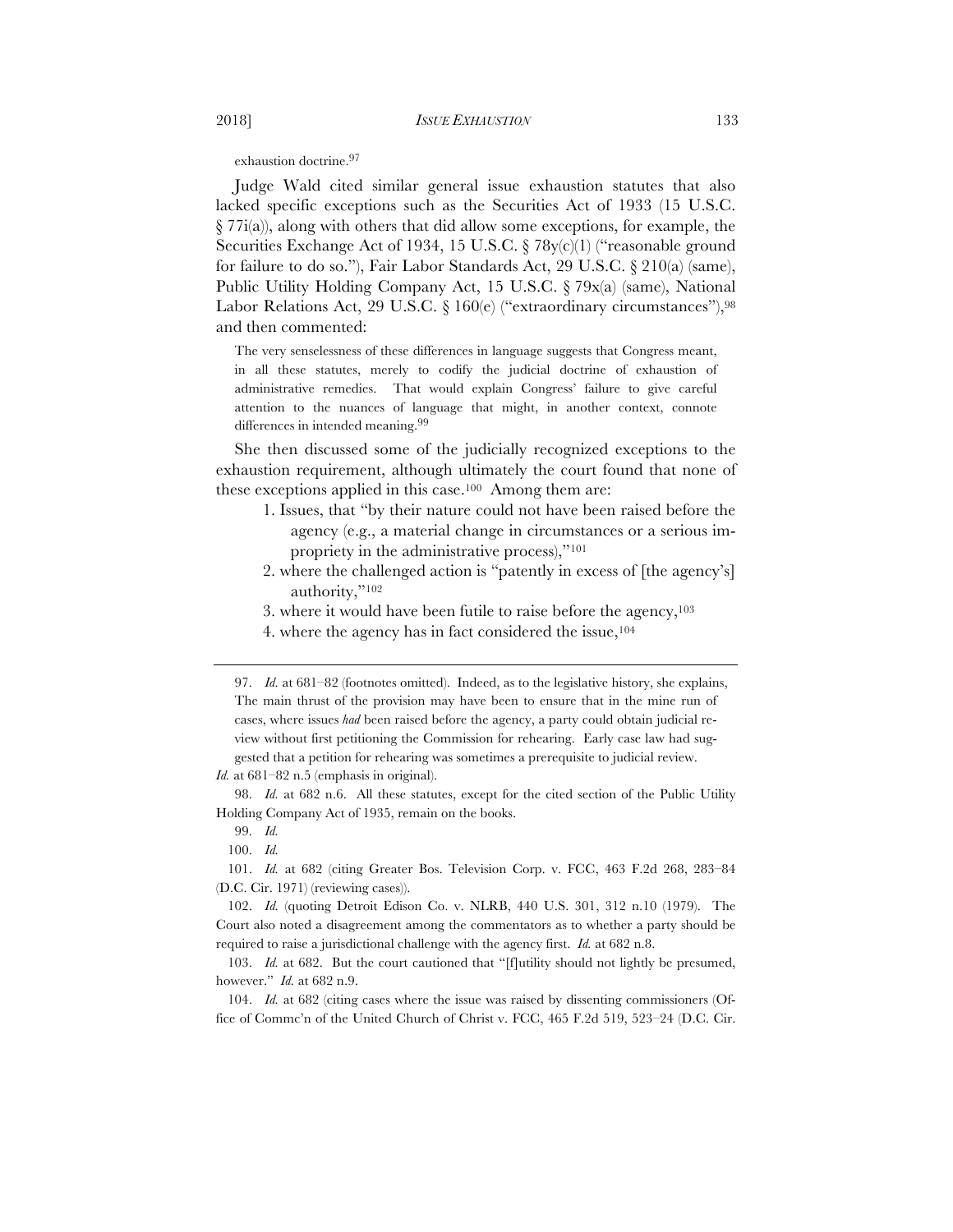5. where "the obvious result would be a plain miscarriage of justice."105

*WATCH*'s issue exhaustion analysis was applied in the context of a challenge to a licensing order, not to a challenge of the underlying rule, much less of a pre-enforcement challenge to a rule. Indeed, most of the dozen cases construing  $\S 405(a)$  cited by Judge Wald<sup>106</sup> also involved individual licensing or application cases. But there was a sprinkling of FCC rulemaking cases. For example, in *Gross v. FCC*,107 the court reviewed the constitutionality of a rule banning the transmission of commercial messages by amateur radio stations, but barred petitioners from raising "the sundry other grounds upon which petitioners seek for the first time on the instant petition to review to challenge."108 In *American Radio Relay League, Inc. v. FCC*,109 the court, in reviewing a substantive challenge to a rule limiting the manufacture and sale of certain amplifiers used by citizens band operators, brushed aside in a footnote the challenger's contention that the Commission did not comply with the APA's rulemaking procedures because that argument had not been made before the Commission.110 And finally, *United States v. FCC*<sup>111</sup> involved a challenge to an FCC ratemaking involving AT&T (technically a rulemaking under the APA) brought by other federal agencies who argued in court that the rate of return granted to the company was unsupported. The court upheld the rate, pointing out, after citing  $\S 405(a)$ , that the FCC had sought comments on the rate, and the

executive agencies did comment in response to that invitation, but they did not in their response raise any argument even resembling the one made here. Had the government brought what it now contends to be a failure to provide a full explanation to the Commission's attention, the Commission could easily have elaborated to cure any defect.112

In another case cited in *WATCH*, where the FCC's *failure to issue* a rule

- 106. *See WATCH*, 712 F.2d at 681 & n.3.
- 107. 480 F.2d 1288 (2d Cir. 1973).
- 108. *Id.* at 1290 n.5.
- 109. 617 F.2d 875 (D.C. Cir. 1980).
- 110. *Id.* at 879 n.8.
- 111. 707 F.2d 610, 619 (D.C. Cir. 1983).
- 112. *Id.*

<sup>1972))</sup> or by another party (Buckeye Cablevision, Inc. v. United States, 438 F.2d 948, 951 (6th Cir. 1971)); N.Y. State Broad. Ass'n v. United States, 414 F.2d 990, 994 (2d Cir. 1969)). The court then comments: "This exception can be seen as a variant of the futility exception, since it would almost surely be futile for a party to raise an objection already made by someone else." *Id.* at 683 n.10.

<sup>105.</sup> *Id.* at 683 n.11 (quoting Hormel v. Helvering*,* 312 U.S. 552, 558 (1941)). These factors are similar to those later propounded by the Supreme Court in McCarthy v. Madigan*,* 503 U.S. 140, 144–48 (1992).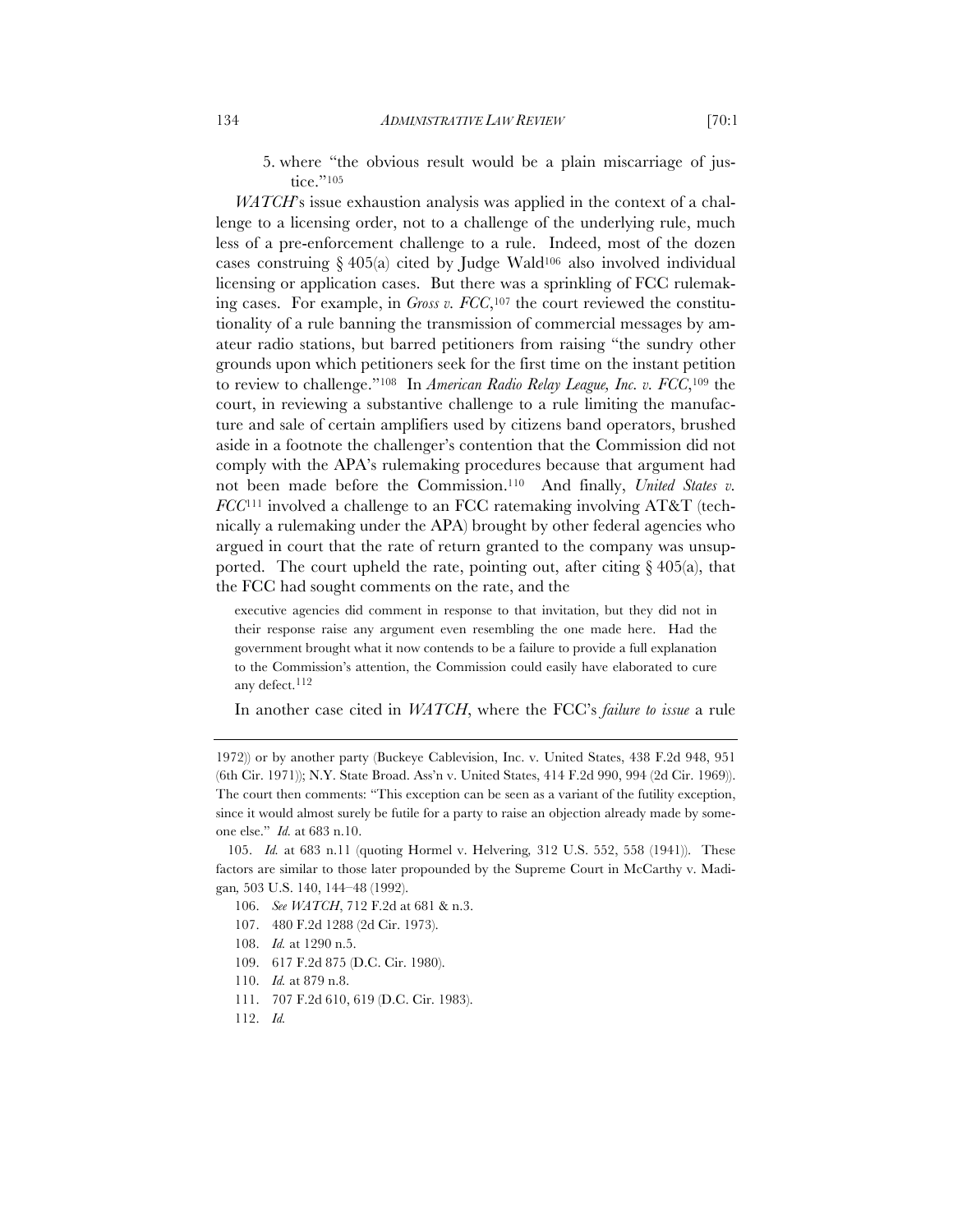had been challenged by a petition for rehearing, which had been denied, the D.C. Circuit had allowed petitioners to argue for the first time that the FCC had improperly accepted and considered ex parte communications in the rulemaking proceedings. $113$  The court first chided the petitioner (ACT) for

offer[ing] no justification for its failure to raise the issue of "closed door bargaining" in its petition for rehearing beyond unsupported conclusory assertions that it is "most unlikely" that the Commission would have attempted to cure its "error" had ACT in fact raised the issue in time for the Commission to do so. . . . Such an assertion would be uncompelling in the absence of any concrete indication that reconsideration would have been futile, . . . and, in other circumstances, we would be constrained from entertaining the objection.<sup>114</sup>

Nevertheless, the court allowed the objection to be made:

That objection, however, essentially alleging a denial of administrative due process, raises neither a novel factual issue for which an initial Commission determination is quite clearly both necessary and appropriate, nor a legal issue on which the Commission, . . . and even this court, . . . has not already made known its general views to the contrary. Thus, we believe that a thorough airing of the merits of ACT's procedural challenge would not be inappropriate in this case, especially in light of the agency's tentative conclusion of these informal rulemaking proceedings shortly after ex parte discussions with regulatee representatives.<sup>115</sup>

This examination of the  $\S 405(a)$  cases leading up to the D.C. Circuit's decision in *WATCH* shows how the issue exhaustion doctrine had been applied sporadically, but not uniformly—and not as a jurisdictional matter in rulemaking review cases in the context of an explicit, generally applicable statutory exhaustion provision.

#### VIII. THE INCREASING APPLICATION TO RULEMAKING CASES

In recent years the issue exhaustion doctrine has grown to cover more and more rulemakings, even where there is no such statutory provision, albeit with some inconsistently applied exceptions.<sup>116</sup> My concern is, while

<sup>113.</sup> Action for Children's Television v. FCC, 564 F.2d 458 (D.C. Cir. 1977).

<sup>114.</sup> *Id.* at 469.

<sup>115.</sup> *Id.* The court rejected that procedural challenge, thereby limiting the scope of its earlier decision prohibiting ex parte communications in informal rulemaking. *See* Home Box Office, Inc. v. FCC, 567 F.2d 9, 15 (D.C. Cir. 1977). It is likely that the court bent over backwards to allow this challenge so as to have an opportunity to limit the scope of *Home Box Office*.

<sup>116.</sup> For a recent application of the issue exhaustion doctrine to a typical rulemaking in the D.C. District Court, see *Huntco Pawn Holdings, L.L.C. v. U.S. Dep't of Def.*, 240 F. Supp. 3d 206 (D.D.C. 2016), involving a challenge to Department of Defense (DOD) changes in its regulations under the Military Lending Act. The court rebuffed several challenges on the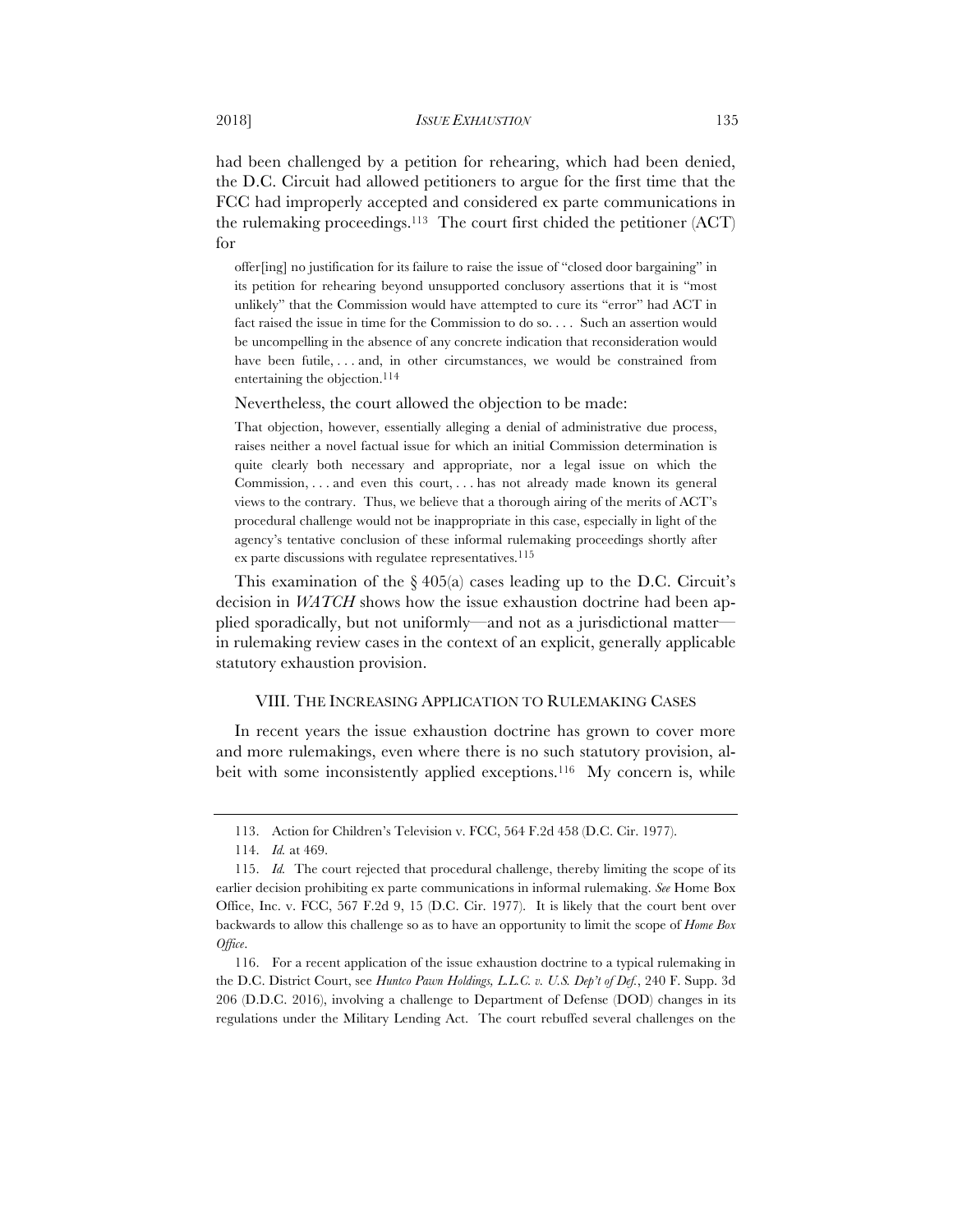the doctrine has an appropriate place in some rulemaking challenges, that if it becomes as fully entrenched as it appears to be becoming, it could serve as a significant barrier to judicial review of rules, or at least a trap for the unwary. In addition, it may lead the "wary" to feel the need to file "shotgun" comments on rules to preserve their right to seek judicial review.117

It is difficult to know how often courts have, without commenting, allowed issues raised in review petitions to be decided, even where the challenger had not raised the same issues in rulemaking comments. To some extent, this may depend on whether the government raises this issue as a defense. But as the government succeeds more often in disposing of issues by raising issue exhaustion questions in rulemaking cases, one can expect the government to be more vigilant about raising it. And there are numerous examples of successful defenses on this ground. As Markoff documents, the EPA has succeeded 80% of the time since 1993 when it presents the Clean Air Act issue exhaustion provision as a defense in rulemaking cases.118

While the post-1977 Clean Air Act cases are unique because they involve the only litigated statutory provision that explicitly covers rulemaking challenges, the D.C. Circuit also decides numerous other rulemaking-review cases involving rules issued by other agencies (or by the EPA) under other statutes that lack the type of provision found in the Clean Air Act. Two

for not considering the Final Rule's effect on pawnshops based on the fact that the list of "affected businesses" in the Final Rule does not include the [North American Industry Classification] code for pawnbrokers. However, the Department's [notice of proposed rulemaking] included the exact same list of "affected business[ ]" codes as was ultimately included in the Final Rule, . . . and [plaintiff] never raised this issue to the Department. This argument is accordingly waived.

*Id.* at 228. Another challenge was to the Department's certification that the Final Rule would not have a "significant economic impact on a substantial number of small entities," under the Regulatory Flexibility Act (RFA). *Id.* The court held, "Plaintiffs argued that 'commenters did address the obvious fact that the rule would have greater impact in military communities,' but point to no comments that suggested the Department conduct its RFA analysis 'depending on whether a business is located near a military base.'" *Id.* at 229. The court cited another case that disallowed a claim that the RFA analysis was arbitrary and capricious in failing to consider certain costs because "petitioners did not object to that omission." *Id.* (citing Lake Carriers' Ass'n v. EPA, 652 F.3d 1, 12 (D.C. Cir. 2011)).

117. *See, e.g.*, Davis v. Coca-Cola Bottling Co. Consol., 516 F.3d 955, 983 n.69 (11th Cir. 2008) ("Shotgun pleadings are a significant part of the contemporary litigation culture. They are fueled in no small part by the lawyers' fear that if they do not include everything but the kitchen sink in their pleadings, they may be sued for malpractice.").

118. *See* Markoff, *supra* note 51, at 1079.

ground that plaintiffs had not adequately presented them during the rulemaking comment period. As the court put it, one challenge faulted the Department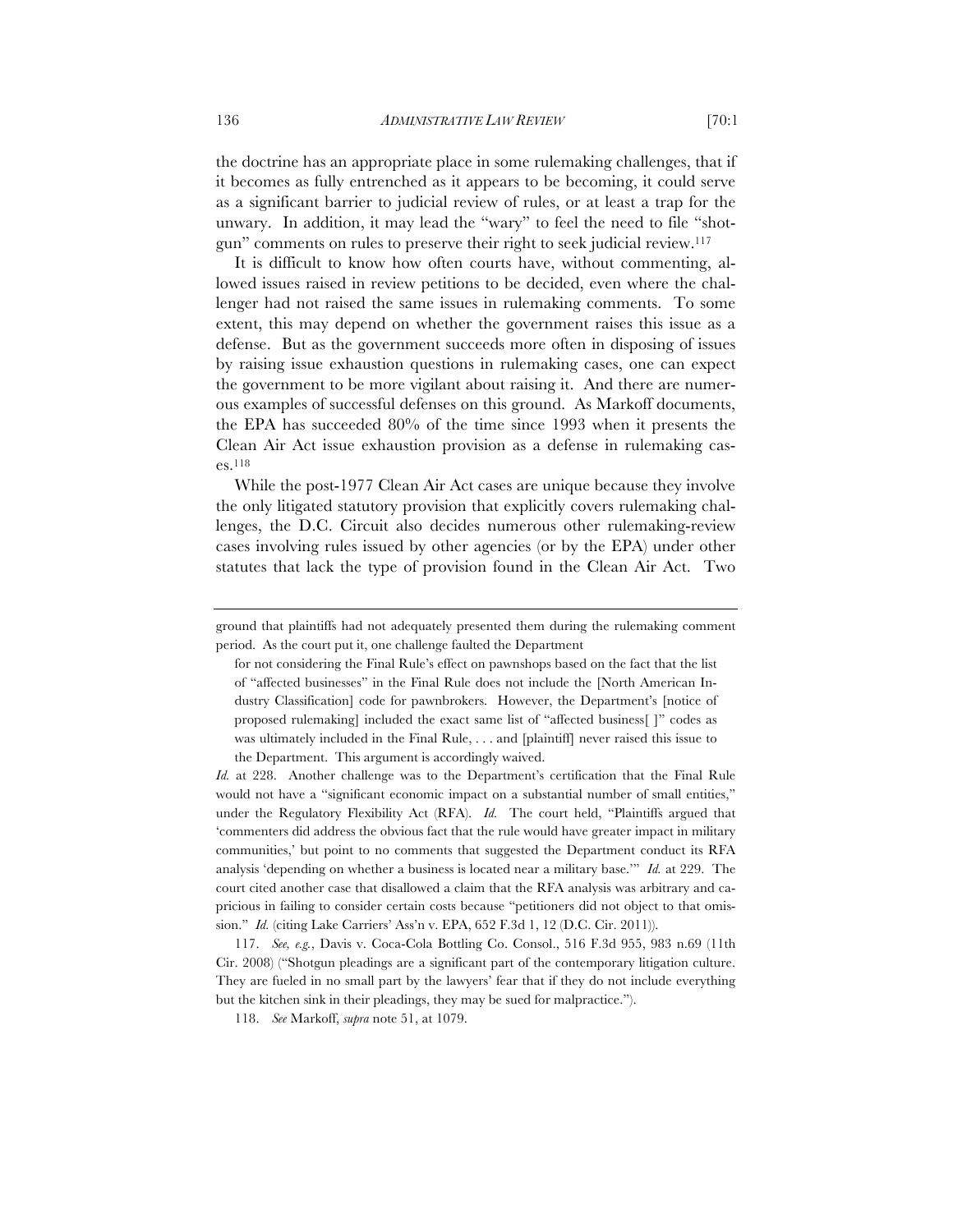cases in 1991 involved a notice-and-comment proceeding (technically a rulemaking of particular applicability) to add hazardous waste sites to the Superfund National Priorities List (NPL) under the Comprehensive Environmental Response, Compensation, and Liability Act (CERCLA). In one, a challenger sought to contend in court for the first time that the EPA lacked authority to aggregate sites for NPL listing purposes.<sup>119</sup> The court, per Judge Mikva, disallowed that argument, citing *WATCH.*120 In another, a challenger sought to contend that the EPA's errors in computing the score given to a release of a hazardous metal due to erroneous wind direction data led to an overall score that caused the listing of the site on the NPL. The court rejected this claim:

Absent special circumstances, a party must initially present its comments to the agency during the rulemaking in order for the court to consider the issue. Tex Tin failed to object to the wind direction data on the date in question when it made its comments to the agency, although it raised this very objection regarding wind direction on other test dates, which EPA then chose not to rely upon. . . . Raising an objection as to a different test date is insufficient to alert the agency; it is more likely to exclude the date not objected to from the agency's focus.<sup>121</sup>

Two years later, in *Ohio v. EPA*,<sup>122</sup> the court examined, and mostly upheld, a broader-based EPA rulemaking to amend the National Contingency Plan (NCP) to conform it with CERCLA. A group of states made several arguments that the rule was contrary to language in CERCLA, one of which was disallowed because they had not first made the argument to the agency. But in this case, the court made clear that it was so ruling because "Neither the States *nor any other party* raised" the issue.123

123. *Id.* at 1529 (emphasis added). For similar conclusions, see *City of Portland v. EPA*, 507 F.3d 706, 710 (D.C. Cir. 2007) ("Because neither [amicus] Walla Walla nor any other party raised this argument before the Agency during the rulemaking process, however, it is waived, and we will not consider it.") and *Military Toxics Project v. EPA*, 146 F.3d 948, 956 (D.C. Cir. 1998) ("We need not reach this challenge on the merits, however, because as the

<sup>119.</sup> Linemaster Switch Corp. v. EPA, 938 F.2d 1299, 1302 (D.C. Cir. 1991).

<sup>120.</sup> *Id.* at 1308.

<sup>121.</sup> Tex Tin Corp. v. EPA*,* 935 F.2d 1321, 1323 (D.C. Cir. 1991) (per curiam) (citing Eagle-Picher Indus. v. EPA, 822 F.2d 132, 146 (D.C. Cir. 1987)). By 2001, the D.C. Circuit declared that "It is black-letter administrative law that 'absent special circumstances, a party must initially present its comments to the agency during the rulemaking in order for the court to consider the issue.'" Appalachian Power Co. v. EPA, 251 F.3d 1026, 1036 (D.C. Cir. 2001) (citing *Tex Tin*, 935 F.2d 1321; *Eagle-Picher Indus. v. EPA*, 822 F.2d 132, 146 (D.C. Cir. 1987)). In *Appalachian Power*, the Court added, "Generalized objections to agency action or objections raised at the wrong time or in the wrong docket will not do." *Id.* It went on to find that challengers had waived their argument even though the arguments had been made by other commenters, but in a different docket. *Id.*

<sup>122.</sup> 997 F.2d 1520 (D.C. Cir. 1993).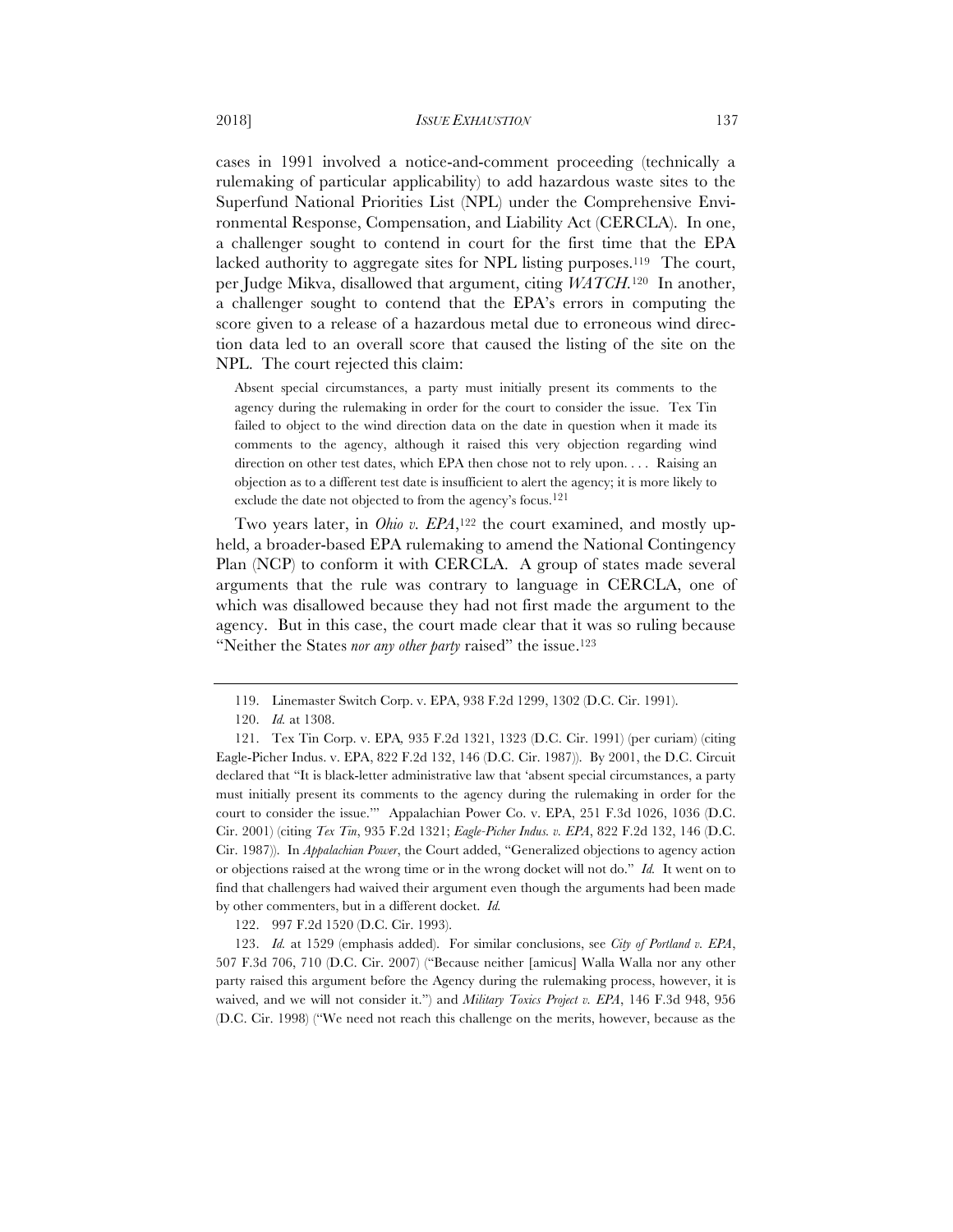This "any other party" codicil was recognized a year later in *Natural Resources Defense Council, Inc. v. EPA*,124 when the court's description of the *Ohio* case contained this blurb: "(court may excuse one party's failure to raise an issue in administrative forum where another party pressed and agency in fact considered identical issue)."125 In *NRDC v. EPA*,126 the Natural Resources Defense Council (NRDC) challenged an EPA rule issued under the Resource Conservation and Recovery Act (RCRA), in which the agency did not include used oils on its listing of covered hazardous wastes, instead explaining that it relied on other federal regulations to prevent any harm from used oil disposal. In court, NRDC wanted to argue that the "EPA's reliance on other federal regulations was forbidden by the statutory and regulatory command that the EPA list substances that pose a substantial threat when "'*improperly* managed.'"127 The court noted that, "Petitioners do not deny that they failed to raise their 'improper management' argument before the agency. Instead, they contend that their raising 'various technical, policy, and legal' objections to the EPA's proposed non-listing was sufficient to preserve their right to press their statutory construction argument in court."128

Rejecting that argument, Judge Sentelle, writing for the court, concluded that if it were sufficient for parties to argue that they had made other "technical, policy, or legal" arguments before the agency,

[A] party could never waive a legal claim as long as the party in fact appeared and argued something before the agency. While there are surely limits on the level of congruity required between a party's arguments before an administrative agency and the court, respect for agencies' proper role in the *Chevron* framework requires that the court be particularly careful to ensure that challenges to an agency's interpretation of its governing statute are first raised in the administrative forum.<sup>129</sup>

This case also illustrates how difficult it can be for a reviewing court to determine if the petitioner had in fact made a similar argument in the rulemaking proceeding. As the court noted:

- 126. 755 F.3d 1010 (D.C. Cir. 2014).
- 127. *Id.*
- 128. *Id.*

EPA also points out neither the [Military Toxics Project (MTP)] nor anyone else commented during the rulemaking process that the Rule as drafted would permit the DOD unilaterally to free itself from the strictures imposed by the Resource Conservation and Recovery Act (RCRA). The MTP has thus waived the argument and may not raise it for the first time upon appeal.").

<sup>124.</sup> 25 F.3d 1063 (D.C. Cir. 1994).

<sup>125.</sup> *Id.* at 1074.

<sup>129.</sup> *Id.* (referring to Chevron U.S.A., Inc. v. Nat. Res. Def. Council, Inc., 467 U.S. 837 (1984) (providing that agencies' interpretations of their own ambiguous statutes should be upheld if reasonable)).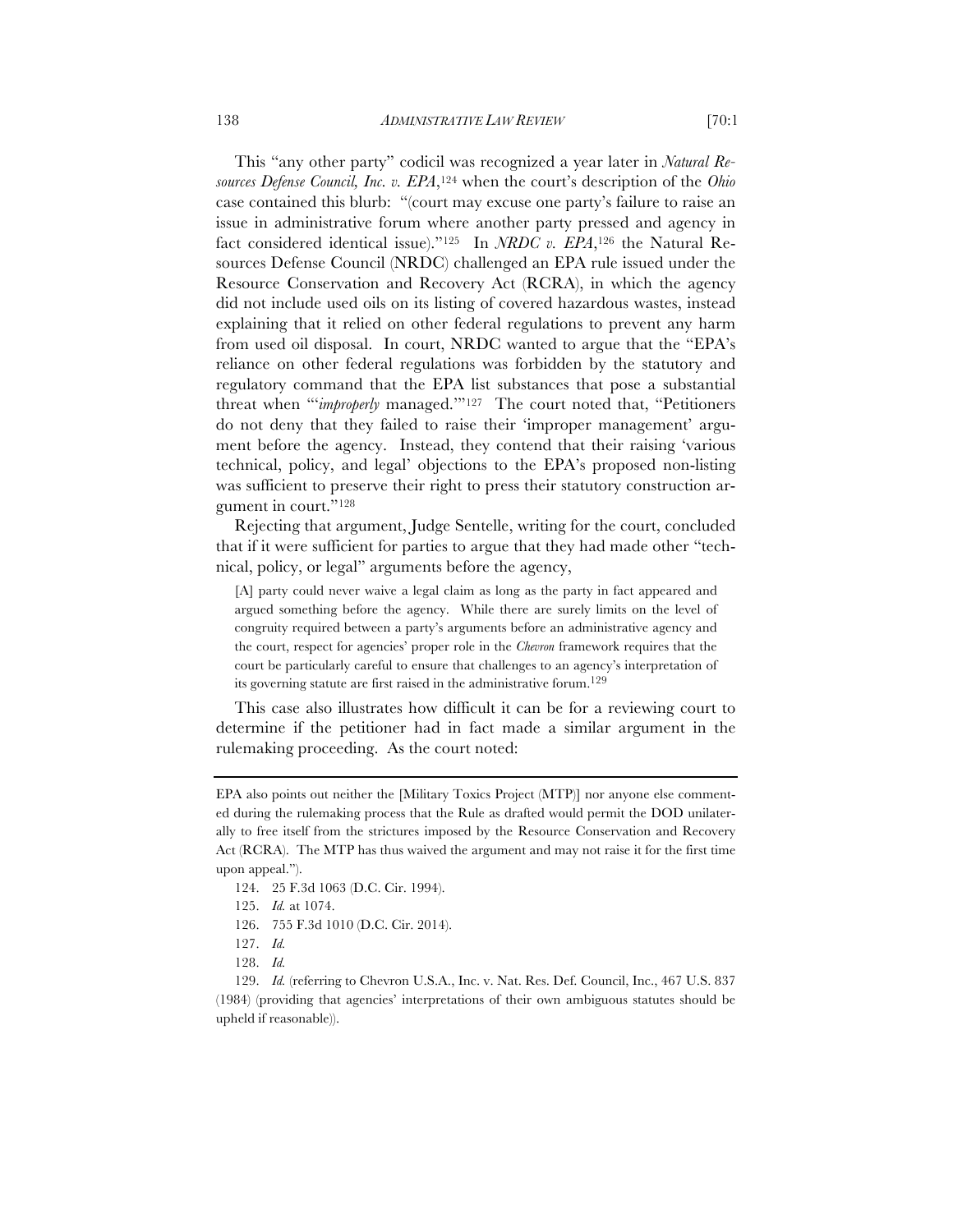#### 2018] *ISSUE EXHAUSTION* 139

At oral argument, counsel suggested that petitioners' comments had at least implied that the EPA's proposal to rely on other federal regulations would be inconsistent with the agency's duty to consider the "improper management" of used oil. We asked counsel to supply the court with the full text of petitioners' comments. After examining these comments, however, we are still unable to discern any place in which petitioners could fairly be said to have raised this issue of statutory and regulatory construction.130

As the D.C. Circuit recently phrased the test in a case challenging an Interior Department offshore leasing decision that was subject to notice-andcomment, "The question in determining whether an issue was preserved, however, is not simply whether it was raised in some fashion, but whether it was raised with sufficient precision, clarity, and emphasis to give the agency a fair opportunity to address it."131 In that case, the court acknowledged that it did

see a connection between the comment and the current objection, [but that] Interior did not have anything close to the kind of explanation we do now, however, nor the same opportunity to parse the record and decipher the claims arguably latent in only a few sentences. . . . Interior received 280,189 comments on the 2012–2017 Program, some of them dense and lengthy. We cannot conclude on this record that [Center for Sustainable Economy] fairly raised the objection it now presses to Interior's method of assessing [the Outer Continental Shelf] drilling's coastal and onshore effects.132

It went on to explain:

When the government argues an issue is forfeited because it was not fairly raised, petitioners must explain why the issue was raised in a fashion sufficient to preserve it. Whether an objection is fairly raised depends on, among other things, the size of the record, the technical complexity of the subject, and the clarity of the objection.133

In a non-EPA environmental case, *National Ass'n of Manufacturers v. United States Department of the Interior*,134 the National Association of Manufacturers (NAM) also was tripped up by this doctrine. It attempted to argue that models within the Department's CERCLA natural resource damage (NRD) rule were arbitrary and capricious because they failed to evaluate restoration alternatives in terms of the effect they might have on "natural resource 'services.'"135 But the court rejected this line of argument because "NAM failed to raise this argument in the rulemaking proceedings below, and we find no reason to excuse NAM's failure to exhaust its administrative reme-

<sup>130.</sup> *Id.* at 1074 n.7.

<sup>131.</sup> Ctr. for Sustainable Econ. v. Jewell, 779 F.3d 588, 602 (D.C. Cir. 2015).

<sup>132.</sup> *Id.*

<sup>133.</sup> *Id.*

<sup>134.</sup> 134 F.3d 1095 (D.C. Cir. 1998).

<sup>135.</sup> *Id.* at 1111.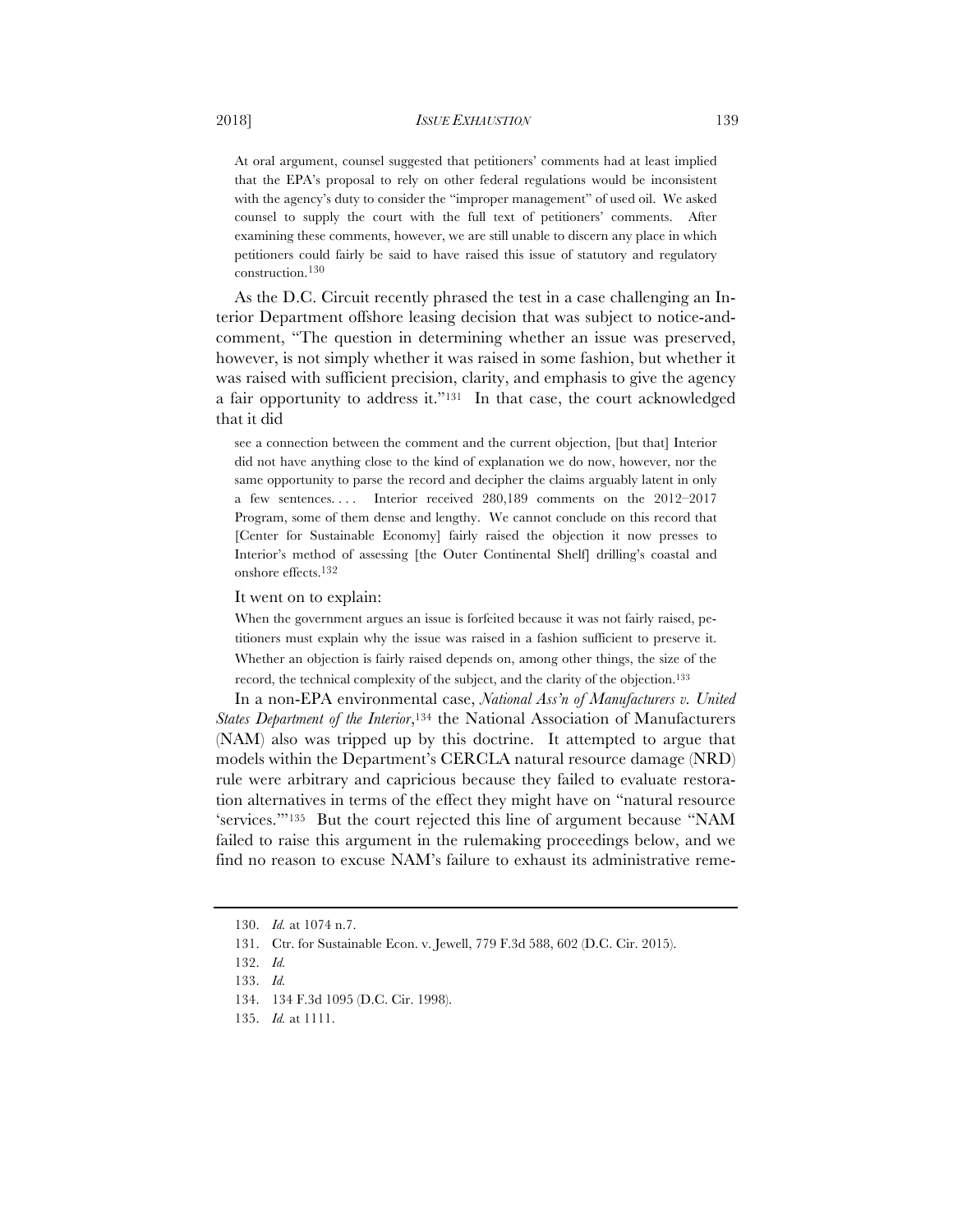dies."136

In response, NAM argued that, among other things, "the relationship between services and restoration was 'a general point applicable to any NRD assessment,' because it 'had been emphasized repeatedly in prior rulemakings,' . . . 'other documents in the record highlighted the services concept,' [and therefore] DOI was given a 'fair opportunity' to consider the issue below."137

Taking a hard line, Judge Henderson rejected that argument: "The fact that, buried in hundreds of pages of technical comments NAM submitted, some mention is made of the resource services concept and its relation to compensable values (rather than restoration alternatives) is insufficient to preserve the issue for review on appeal."138

These environmental cases demonstrate the potency of the issue exhaustion doctrine (sometimes referred to as a "waiver" rule) and provide some basis for the judicial attitude that gives rise to it. As the court stated in *Ohio v. EPA*:

[T]he waiver doctrine is also concerned with notions of agency autonomy and judicial efficiency. The doctrine promotes agency autonomy by according the agency an opportunity to discover and correct its own errors before judicial review occurs. Judicial efficiency is served because issues that are raised before the agency might be resolved without the need for judicial intervention. The efficiency concern is especially germane to this challenge to the NCP, involving an extremely complex rulemaking in which a multitude of issues might be raised for the first time before this court in the absence of the waiver doctrine.<sup>139</sup>

The doctrine has also been justified as sparing the agency from the burden of having to respond to vague comments. As Judge Randolph wrote in a Clean Air Act case:

A citation to the section of the rule or a description of it may be all that is needed. If a comment lacking even that low level of specificity sufficed, the agency would be subjected to verbal traps. Whenever the agency failed to detect an obscure criticism of one aspect of its proposal, the petitioner could claim not only that it had complied with Section 307 but also that the agency acted arbitrarily because it never responded to the comment. Rulemaking proceedings and the legal doctrines that have grown up around them are intricate and cumbersome enough. Agency officials should not have to wade through reams of documents searching for "implied' challenges."<sup>140</sup>

This argument has some appeal, especially in complex rulemakings such as those involved in CERCLA cases, where expedition is of particular con-

<sup>136.</sup> *Id.*

<sup>137.</sup> *Id.*

<sup>138.</sup> *Id.*

<sup>139.</sup> 997 F.2d 1520, 1528–29 (D.C. Cir. 1993).

<sup>140.</sup> Nat. Res. Def. Council, Inc. v. EPA, 559 F.3d 561, 564 (D.C. Cir. 2009).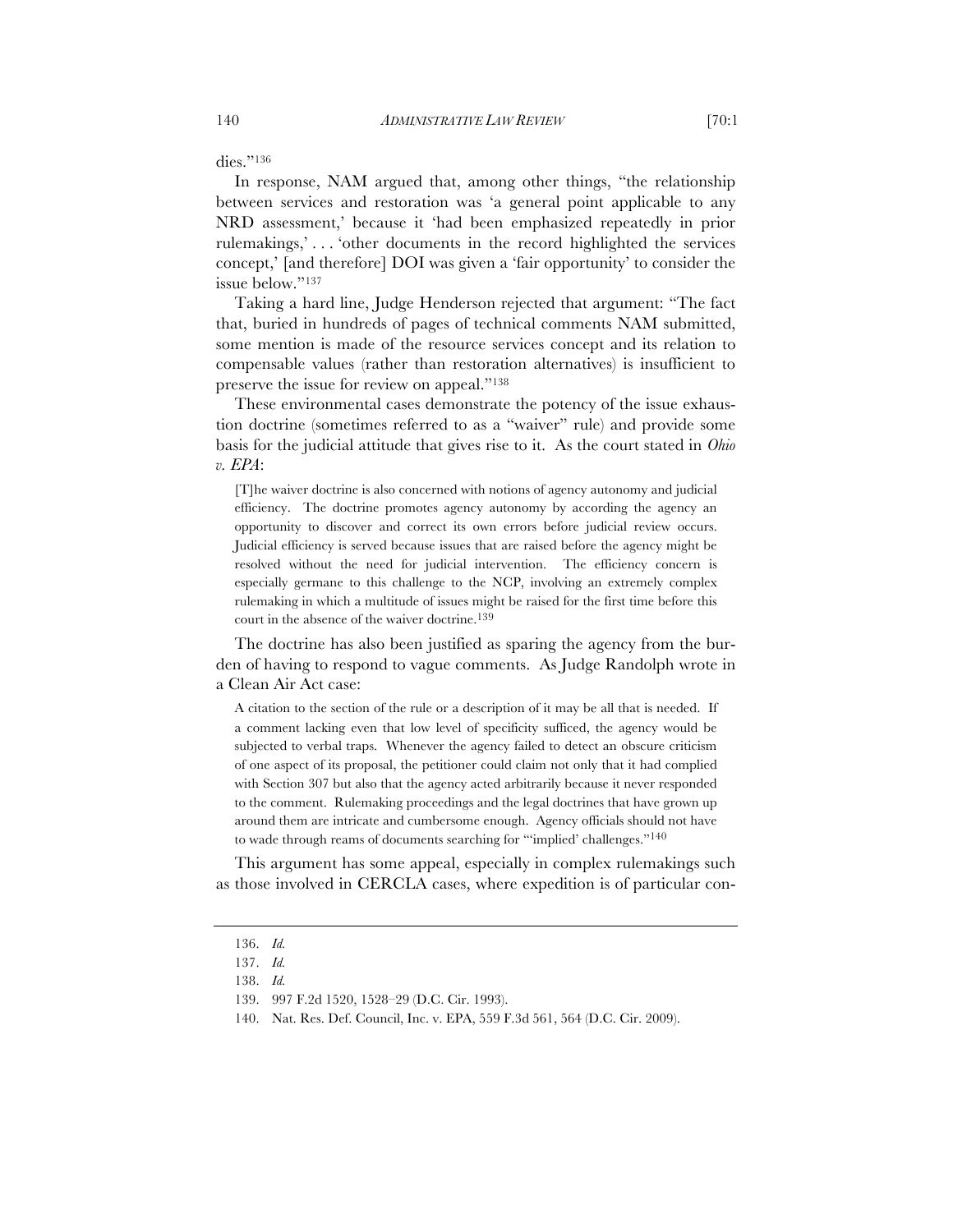cern and the overall program to prioritize the clean-up of particular toxic waste sites should not be hamstrung by challenges at every decision point.141 On the other hand, while the doctrine might spare the courts from new arguments and the agencies from vague comments, it might also stimulate more specific "shotgun" comments to the agency as a defense mechanism.142 Nor does the doctrine seem well suited for certain challenges. It seems less necessary or even useful for challenging parties to raise constitutional, procedural, or statutory authority questions to the agency before raising them in court. A rulemaking record is less necessary in such cases and it is more likely that it would be futile to make such arguments to the agency. Finally, even in fact-based challenges, the doctrine should not be applied in cases where the agency has adequate notice or knowledge of the factual issues raised by the challenger.

#### IX. WHAT ABOUT *SIMS V. APFEL*?

Policy arguments aside, one might have thought that the Supreme Court's refusal to apply the doctrine to Social Security "informal" adjudication in the 2000 decision of *Sims v. Apfel*, might have arrested this trend of applying it to the more informal and non-adversarial rulemaking context.<sup>143</sup>

In 2004, the Ninth Circuit addressed this issue saying, "The Court's decision [in *Sims*] turned on the unique nature of Social Security benefit proceedings and offers no guidance relevant to rulemaking."144 It then went on to apply issue exhaustion in a rulemaking context. However, more recently it did apply the *Sims* rationale to a Surface Transportation Board (STB) exemption proceeding (which it denominated a rulemaking), on the grounds that "the STB's procedures were informal and provided no notice to interested parties that to later challenge the STB's decision one must submit comments during the exemption process. In other cases, the STB, or its predecessor the ICC, explicitly requested public comment on exemptions."145

<sup>141.</sup> *See generally* Lucia Ann Silecchia*, Judicial Review of CERCLA Cleanup Procedures: Striking a Balance to Prevent Irreparable Harm*, 20 HARV. ENVTL. L. REV. 339 (1996).

<sup>142.</sup> Markoff also argues that doctrine might result in a less "diverse, pluralistic array of parties represented" in post-rulemaking settlement discussions taking place in the judicial review phase because less well-financed interests are less able to participate in rulemakings. Markoff, *supra* note 51, at 1083–85. But without gainsaying that such settlement discussions are a key aspect of ultimate rule implementation, wouldn't this concern instead give such groups a greater incentive to file extensive comments more proactively in order not to lose their seat at the negotiating table?

<sup>143.</sup> Sims v. Apfel, 530 U.S. 103 (2000); s*ee supra* text accompanying notes 31–42.

<sup>144.</sup> Universal Health Servs., Inc. v. Thompson, 363 F.3d 1013, 1020 (9th Cir. 2004).

<sup>145.</sup> Alaska Survival v. Surface Transp. Bd., 705 F.3d 1073, 1080 (9th Cir. 2013).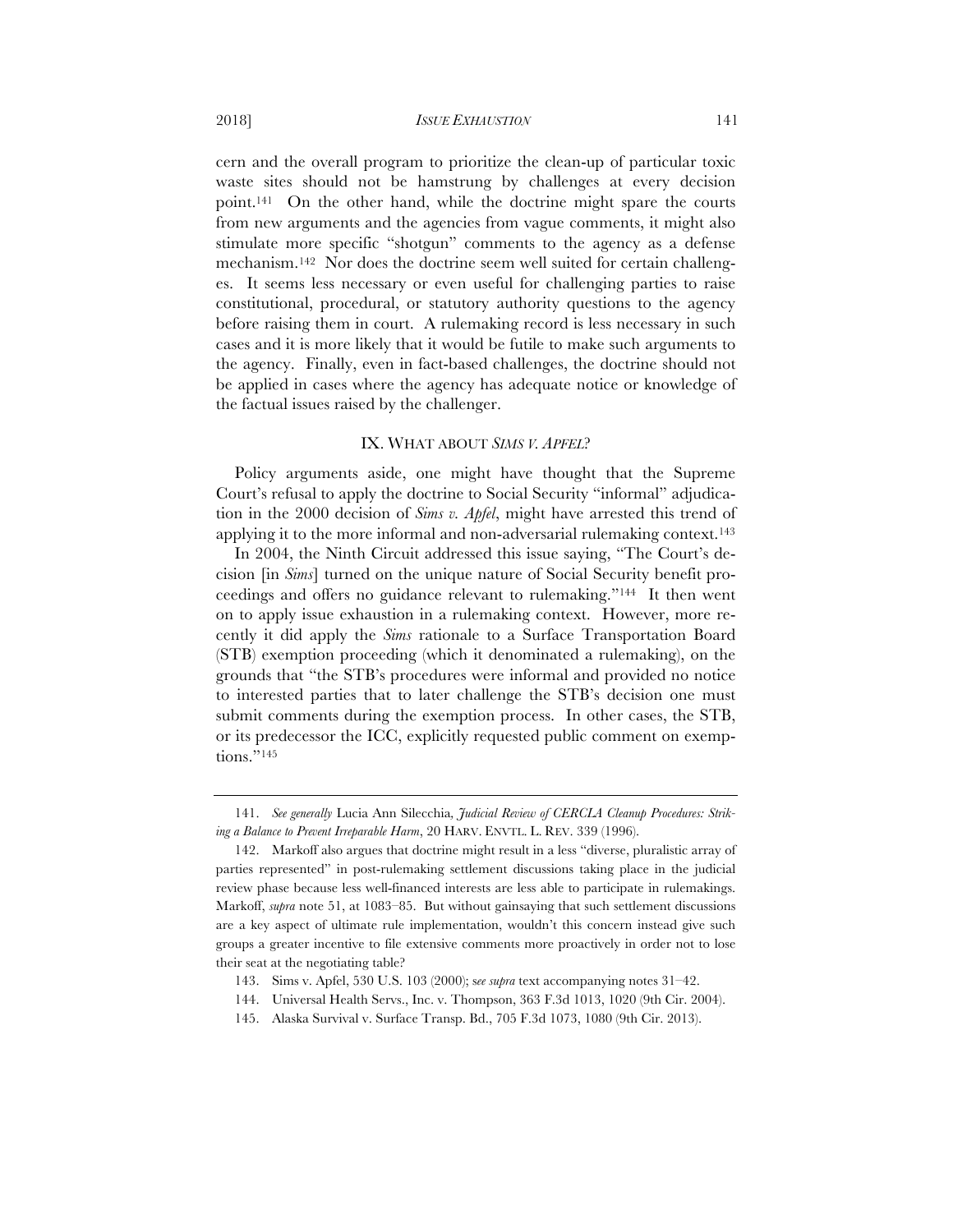The D.C. Circuit was presented with this argument in 2005 in the case of *Advocates for Highway & Auto Safety v. Federal Motor Carrier Safety Administration*<sup>146</sup> involving a challenge to a safety rule applying to trucking and bus companies. The petitioner in the case raised several issues that it had not made in its comments to the agency in support of its claim that the agency had acted arbitrarily and capriciously. The government maintained that the petitioner had "waived" these arguments, but petitioner cited *Sims* for the proposition that in this kind of informal rulemaking proceeding, "there can be no 'waiver.'"147

Judge Edwards for the unanimous panel agreed that "*Sims* indicates that this administrative-waiver doctrine does not represent an ironclad rule. And, as a general matter, a party's presentation of issues during a rulemaking proceeding is not a *jurisdictional* prerequisite to judicial review."148 He acknowledged that petitioner's argument that "[r]ulemakings are classic examples of non-adversarial administrative proceedings" was "not unreasonable, because there appears to be no statute or regulation compelling exhaustion in advance of judicial review, and no argument has been made analogizing the agency's rulemaking to adjudication."149

However, he pointed to three D.C. Circuit cases, post-dating *Sims*, which continued to apply the rule in rulemaking-review cases. In two of those cases, the court failed to address *Sims*.150 But in the third case, *National Mining Ass'n v. Department of Labor*,151 involving a challenge to the Department of Labor's regulations under the Black Lung Benefits Act, the court, in a oneline dismissive conclusion, found *Sims* "inapplicable, for it addresses issue exhaustion, not issue waiver."152 That case also dealt summarily with *Darby*, dismissing its impact on the issue exhaustion doctrine as "wholly inapposite" because it "addresses exhaustion of remedies, not waiver of claims."153

To his credit, Judge Edwards blanched at this distinction: "The distinction between 'issue exhaustion' and 'issue waiver' is illusive, to say the least. Indeed, both terms appear in the case law without apparent distinction, and they are sometimes treated as if synonymous."154

<sup>146.</sup> 429 F.3d 1136 (D.C. Cir. 2005).

<sup>147.</sup> *Id.* at 1148.

<sup>148.</sup> *Id.* (emphasis in original).

<sup>149.</sup> *Id.* at 1149.

<sup>150.</sup> *Id.* (citing Appalachian Power Co. v. EPA, 251 F.3d 1026 (D.C. Cir. 2001); Nat'l Wildlife Fed'n v. EPA, 286 F.3d 554 (D.C. Cir. 2002)). Both cases cited only pre-*Sims* precedent.

<sup>151.</sup> 292 F.3d 849 (D.C. Cir. 2002).

<sup>152.</sup> *Id.* at 874.

<sup>153.</sup> *Id.* at 874 (citing Nat'l Wildlife Fed'n v. EPA, 286 F.3d at 562).

<sup>154.</sup> *Advocates for Highway & Auto Safety*, 429 F.3d at 1149 (footnote omitted).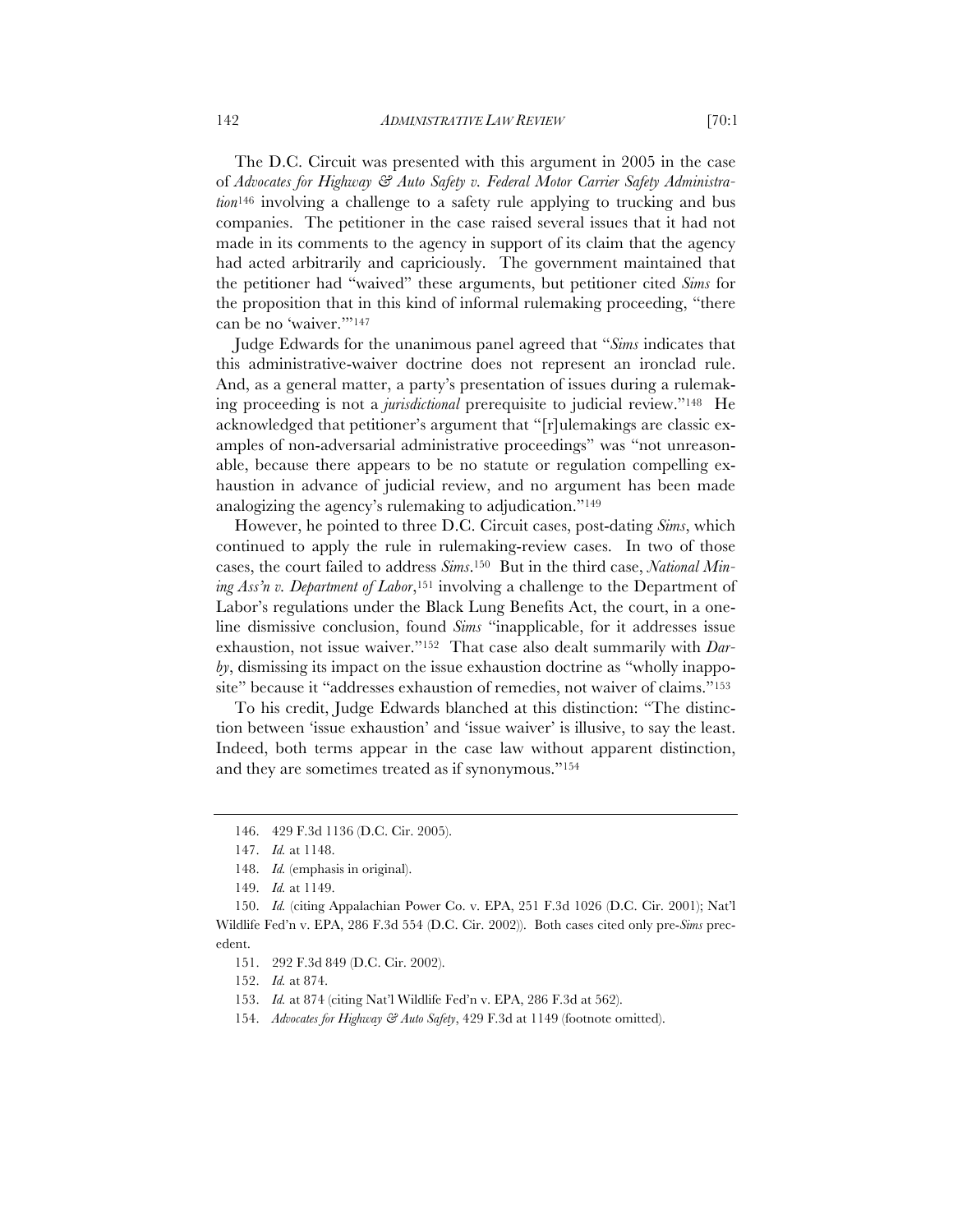In the end, Judge Edwards accepted *National Mining Ass'n*'s conclusion anyway, for two reasons:

First, the courts are not authorized to second-guess agency rulemaking decisions; rather, the role of the court is to determine whether the agency's decision is arbitrary and capricious for want of reasoned decisionmaking . . . . Therefore, it is unsurprising that parties rarely are allowed to seek "review" of a substantive claim that has never even been presented to the agency for its consideration. Second, as noted above, "[s]imple fairness . . . requires as a general rule that courts should not topple over administrative decisions unless the administrative body . . . has erred against objection made at the time appropriate under its practice." *L.A. Tucker Truck Lines.*155

The court's reference to "simple fairness" makes a legitimate point, but does not go very far in identifying the specific circumstances when issue exhaustion is most appropriate, especially in a challenge to a rulemaking.156 However, Judge Edwards' first argument that arbitrary and capricious challenges should implicate application of the doctrine is helpful, and points to the possibility of applying the issue exhaustion doctrine differently in rulemaking cases depending upon the type of challenge being made in court. This idea is discussed further below.

### X. OTHER CIRCUITS

Several other circuits have now joined the D.C. Circuit in applying the issue exhaustion doctrine in rulemaking cases, most of them, but not all, in environmental cases. Conspicuously, after originally strongly rejecting the doctrine, the Fifth Circuit seems to be having second thoughts. In its 1981

<sup>155.</sup> *Id.* at 1150 (second ellipsis in original) (citations omitted). The *Sims* issue has also come up in the context of Court of Appeals for the Federal Circuit (CAFC) review of a decision by the U.S. Court of Appeals for Veterans Claims (Veterans Court) that had affirmed the Department of Veterans Affairs' (VA's) denial of veterans' benefits. Scott v. McDonald, 789 F.3d 1375 (Fed. Cir. 2015). Scott failed to raise a legal issue regarding his VA hearing with before the Veterans Court, and then sought to raise it before the CAFC. Scott argued for no issue exhaustion, saying that the VA board proceedings were non-adversarial, citing *Sims*. *Id.* at 1377–78. However, the court distinguished *Sims* by finding that that in *Sims* no statute or regulation required issue exhaustion, *id.* at 1379, n.4, and previous circuit case law had construed the relevant statute to impose an issue exhaustion requirement in cases appealed from the Veterans Court to the CAFC. Therefore, the court found issue exhaustion prevented it from hearing the claim. The CAFC also noted that an earlier case, also decided after *Sims*, had construed the statute to also uphold the Veterans Court's application of issue exhaustion to arguments that the veteran had failed to raise before the VA's board. *Id.* at 1379 (citing Bernklau v. Principi, 291 F.3d 795 (Fed. Cir. 2002).

<sup>156.</sup> *Advocates for Highway & Auto Safety*, 429 F.3d at 1149 (noting that the petitioners argued that "Rulemakings are classic examples of non-adversarial administrative proceedings.").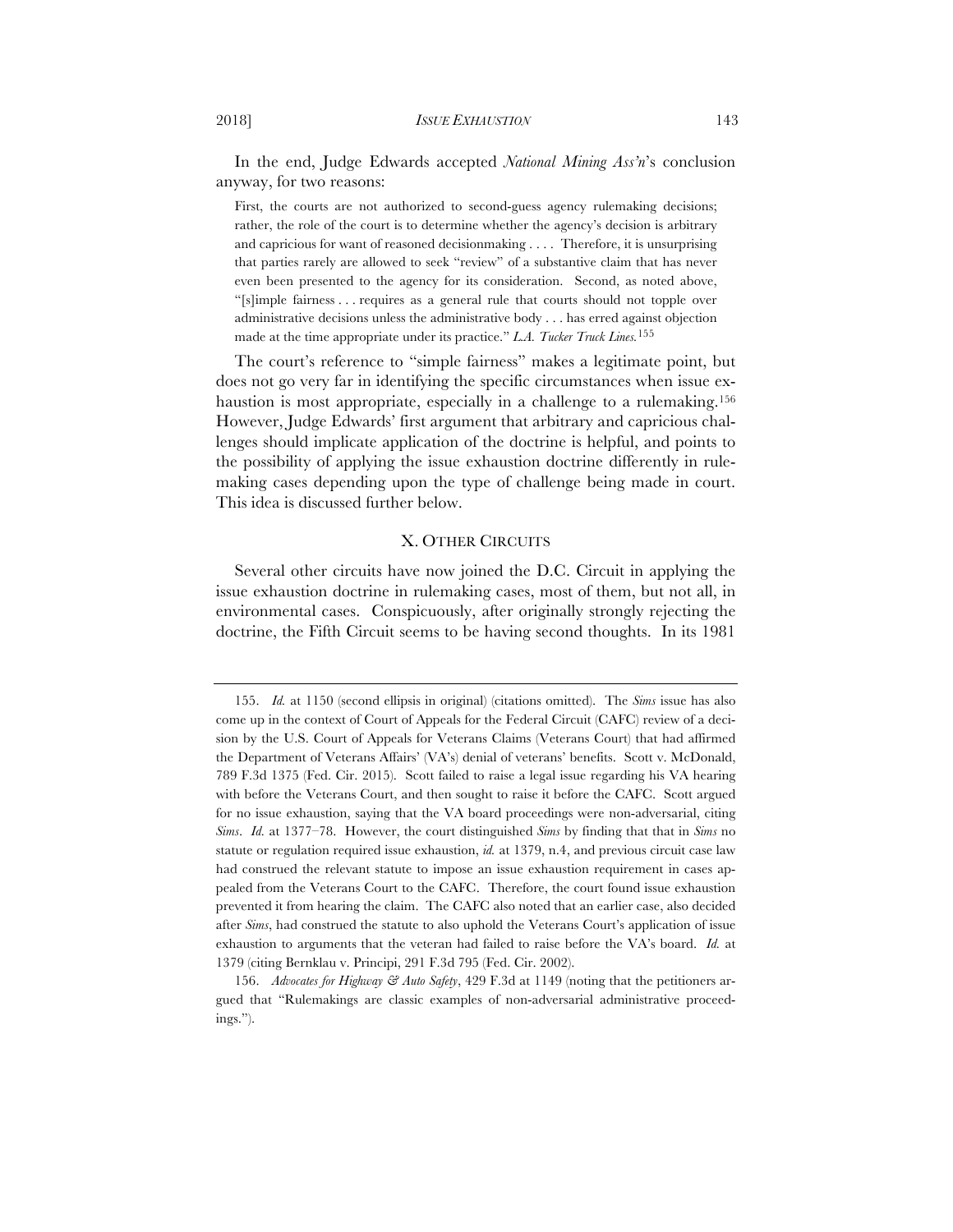decision in *City of Seabrook v. EPA*,157 the court squarely rejected the EPA's claim that a petitioner's failure to object to a conditional State Implementation Plan (SIP) approval during the notice-and-comment procedure prevented it from challenging the action in court:

The rule urged by the EPA would require everyone who wishes to protect himself from arbitrary agency action not only to become a faithful reader of the notices of proposed rulemaking published each day in the *Federal Register*, but a psychic able to predict the possible changes that could be made in the proposal when the rule is finally promulgated. This is a fate this court will impose on no one.<sup>158</sup>

Moreover, the court drew a strong distinction between applying the issue exhaustion doctrine in rulemaking and doing so in cases such as *L.A. Tucker Truck Lines*, which involved appeals by a party to an essentially adversarial administrative proceeding, where a hearing was held and evidence was received.159

The Fifth Circuit explicitly reaffirmed the *City of Seabrook* decision in 1988, in *American Forest & Paper Ass'n v. EPA*,160 but in a 1998 case the court went the other way. In *Texas Oil & Gas Ass'n v. EPA*,161 a challenge to EPA new source performance standards under the Clean Water Act, in a footnote, and without even acknowledging the circuit precedents, the court applied issue exhaustion to several challenges, invoking only the same *L.A. Tucker Truck Lines* case that had been explicitly disavowed in the *City of Seabrook* case.162 Then in 2003, in *BCCA Appeal Group v. EPA*,163 another panel with an unusual make-up164 distinguished *City of Seabrook* and *American Forest & Paper Ass'n* and followed *Texas Oil & Gas.* In so doing, this panel recognized the conflict, but after citing several other cases, none of which involved rulemaking, it said only, "[b]ecause the present case is distinguishable from *Seabrook* on the law and the facts, the court need not resolve the conflict in the circuit at this time. Rather, the court finds *Texas Oil & Gas* controlling here."165 The Fifth Circuit's departure from its earlier view,

165. 355 F.3d at 829 n.10. Judge Stephen Williams has recently recounted this set of Fifth Circuit cases in an interesting concurring opinion. Koretoff v. Vilsack, 707 F.3d 394, 399 n.1 (D.C. Cir. 2013) (Williams, J., concurring) (describing the conflict as "apparently not resolved," while acknowledging that "*Seabrook's* . . . fate has wobbled"). Judge Williams' views on the doctrine's application to rulemaking cases are expressed in that concurrence.

<sup>157.</sup> 659 F.2d 1349 (5th Cir. 1981).

<sup>158.</sup> *Id.* at 1360–61 (footnote omitted).

<sup>159.</sup> *Id.* at 1360 n.17.

<sup>160.</sup> 137 F.3d 291, 295 (5th Cir. 1998).

<sup>161.</sup> 161 F.3d 923 (5th Cir. 1998).

<sup>162.</sup> *Id.* at 933 n.7.

<sup>163.</sup> 355 F.3d 817 (5th Cir. 2003).

<sup>164.</sup> Apparently this was a panel of two, consisting of Judge Davis and a Court of International Trade Judge sitting by designation.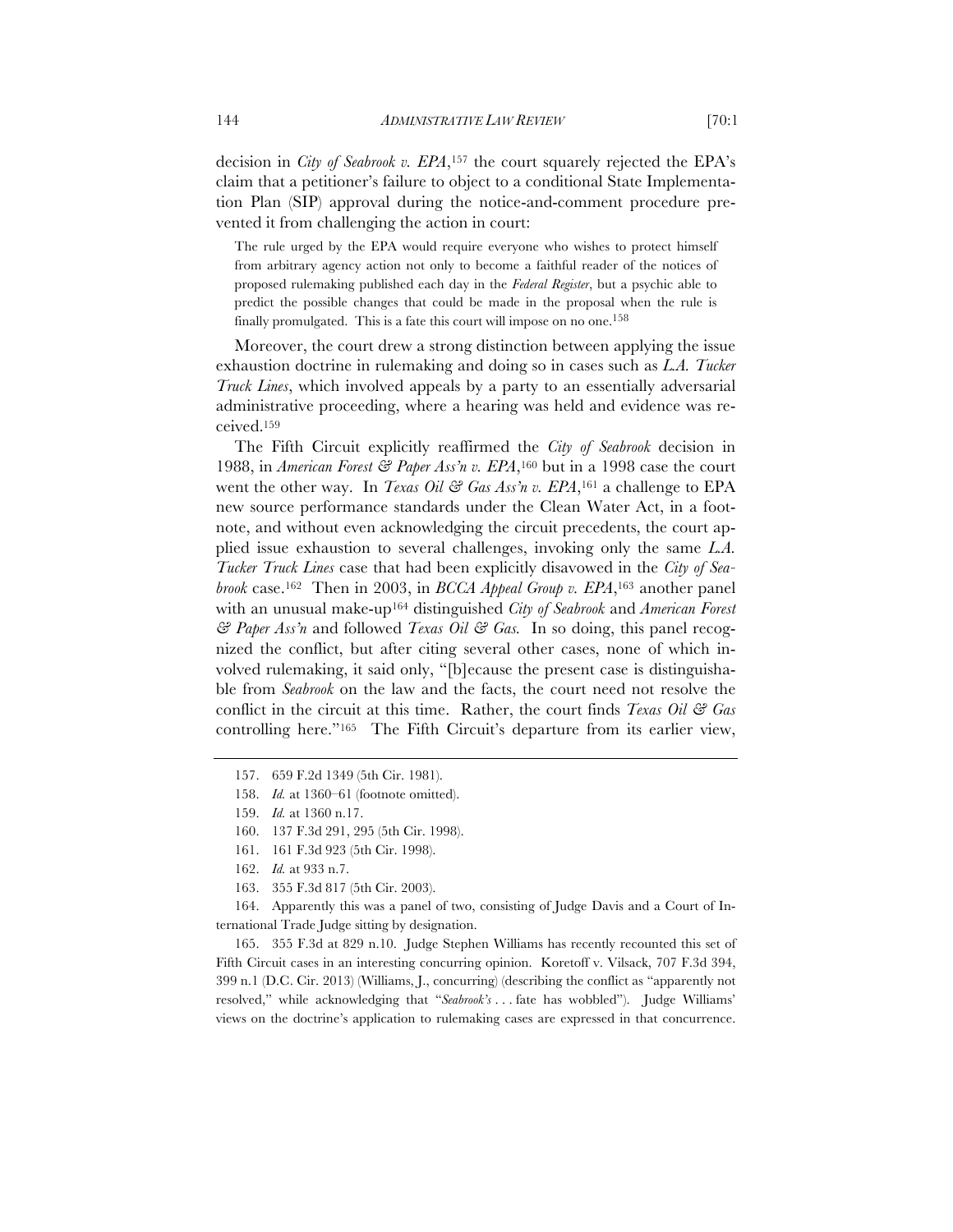thus, is quite unsatisfying.

The Ninth Circuit has applied issue exhaustion in the context of a Health and Human Services Medicare reimbursement ratemaking proceeding166 and an EPA rulemaking approving fuel standards set by a revised Nevada SIP.167 However, more definitively, in a case considering challenges to a Bonneville Power Administration (BPA) settlement with investor-owned utilities, the court noted:

As a general rule, we will not review challenges to agency action raised for the first time on appeal. [However,] we will [generally] not invoke the waiver rule in our review of a notice-and-comment proceeding if an agency has had an opportunity to consider the issue. This is true even if the issue was considered *sua sponte* by the agency or was raised by someone other than the petitioning party . . . . We have also recognized that, so long as a statute does not require exhaustion, we may excuse waiver in exceptional circumstances.168

#### It explained:

BPA sought broad public participation and invited comments in these proceedings. If we required each participant in a notice-and-comment proceeding to raise every issue or be barred from seeking judicial review of the agency's action, we would be sanctioning the unnecessary multiplication of comments and proceedings before the administrative agency. That would serve neither the agency nor the parties.<sup>169</sup>

The Third Circuit, in an opinion by then-Judge Alito, applied the issue exhaustion doctrine to a challenge to an EPA rule that denied Pennsylvania's request to re-designate part of the state from a nonattainment area to attainment status for ozone, pursuant to the Clean Air Act.170 Although this was technically a rulemaking, it primarily involved the Commonwealth of Pennsylvania as the principal "party." After first stating that "[g]enerally, federal appellate courts do not consider an issue that has not been passed on by the agency . . . whose action is being reviewed,"171 the court engaged in a long analysis to determine that Pennsylvania had insufficiently raised the question in its comments of whether the EPA had acted in

168. Portland Gen. Elec. Co. v. Bonneville Power Admin., 501 F.3d 1009, 1023–24 (9th Cir. 2007).

170. Sw. Pa. Growth All. v. Browner, 121 F.3d 106, 112 (3d Cir. 1997).

171. *Id.* (quoting N.J. Dep't of Educ. v. Hufstedler, 724 F.2d 34, 36 n.1 (3d Cir. 1983) *rev'd on other grounds sub nom.* Bennett v. New Jersey, 470 U.S. 632 (1985)).

*See infra* text accompanying notes 222243.

<sup>166.</sup> Universal Health Servs., Inc. v. Thompson, 363 F.3d 1013, 1020 n.3 (9th Cir. 2004).

<sup>167.</sup> Exxon Mobil Corp. v. EPA, 217 F.3d 1246 (9th Cir. 2000). Note that the only circuit precedent cited in this case involved the review of a Department of Labor formal adjudication. *Id.* at 1249 (citing Johnson v. Office of Workers' Comp. Programs*,* 183 F.3d 1169, 1171 (9th Cir. 1999)).

<sup>169.</sup> *Id.* at 1024 n.13.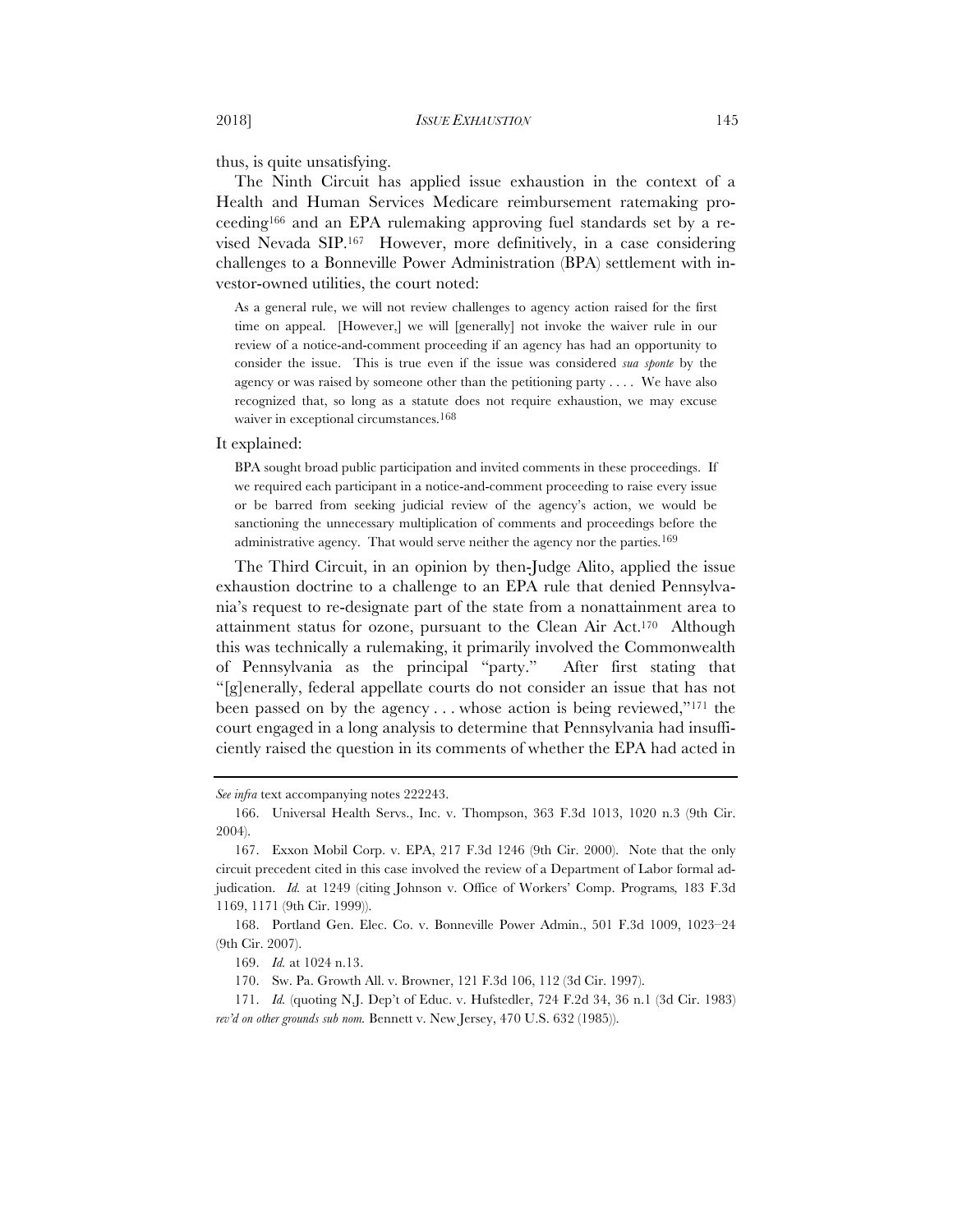Even so, in that earlier case, Judge Alito had allowed the argument to be made:

This is a rule of discretion, rather than jurisdiction, however, and our practice has been to hear issues not raised in earlier proceedings when special circumstances warrant an exception to the general rule.... Since New Jersey raises an issue of national importance, which is singularly within the competence of appellate courts and is not predicated on complex factual determinations, we will consider the State's argument as to the retroactivity of the 1978 ESEA amendments.174

The Fourth Circuit, has not specifically applied the issue exhaustion doctrine in a rulemaking review case, but has recognized the principle.175 The

175. 1000 Friends of Md. v. Browner, 265 F.3d 216, 228 (4th Cir. 2001). This case involved an EPA approval of a revised motor vehicle emissions budget (MVEB) for the Baltimore area submitted by Maryland to meet the attainment criteria applying to its State Implementation Plan under the Clean Air Act. The environmental group challenged the approval on the ground that additional modeling was needed. The EPA raised the issue exhaustion defense. The court, after ruling that, for jurisdictional purposes, the case did not involve a rulemaking challenge, *id.* at 224, said that the issue exhaustion rule (which it characterizes as the "waiver rule") has been rather routinely applied in cases similar to this one. *Id.* at 228 n.7 (citing Mich. Dep't of Envtl. Quality v. Browner, 230 F.3d 181, 183 n.1 (6th Cir. 1996)); Military Toxics Project v. EPA, 146 F.3d 948, 956–57 (D.C. Cir. 1998); Nat. Res. Def. Council, Inc. v. EPA, 25 F.3d 1063, 1073–74 (D.C. Cir. 1994)). But then the court concluded that:

[T]he comments made by the Petitioner sufficiently raised the question of whether additional modeling was required. . . . While the Petitioner's comments do not include a separately delineated section devoted to a claim that the revised MVEB cannot be approved without additional modeling and perhaps are phrased somewhat generally, the comments nonetheless refer (at least implicitly) to photochemical grid modeling three times, twice mentioning the process by name. Although the Petitioner stated in its comments that the modeling question would be "addressed more comprehensively" in other comments directed to another EPA action, this statement does not, as the EPA contends, suggest that the Petitioner was expressly declining to raise

<sup>172.</sup> *See Sw. Pa. Growth All.*, 121 F.3d at 111–12.

<sup>173.</sup> *Id.* at 122; *Hufstedler*, 724 F.2d at 36 n.1, states: "New Jersey raises this argument for the first time in its brief upon remand. Generally, federal appellate courts do not consider issues that have not been passed on by the agency or district court whose action is being reviewed." It cites *Singleton v. Wulff*, 428 U.S. 106, 120 (1976), but *Singleton* merely states, "It is the general rule, of course, that a federal appellate court does not consider an issue not passed upon below." Moreover, no agency action was at issue in *Singleton*.

<sup>174.</sup> *Hufstedler*, 724 F.2d at 36 n.1 (citations omitted).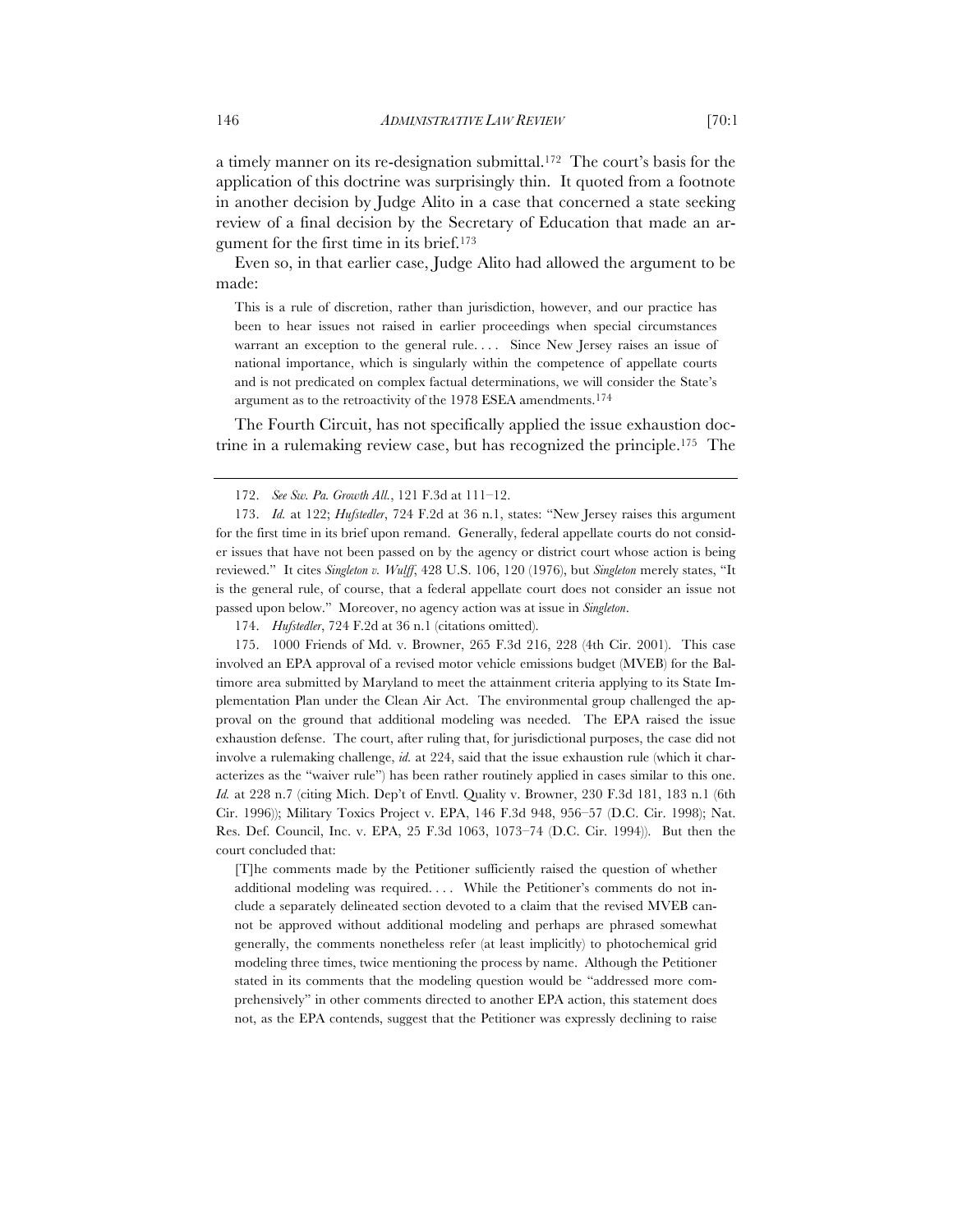Sixth Circuit has applied it in the context of an EPA rulemaking to disapprove Michigan's revisions to its SIP under the Clean Air Act—technically a rulemaking proceeding, but not one covered by the Act's issue exhaustion provision.176 However, in a later case, it indicated it was not prepared to apply this rule broadly to all rulemaking cases:

There are cases involving environmental law determinations that fall on the rulemaking side of the rulemaking/adjudication dichotomy for certain purposes holding that a party challenging a rule can waive an issue by not making a comment on point during the comment period. However, all of these cases nonetheless contain some characteristics of adjudications, and should not be applied broadly.<sup>177</sup>

In two recent cases, involving the EPA Clean Air Act provision and the FCC provision involved in the *WATCH* case, discussed above, the Tenth Circuit has applied issue exhaustion in rulemaking. In *In re FCC 11-161*,178 challengers to an FCC rulemaking were deemed to have waived challenges to aspects of the rule that were not raised with sufficient specificity in their petition for reconsideration.179 And in *Oklahoma v. EPA*,180 the Court reached the same result in an action challenging EPA's rejection of the state's SIP and the issuance of a Federal Implementation Plan to limit the emissions of sulfur dioxide. The Court rejected three of the petitioners' arbitrary and capricious arguments because they were not raised with "reasonable specificity" during the public comment period.<sup>181</sup>

*Browner*, 265 F.3d at 228.

- 180. 723 F.3d 1201 (10th Cir. 2013).
- 181. *Id.* at 1214–15, 1220–22.

the issue in this action. Instead, the statement merely placed the EPA on notice that the issue would *also* be raised in connection with the other action. We therefore conclude that the Petitioner's comments sufficiently raised the question of whether additional modeling was required before the revised MVEB could be deemed adequate, and we now proceed to address the merits of this question.

<sup>176.</sup> *Mich. Dep't of Envtl. Quality*, 230 F.3d at 183 n.1 ("Petitioners also argued that the EPA approved similar rules in other states and the EPA's rulemaking violates the Regulatory Flexibility Act, 5 U.S.C. §§ 601–612 (2000). However, petitioners failed to sufficiently raise these issues during the comment period and thus have waived them for purposes of appellate review.").

<sup>177.</sup> Citizens Coal Council v. EPA, 447 F.3d 879, 905 n.25 (6th Cir. 2006) (en banc) (citing Univ. Health Servs. Inc. v. Thompson, 363 F.3d 1013, 1019–20 (9th Cir. 2004); *Mich. Dep't of Envtl. Quality*, 230 F.3d at 183 n.1; BP Exploration & Oil, Inc. v. EPA, 66 F.3d 784, 798 (6th Cir.1996)).

<sup>178.</sup> 753 F.3d 1015 (10th Cir. 2014).

<sup>179.</sup> *Id.* at 1063–64.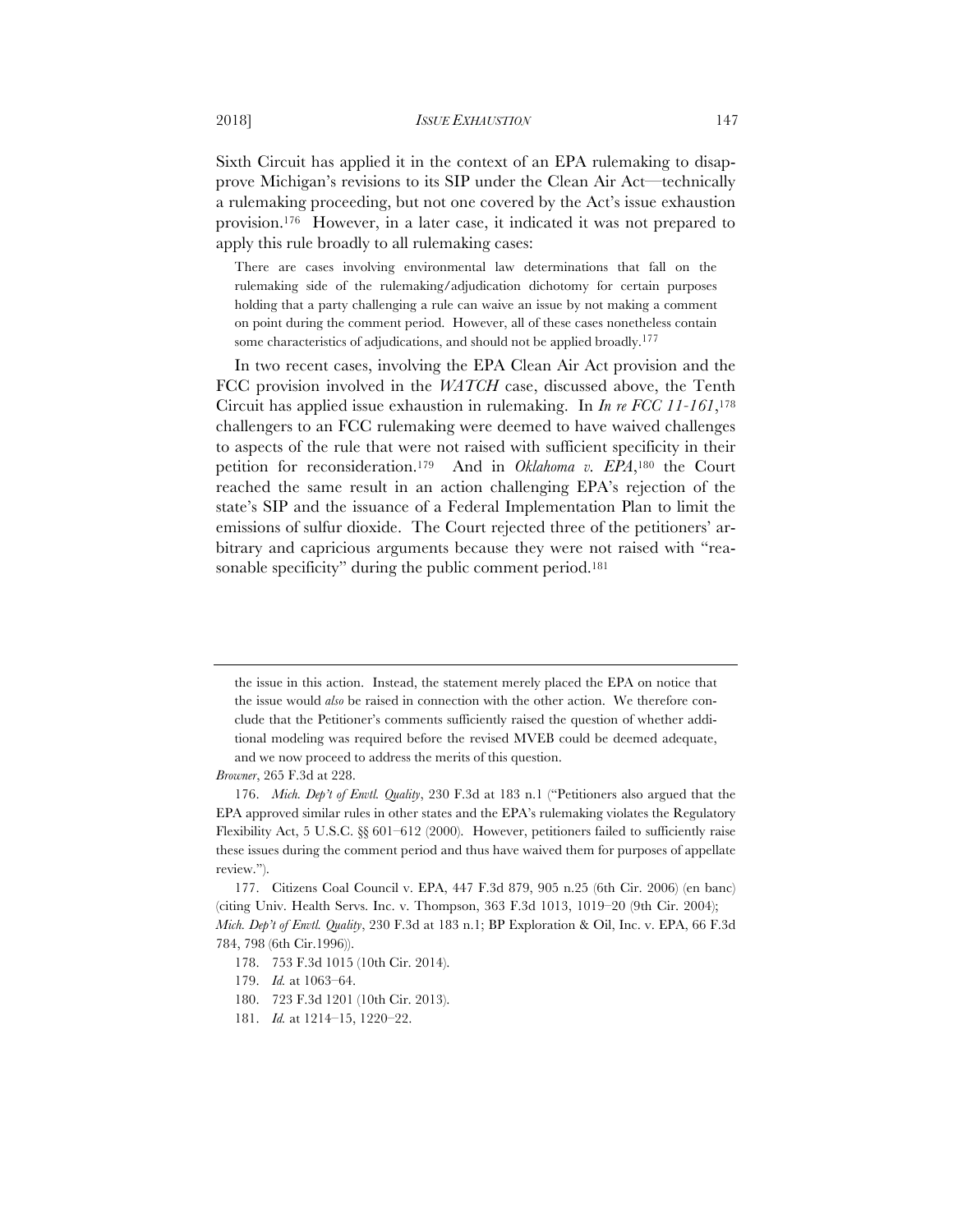# XI. POSSIBLE LIMITS TO APPLYING THE DOCTRINE IN RULEMAKING **CASES**

Despite this increasing acceptance of the doctrine among the circuits, there have been some limits.

# *A. Futility Exception*

At least one district court has recognized and applied a futility exception. In *Comite de Apoyo a los Trabajadores Agricolas v. Solis*,182 the court held that the agency cannot complain that the challenger had failed to comment on an issue when the agency rejected similar comments from others as outside the scope of the rulemaking. And even in a Clean Air Act case, the D.C. Circuit allowed challenges by petitioners who failed to raise a particular issue in the rulemaking when the application of the rule to the challengers was not clear and the agency had denied a petition for reconsideration.183 In that case, the per curiam court wrote:

While we certainly require some degree of foresight on the part of commenters, we do not require telepathy. We should be especially reluctant to require advocates for affected industries and groups to anticipate every contingency. To hold otherwise would encourage strategic vagueness on the part of agencies and overly defensive, excessive commentary on the part of interested parties seeking to preserve all possible options for appeal. Neither response well serves the administrative process.184

#### *B. The "Agency is Already on Notice" Exception*

In the long-running litigation over EPA's authority to curtail air pollution in upwind states, the D.C. Circuit twice overturned EPA rules. In 2008, the court overturned (but did not vacate) the EPA's Clean Air Interstate Rule (CAIR) in *North Carolina v. EPA*.185 One of the key bases for its overturning of the rule was that "EPA may not use cost to increase an upwind State's obligation under the good neighbor provision—that is, to force an upwind State to 'exceed the mark.'"186 After remand, the EPA produced its Cross-State Air Pollution Rule, which used modeling to produce annual emission budgets for each upwind state. Industry and state peti-

<sup>182.</sup> No. 09-240, 2010 WL 3431761, at \*18 (E.D. Pa. 2010).

<sup>183.</sup> Portland Cement Ass'n v. EPA, 665 F.3d 177, 186 (D.C. Cir. 2011).

<sup>184.</sup> *Id.*

<sup>185.</sup> 531 F.3d 896 (D.C. Cir. 2008) (per curiam). The court later issued a ruling that "we will remand the case without vacatur for EPA to conduct further proceedings consistent with our prior opinion." 550 F.3d 1176, 1178.

<sup>186.</sup> EME Homer City Generation, LLP v. EPA, 696 F.3d 7, 14–15 (D.C. Cir. 2012), *rev'd* EPA v. EME Homer City Generation, LLP, 134 S. Ct. 1584 (2014) (quoting North Carolina v. EPA, 531 F.3d 896 (D.C. Cir. 2008)).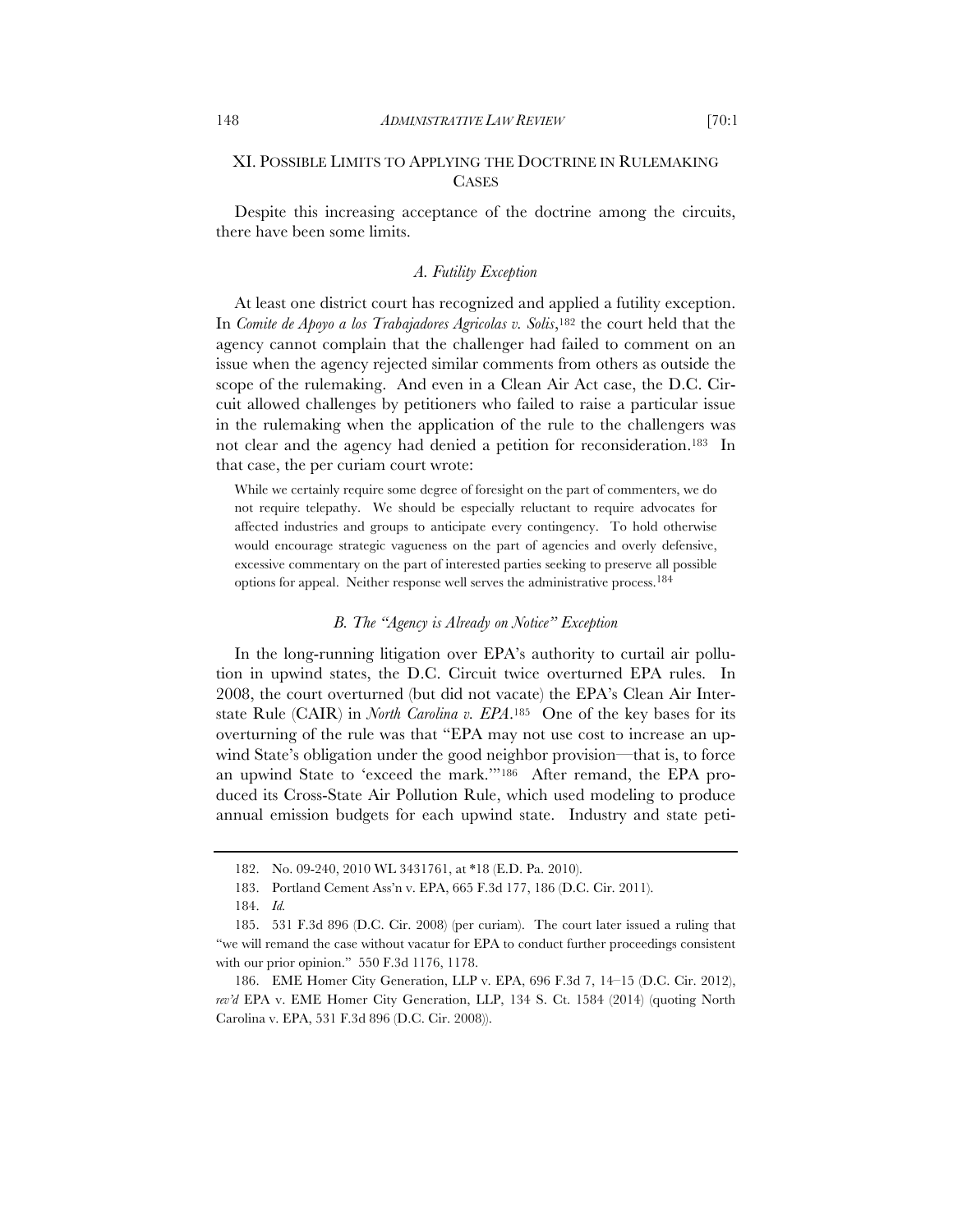tioners challenged the rule, suggesting that the agency had improperly determined which states would "contribute significantly" to downwind states' non-attainment of air quality standards, and the court agreed.187 More specifically, the court found that EPA lacked the statutory authority for its conclusion that "an upwind State that exceeded the significance threshold at even one downwind State's receptor was drawn wholesale into the Rule's second stage—cost-based emissions reductions."<sup>188</sup> Judge Rogers dissented, arguing, among other things, that the petitioners had not made that argument in the underlying rulemaking, in violation of the Clean Air Act's issue exhaustion provision.189 For the majority, Judge Kavanaugh explained that EPA was on notice due to the court's earlier *North Carolina* opinion: "In sum, EPA knew from the beginning that it was required to comply with *North Carolina*, including that part of the Court's holding on which petitioners rely here."190 He added the additional ground that "EPA considered and rejected—precisely the same argument in [the] CAIR [rulemaking]."191

The Supreme Court reversed the D.C. Circuit and upheld the rule on the merits, but only briefly addressed the issue exhaustion claim.192 First the court held that the Clean Air Act provision, although "mandatory" was not "jurisdictional."<sup>193</sup> It then shrugged off the need to decide this issue because EPA had not "pursued [this] argument vigorously before the D.C. Circuit."194 It did this, despite an unacknowledged amicus brief by a group of law professors devoted entirely to urging the Court to invoke the issue exhaustion argument against the respondents in the case.195

#### *C. The Agency's Response to a Comment Showed Awareness of the Issue*

In *NRDC v. EPA*, a challenge to an EPA rule under RCRA, which has no

194. *Id.* at 1603. The Court acknowledged that "[h]ad EPA pursued the 'reasonable specificity' argument vigorously before the D.C. Circuit, we would be obligated to address the merits of the argument." *Id.* It should be noted that the two dissenting Justices specifically "agree[d] with the majority's analysis turning aside EPA's threshold objections to judicial review." *Id.* at 1610 n.1 (Scalia, J., dissenting).

195. Amicus Curiae Brief of Law Professors on Issue Exhaustion in Support of Petitioners, EPA v. EME Homer City Generation LLP, 134 S. Ct. 1584 (2014) (Nos. 12-1182, 12- 1183), 2013 WL 4875111.

<sup>187.</sup> *Id.* at 19.

<sup>188.</sup> *Id.* at 23.

<sup>189.</sup> *Id.* at 52–54 (Rogers, J., dissenting).

<sup>190.</sup> *Id.* at 24 n.18.

<sup>191.</sup> *Id.*

<sup>192.</sup> EPA v. EME Homer City Generation LLP, 134 S. Ct. 1584, 1602–03 (2014).

<sup>193.</sup> *Id.* at 1602.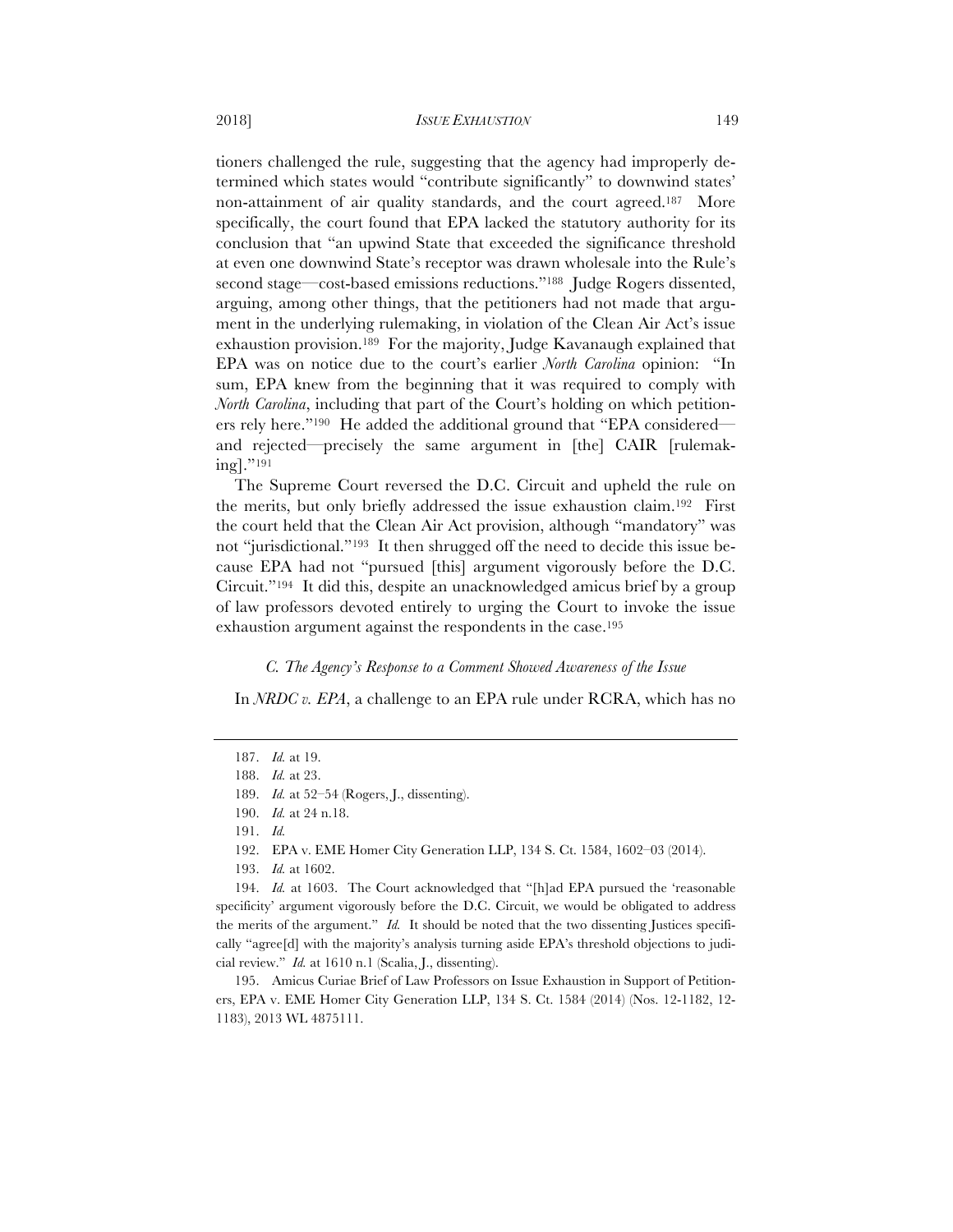statutory exhaustion provision, the court found that the petitioners' comments did not properly raise the question of EPA's statutory authority to adopt a

"comparable fuel exclusion" from coverage by the Act, but "[n]onetheless, EPA's response to [a commenter's] comment suggests that EPA understood [that comment] to challenge EPA's statutory authority to exclude comparable fuels in the first place and affirms its authority to do so. . . . Thus, the issue was expressly addressed by EPA and is properly before the court."196

# *D. The Agency Has a Duty to Examine Key Assumptions as Part of Its Affirmative Burden of Promulgating and Explaining a Non-Arbitrary, Non-Capricious Rule*

In *NRDC v. EPA*, the court applied an alternative ground for not applying issue exhaustion to petitioners. It stated,

Moreover, even if a party may be deemed not to have raised a particular argument before the agency, EPA retains a duty to examine key assumptions as part of its affirmative burden of promulgating and explaining a nonarbitrary, non-capricious rule and therefore EPA must justify that assumption even if no one objects to it during the comment period.197

Note that Judge Sutton suggested that there was good reason that "the key-assumption doctrine most often applies [to] the D.C. Circuit's authority to review (often exclusively) nationwide rules promulgated by federal agencies."198 As he put it, "The validity of a nationwide rule—and the assurance that it is non-arbitrary—should not turn on the caprice of who happens to challenge it or not challenge it and what arguments are made or not

<sup>196.</sup> 755 F.3d 1010, 1022–23 (D.C. Cir. 2014).

<sup>197.</sup> *Id.* at 1023 (quoting Appalachian Power Co. v. EPA, 135 F.3d 791, 818 (D.C. Cir. 1998), with prior quotations from Small Refiner Lead Phase-Down Task Force v. EPA, 705 F.2d 506, 534 (D.C. Cir. 1983) and Nat'l Lime Ass'n v. EPA, 627 F.2d 416, 433 (D.C. Cir. 1980)); *see also* NRDC v. EPA, 804 F.3d 149, 172 n.18 (2d Cir. 2015) (following this case in the context of a challenge to a pollution discharge permit); St. Mary's Cement, Inc. v. EPA, 782 F.3d 280, 288 (6th Cir. 2015) (recognizing the exception but finding waiver because the EPA had not made any assumptions, but rather had relied on record evidence in this rulemaking that was focused on the stringency of air pollution control requirements at a particular plant); Okla. Dep't of Envtl. Quality v. EPA, 740 F.3d 185, 192 (D.C. Cir. 2014) ("Because the EPA did not examine the key assumption concerning the applicability of a SIP in Indian country, the issue was not forfeited and will be considered here."); Emhart Indus., Inc. v. New England Container Co., 274 F. Supp. 3d 30 (D.R.I. 2017) ("[W]hile the Court will generally not consider Emhart's arguments that were not presented to EPA during the notice and comment period, the Court will consider several obvious issues relating to key assumptions that formed the basis of EPA's selected remedy").

<sup>198.</sup> *St. Mary's Cement*, 782 F.3d at 288.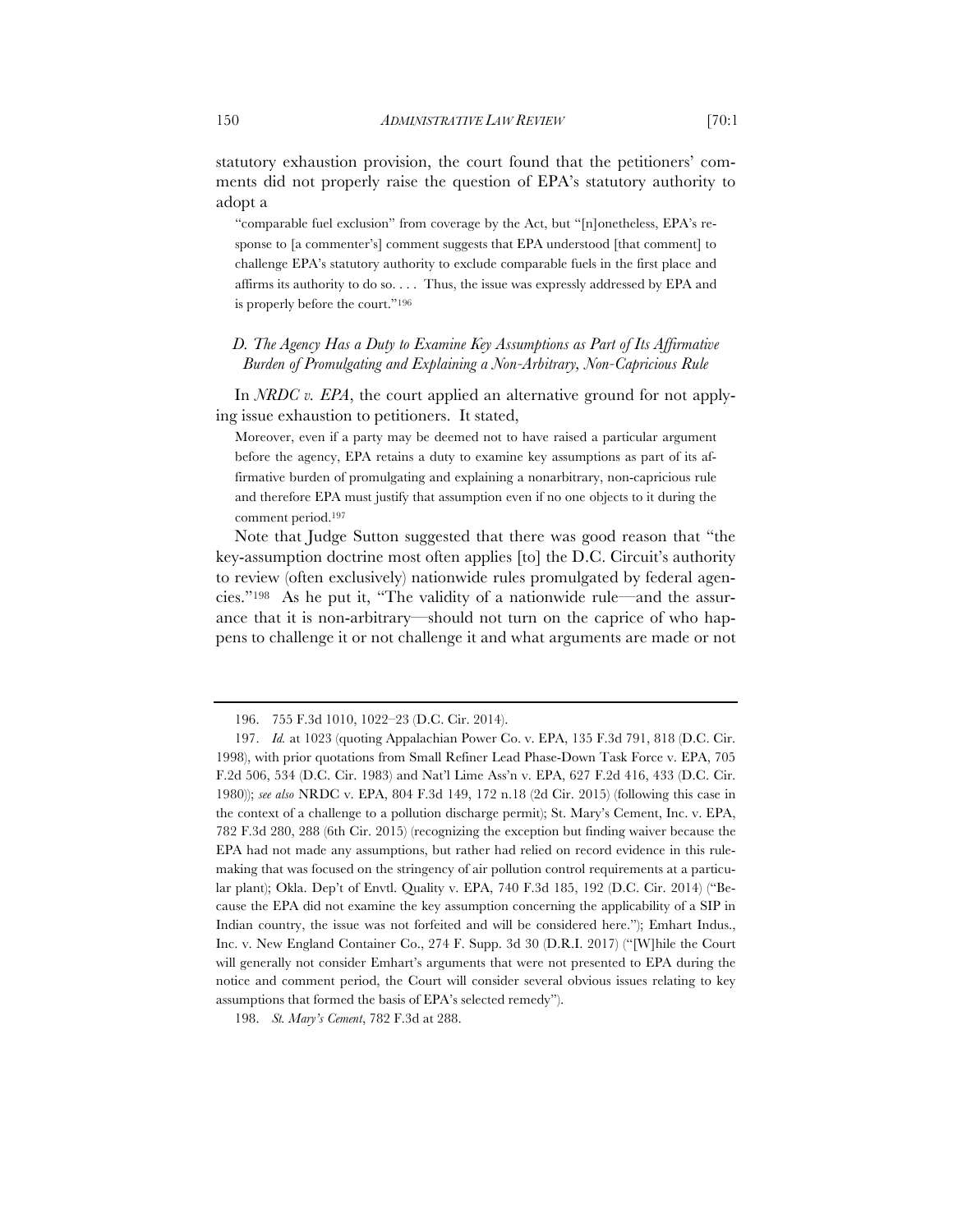made during the rulemaking process."199

# *E. Lack of Notice to Commenter that Issue Needed to be Raised in the Comments— Logical Outgrowth Challenges*

In the Fifth Circuit's *City of Seabrook* case, the court made the oft-quoted statement that a strict application of issue exhaustion in rulemaking might require a prospective litigant to be a "psychic able to predict the possible changes that could be made in the proposal when the rule is finally promulgated."200 This relates to the requirement that agencies give adequate notice to the public about its proposed rule, and to the corollary that if an agency final rule deviates too far from the terms of the proposed rule, the agency should re-propose the rule. The test that courts use to determine this procedural challenge is the "logical outgrowth test"—whether the final rule is a logical outgrowth of the proposed rule such that commenters should have fairly anticipated that an agency might go there.<sup>201</sup>

The relevance to the issue exhaustion doctrine should be apparent. If there is a true logical outgrowth problem, it would be illogical to require a challenger raising this procedural failure to have made this argument before the agency, and I have not found any cases where the government raised such a defense. However, it is possible that in some circumstances, a litigant may make the similar claim that there was no reason to suspect that such an issue was going to be presented by the agency's rule until it was too late to comment. This argument did prevail in a review of an STB adjudication in *Riffin v. Surface Transportation Board*.202 Riffin petitioned for review of a decision by the STB after the Board rejected his application for a certificate authorizing the acquisition and operation of a length of railroad track.203 In the proceeding below, Riffin had included in his application a reservation about shipping certain hazardous materials. The Board sought comment, and a commenter objected, raising the argument that the application was incomplete and defective. The Board noted that comment but rejected the application because the application's reservation violated the statutory duty of common carriers to transport hazardous material where appropriate agencies have promulgated comprehensive regulations.204 Riffin sought review on the ground that he had a common-law right to not carry hazardous materials, but the government sought to prevent him from

<sup>199.</sup> *Id.*

<sup>200.</sup> 659 F.2d 1349, 1361 (5th Cir. 1981); *see supra* text accompanying notes 157–165.

<sup>201.</sup> *See* Long Island Care at Home, Ltd. v. Coke, 551 U.S. 158, 174 (2007). *See generally* JEFFREY S. LUBBERS, A GUIDE TO FEDERAL AGENCY RULEMAKING 258–68 (5th ed. 2012).

<sup>202.</sup> 733 F.3d 340 (D.C. Cir. 2013).

<sup>203.</sup> *Id.* at 341.

<sup>204.</sup> *Id.* at 342.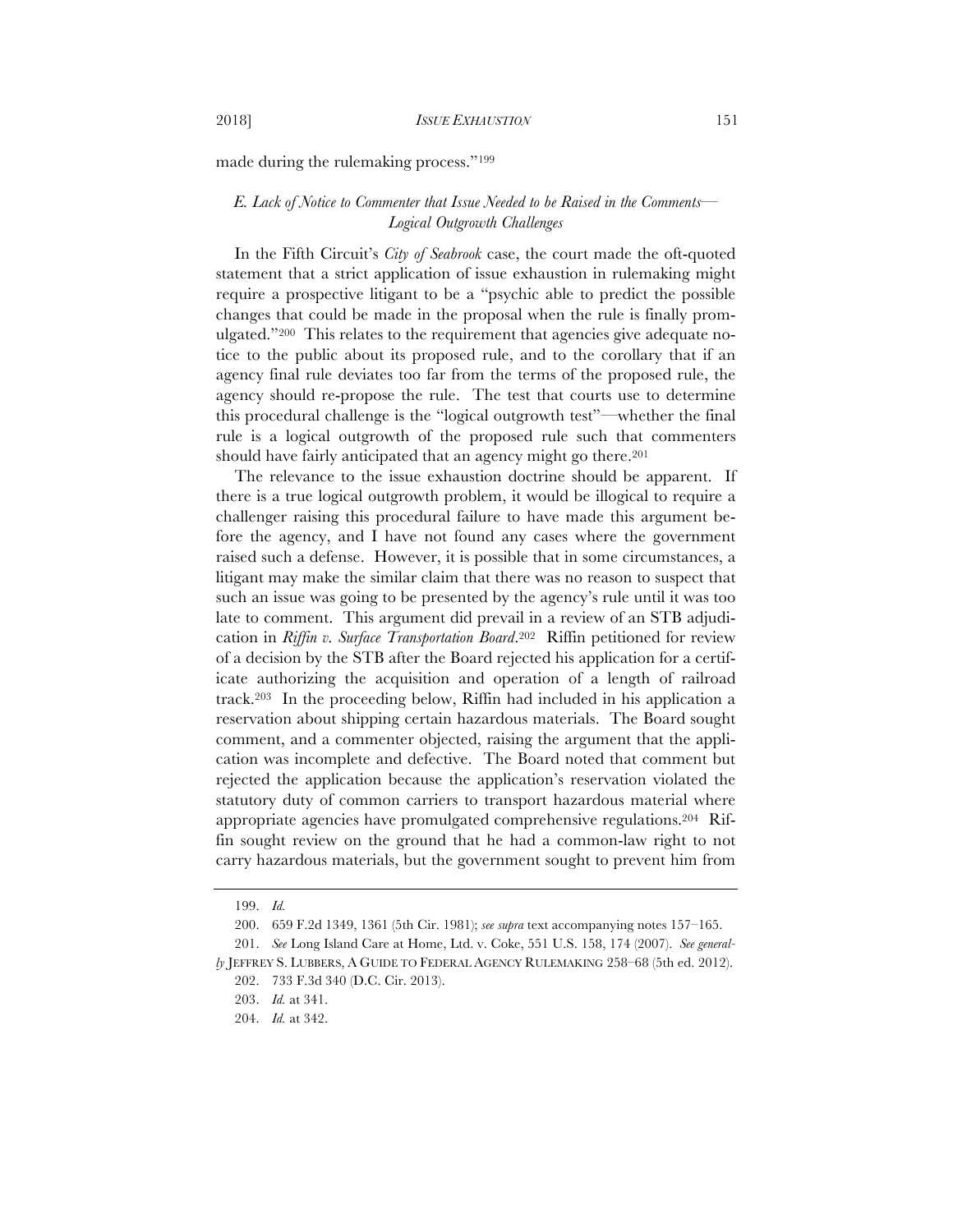making the argument because he had not made it before the STB.205 The D.C. Circuit rejected that position, ruling that because "the Board *sua sponte* raised the hazardous materials issue in its Decision without first providing Riffin an opportunity to address the issue. . . . Riffin had no reason to think he had to make his common-law arguments part of his application to the Board."206

# *F. Constitutional Issues and Other Cases Where the Court Does Not Need the Agency's View*

Because agencies cannot determine constitutional questions, courts normally conclude that they can decide such issues without requiring the petitioner to have presented the issue to the agency first. In some sense this thinking relates to the futility exemption. A recent high-profile case involving the National Labor Relations Act's strong issue exhaustion provision<sup>207</sup> illustrates this. The Noel Canning Company had been found by the Board to have committed an unfair labor practice. Only at the court level did it make the argument that the Board was improperly constituted due to a lack of a quorum because several members had not been properly appointed under the Recess Appointment Clause of the Constitution.208 The D.C. Circuit, before addressing the constitutional issue, raised *sua sponte* the issue exhaustion provision and decided that

the objections before us concerning lack of a quorum raise questions that go to the very power of the Board to act and implicate fundamental separation of powers concerns. We hold that they are governed by the "extraordinary circumstances" exception to the 29 U.S.C. § 160(e) requirement and therefore are properly before us for review.209

A similar example is presented by *Kuretski v. Commissioner*<sup>210</sup> where a taxpayer was allowed to raise a new constitutional argument in a motion for reconsideration to the Tax Court. The contention was that the statutory provision allowing the President to remove Tax Court judges violated separation of powers principles. The D.C. Circuit allowed this, citing *Freytag v. Commissioner*:211

Just as the Supreme Court in *Freytag* elected to consider a belated constitutional challenge to the validity of a Tax Court proceeding, . . . we do so here. In *Freytag*, as here,

<sup>205.</sup> *Id.* at 343*.*

<sup>206.</sup> *Id.* at 343–44.

<sup>207.</sup> *See supra* p. 61 for the statutory text.

<sup>208.</sup> Noel Canning v. NLRB, 705 F.3d 490 (D.C. Cir. 2013).

<sup>209.</sup> *Id.* at 497, *aff'd* NLRB v. Noel Canning, 134 S. Ct. 2550 (2014). The Supreme Court did not address the exhaustion issue.

<sup>210.</sup> 755 F.3d 929, 943 (D.C. Cir. 2014).

<sup>211.</sup> 501 U.S. 868 (1991).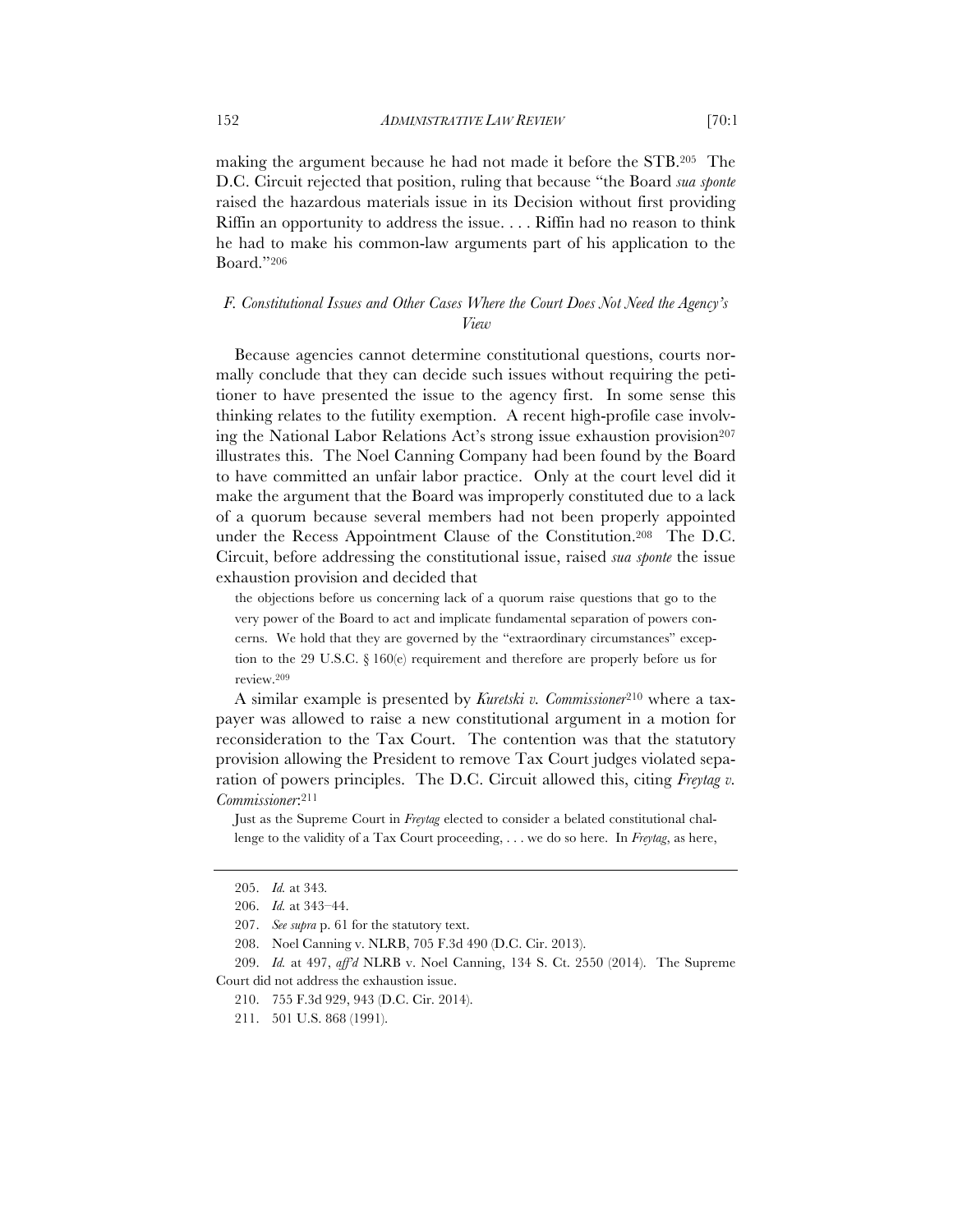the petitioners raised a nonfrivolous constitutional challenge to the validity of a Tax Court proceeding after the Tax Court's initial decision, and the petitioners' claim implicated the federal judiciary's strong interest in maintaining the separation of powers.212

Another example of a case where the court felt it was not necessary to require issue exhaustion on a purely legal, quasi-constitutional issue is *Action for Children's Television v. FCC*,213 discussed earlier, where the court said,

That objection, however, essentially alleging a denial of administrative due process, raises neither a novel factual issue for which an initial Commission determination is quite clearly both necessary and appropriate, nor a legal issue on which the Commission, and even this court has not already made known its general views to the contrary.214

However, in a later case, the D.C. Circuit concluded that some constitutional challenges could not be brought if they have not been presented to the agency. In *Nebraska v. EPA*,215 petitioners argued both that the statute and an agency regulation violated the Commerce Clause and the Tenth Amendment, but neither issue was raised during the rulemaking comment period. With respect to the claims regarding the statute, the court (per Judge Randolph) allowed the claim, because "[a]gencies do not ordinarily have jurisdiction to pass on the constitutionality of federal statutes" and "[p]etitioners would have accomplished nothing if they had presented these objections to EPA."216 But as to the claim that the rule itself was unconstitutional, the court disallowed the claim, because the agency could have formulated a rule to address petitioners' concerns, "gather[ed] evidence to evaluate their claims, or interpret[ed] the Act in light of their position."217 The court suggested:

Perhaps EPA could have formulated a rule setting a national standard applicable to all public water systems to the extent the system shipped or received water across state lines, or a rule containing an exception for any public water system that could prove it had no connection to interstate commerce—rules that might have met petitioners' objections to the regulation of entirely intrastate water.218

*Nebraska* was followed in a recent district court decision upholding the Department of Labor's rule that modified regulation of financial professionals' conflicts of interest when giving retirement investment advice (the

<sup>212.</sup> *Kuretski*, 755 F.3d at 937.

<sup>213.</sup> 564 F.2d 458 (D.C. Cir. 1977).

<sup>214.</sup> *Id.* at 469; *see also supra* text accompanying notes 113–115.

<sup>215.</sup> 331 F.3d 995 (D.C. Cir. 2003).

<sup>216.</sup> *Id.* at 997.

<sup>217.</sup> *Id.*

<sup>218.</sup> *Id.* at 998.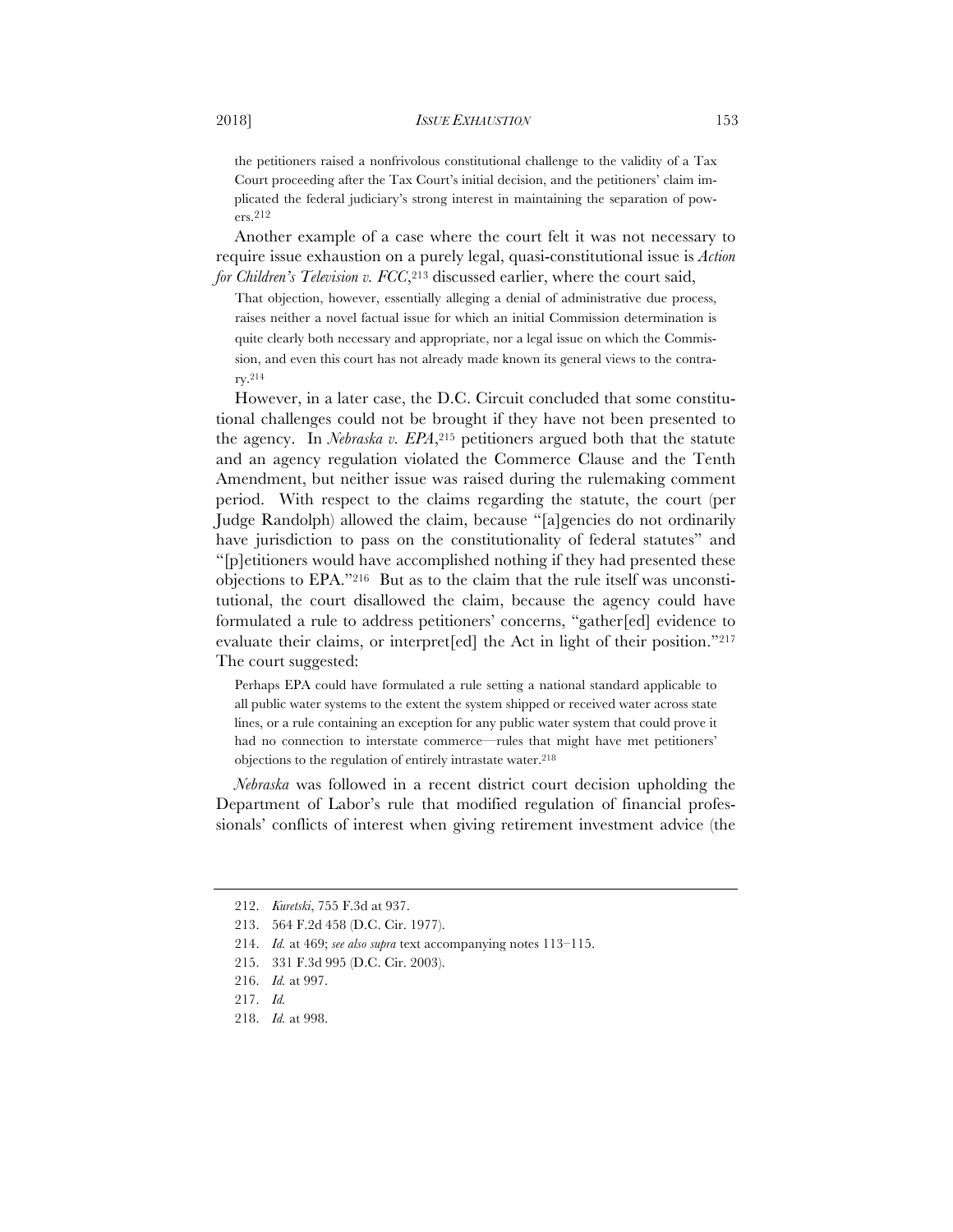"fiduciary rule").219 One of the challengers' arguments was grounded on the First Amendment, but the court found that the rationale stated in *Nebraska* applied, and that plaintiffs should have given the agency the opportunity to address those arguments.<sup>220</sup> However, it is notable that the court did not discuss how the agency could have adjusted its rule to take account of the asserted constitutional deficiency, and in any event, the court went on to hold that "[e]ven if Plaintiffs' First Amendment challenge were not waived, the [Department of Labor's] rules do not violate the First Amendment."221 While I think that Judge Randolph's approach in *Nebraska* makes some sense, I think it would be the rare case where constitutional claims should be disallowed due to issue exhaustion. Perhaps the EPA could have tailored its public water systems rule differently, but I think it is unlikely (and even more unlikely where the challenge is based on the First Amendment). Moreover, if the court rules out such challenges, the upshot might be allowing an unconstitutional rule to stand.

#### XII. THE *KORETOFF* CASE AND JUDGE WILLIAMS' QUALMS

Judge Stephen Williams has also recently sounded some alarm bells on the extension of this doctrine to rulemaking in *Koretoff v. Vilsack*,222 a preenforcement challenge to a Department of Agriculture rule issued under the authority of an almond marketing order.<sup>223</sup> The challengers made a se-

222. 707 F.3d 394 (D.C. Cir. 2013). I note that lower courts, citing *Koretoff*, have read it quite broadly. *See* Confederated Tribes of Grand Ronde Cmty. v. Jewell, 75 F. Supp. 3d 387 (D.D.C. 2014) ("[C]ourts require that a party in an APA action raise only the 'specific argument' that was raised to the agency and 'not merely the same general legal issue.'"). In that case involving a challenge to the Department of Interior's decision to hold land in trust under the Indian Reorganization Act, the court held that because an objecting county government had not raised the issue of the tribe's alleged overstated membership figures with the agency, it could not raise them with the court, even though the county pointed to communications—one newspaper editorial and two legal correspondences—in which they had done so, *see also* Prop. Cas. Insurers Ass'n of Am. v. Donovan, 66 F. Supp. 3d 1018, 1053 n.14 (N.D. Ill. 2014) (holding that insurance industry cannot raise the argument that HUD's burden-shifting approach in disparate impact lawsuits violates APA § 556(d), even though industry commenters had argued that the burden of persuasion must remain with the plaintiff at each step of the disparate impact analysis because these comments did not specifically address the APA provision).

223. Petitioners had claimed in district court that the formal rulemaking procedures required to issue or amend a marketing order were required. *See* 7 U.S.C. § 608c(15)(A)–(B) (2012) (providing that any handler subject to an order may file a petition with United States Department of Agriculture alleging a violation of law, seeking a modification or exemption,

<sup>219.</sup> Chamber of Commerce v. Hugler, 231 F. Supp. 3d 152 (N.D. Tex. 2017).

<sup>220.</sup> *Id.* at 203–04.

<sup>221.</sup> *Id.* at 204.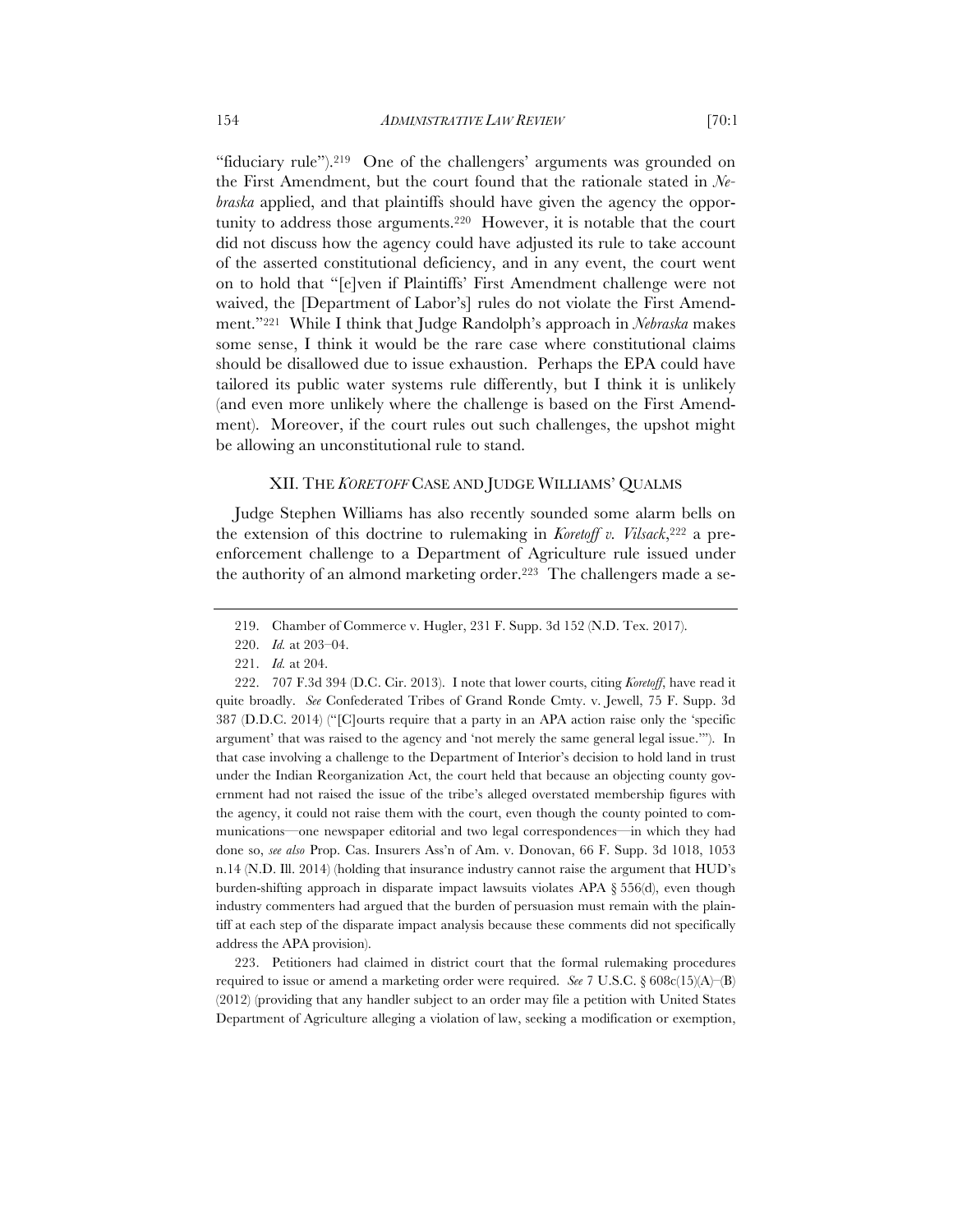ries of arguments to the district court "that the treatment rule exceeded the Secretary's authority under both the [statute] and the Almond Order,"224 and also that the Secretary had failed to make one of the statutorily required findings. The district court allowed the ultra vires argument to be made, but ruled against the challenge on the merits; that court also found that the challengers had "waived" their other argument by failing make it in its comments to the agency. On appeal, the government argued that under *Advocates for Highway & Auto Safety*,<sup>225</sup> *all* the arguments should be disallowed, and the D.C. Circuit, after closely examining whether the challengers had actually made these arguments before the agency, agreed.226 However, it did throw the challengers a lifeline by concluding at the end of the opinion, "[w]e emphasize that nothing in this opinion affects the producers' ability to raise their statutory arguments if and when the Secretary applies the rule."227

In carving out this exception for an as-applied challenge, the court cited *Murphy Exploration & Production Co. v. United States Department of Interior*.228 In *Murphy Exploration*, the court had held that a failure to challenge a rule while participating in rulemaking proceedings did not stop a challenger from challenging the rule in a separate proceeding in which the rule was being applied. In that case, the court recognized that "because administrative rules and regulations are capable of continuing application, were we to limit review to the adoption of the rule without further judicial relief at the time of its application, we would effectively deny many parties ultimately

- 224. *Koretoff*, 707 F.3d at 397.
- 225. 429 F.3d 1136 (D.C. Cir. 2005).

226. The court stated: "We require the argument [petitioner] advances here to be raised before the agency, not merely the same general legal issue." *Koretoff*, 707 F.3d at 398 (internal quotation marks omitted). This formulation has been read as a strict one by lower courts. *See* Hispanic Affairs Project v. Acosta, 263 F. Supp. 3d 160, 186 (D.D.C. 2017) ("The waiver standard in the administrative context is demanding: the question is whether the 'specific argument' advanced by the plaintiffs—rather than 'the same general legal issue'—was raised before the agency.") (quoting *Koretoff*, 707 F.3d at 398).

227. *Koretoff*, 707 F.3d at 399.

228. 270 F.3d 957, 958 (D.C. Cir. 2001) ("Nothing . . . prevents [plaintiff] from pursuing its claim in a second forum, i.e., apart from the original rulemaking, if such a forum is otherwise available. As we have held before, such a forum is available to a party when a rule is brought before this court for review of further agency action applying it." (internal quotation marks omitted in original)).

and requesting a hearing; rulings on such petitions are reviewable in federal district court). The D.C. Circuit had earlier held that this rule was not an amendment to the order, but instead constituted minimum quality and inspection requirements. Koretoff v. Vilsack, 614 F.3d 532, 539 n.3 (D.C. Cir. 2010). Therefore, this was an *informal* rulemaking and the statutory exhaustion requirement did not apply.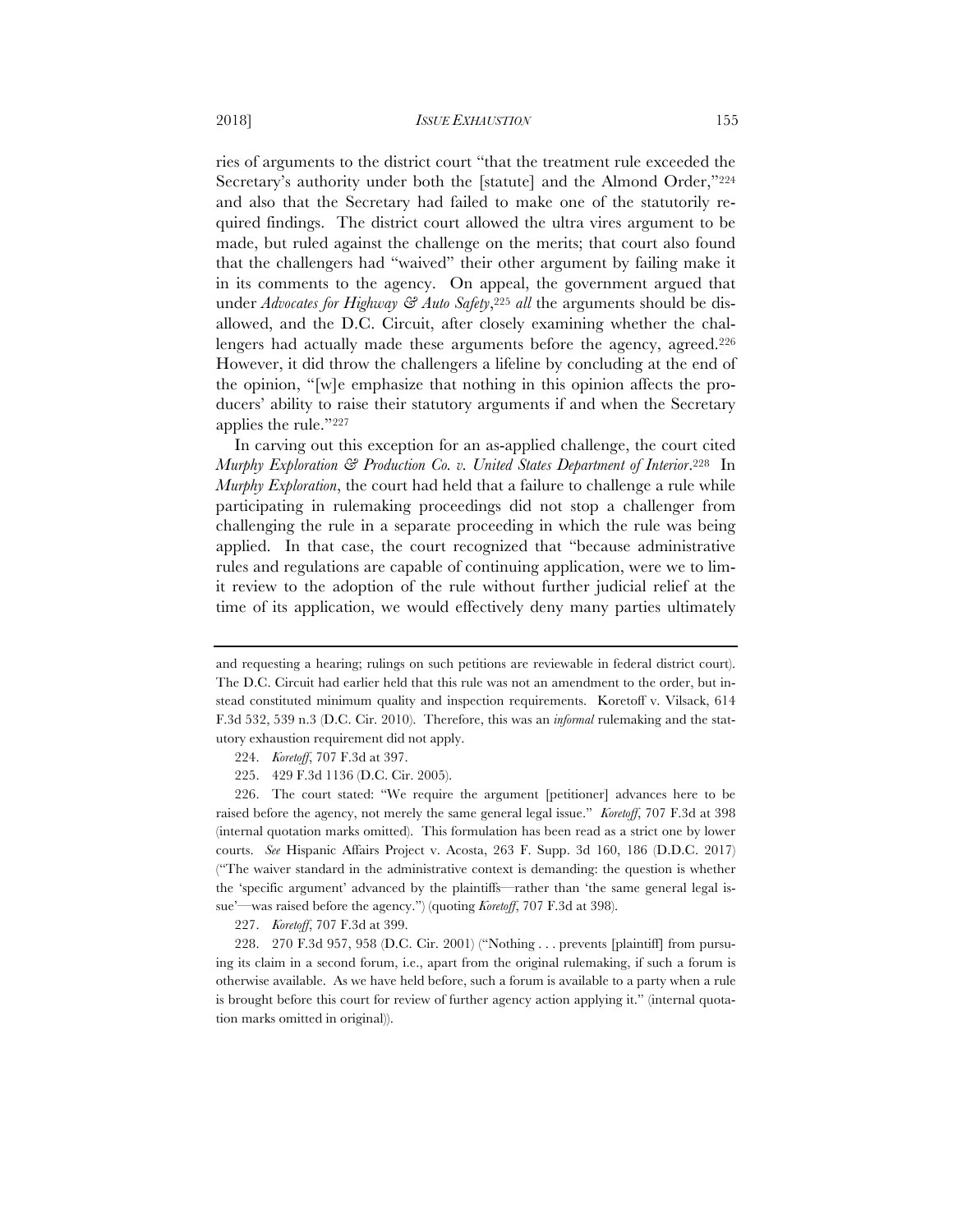affected by a rule an opportunity to question its validity."229

Judge Williams concurred in *Koretoff*, but in a separate opinion expressed some doubts about the developing doctrine:

I write separately primarily to note that in the realm of judicial review of agency rules, much of the language of our opinions on "waiver" has been a good deal broader than the actual pattern of our holdings, and that that pattern itself may unfairly disadvantage parties that generally are not well represented by interest groups.230

He first recognized the different view proffered by the Fifth Circuit in the *City of Seabrook* case, and chastised the government for, in its brief in this case,

[S]tretch[ing] the principle still further, throwing into the hopper a case involving an adjudication rather than a rulemaking, even though parties to a litigation obviously have a far clearer burden to speak up to protect their interests than do all of the potentially millions of persons that may be affected by a rulemaking.231

Then, focusing on the court's recognition that an "application challenge" would be allowed, he pointed out that in the *Murphy Exploration* case cited for that exception the court had

[drawn] an analogy to our cases holding that a party's missing a statutory deadline for *facial* review of a regulation would not bar its challenge on "review of further [agency] action *applying* it." Of course where a statute specifically precludes even an application challenge if the claim was not timely raised before the agency, we necessarily honor the statute unless the challenger poses a valid constitutional objection.232

He concluded:

<sup>229.</sup> *Id.* at 958–59 (internal quotations omitted).

<sup>230.</sup> *Koretoff*, 707 F.3d at 399 (Williams, J., concurring).

<sup>231.</sup> *Id.* at 399–400 (citing Orion Reserves Ltd. P'ship v. Salazar*,* 553 F.3d 697 (D.C. Cir. 2009)).

<sup>232.</sup> *Id.* at 400 (citing *Murphy Exploration,* 270 F.3d at 958).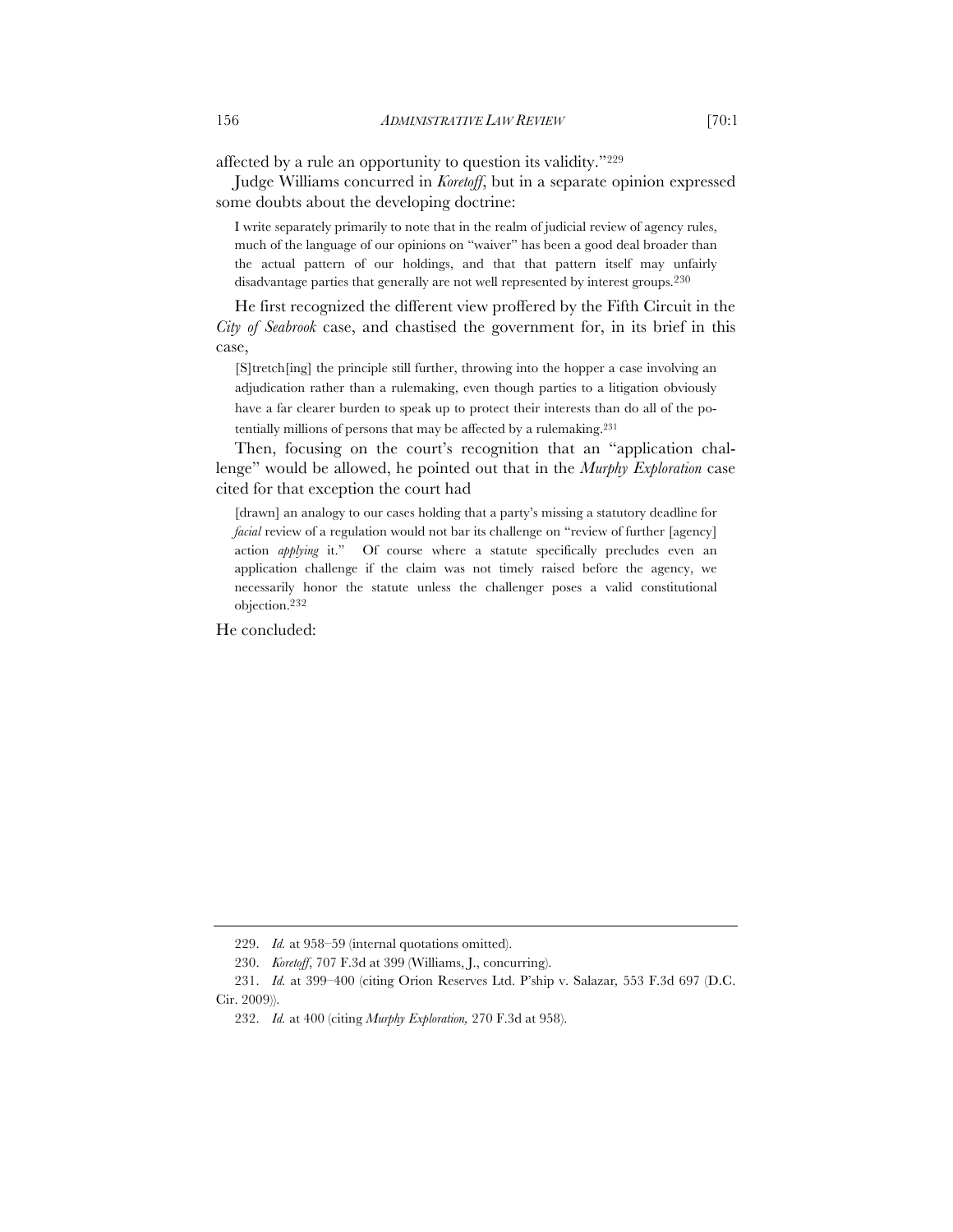#### 2018] *ISSUE EXHAUSTION* 157

Generally speaking, then, the price for a ticket to facial review is to raise objections in the rulemaking. This system probably operates quite well for large industry associations and consumer or environmental groups (and the firms and individuals thus represented). But for some the impact is more severe. Firms filling niche markets, for example, as appellants appear to be, may be ill-represented by broad industry groups and unlikely to be adequately lawyered-up at the rulemaking stage. As the Fifth Circuit observed, we presumably do not want to "require everyone who wishes to protect himself from arbitrary agency action not only to become a faithful reader of the notices of proposed rulemaking published each day in the *Federal Register*, but a psychic able to predict the possible changes that could be made in the proposal when the rule is finally promulgated."233

# Then he proposed a solution:

A decision of our court has suggested a principle that would open the door to facial challenges by such mavericks. In an [earlier vacated decision<sup>234</sup>] we said that where a party had participated in the rulemaking, "it made sense to speak of [the party's] failure to raise [its argument] below." But that could not rightly be said where there was no indication that the plaintiff had participated in the rulemaking in any way. Thus we found no waiver.

Such a principle would provide facial review for parties who don't bother to participate in the rulemaking—probably a group largely coincident with parties who fail to anticipate its inflicting serious costs on their interests.... The argument for allowing facial review under these circumstances is of course at its strongest where the issue posed cannot require a remand to the agency (e.g., a claim under *Chevron'*s "first step") and the hardship to the plaintiff from delay is especially acute.235

This idea of limiting the issue exhaustion rule to parties who actually participated in the rulemaking is worth considering. It has the advantage of being easy to apply,<sup>236</sup> but there is a real risk that some participants might game the system. In a parenthetical, Judge Williams acknowledges "there

<sup>233.</sup> *Id.* at 401 (quoting City of Seabrook v. EPA*,* 659 F.2d 1349, 1360–61 (5th Cir. 1981)).

<sup>234.</sup> The case is an earlier round of the *Murphy Exploration* litigation, Murphy Expl. & Prod. Co. v. U.S. Dep't of Interior, 252 F.3d 473 (D.C. Cir. 2001) (vacated). In *Koretoff*, Judge Williams explained the vacation as follows:

After the opinion was issued, the government submitted evidence that the challenger had, in fact, participated in the rulemaking proceeding, and the panel—in the *Murphy* decision cited earlier—vacated the relevant part of the opinion. *See Murphy,* 270 F.3d at 958. The panel's reasoning, of course, remains available to future panels.

<sup>707</sup> F.3d at 401.

<sup>235.</sup> *Koretoff*, 707 F.3d at 401 (citations omitted).

<sup>236.</sup> This would be much simpler for the court to determine than the proposal suggested by Gabriel Markoff, which would limit issue exhaustion to rulemakings "where participation had been sufficiently pluralistic," Markoff, *supra* note 51, at 1086, which would require courts to "examine the substance of the comments themselves in order to determine whether competing viewpoints on the proposed rule had been offered." *Id.* at 1086–87.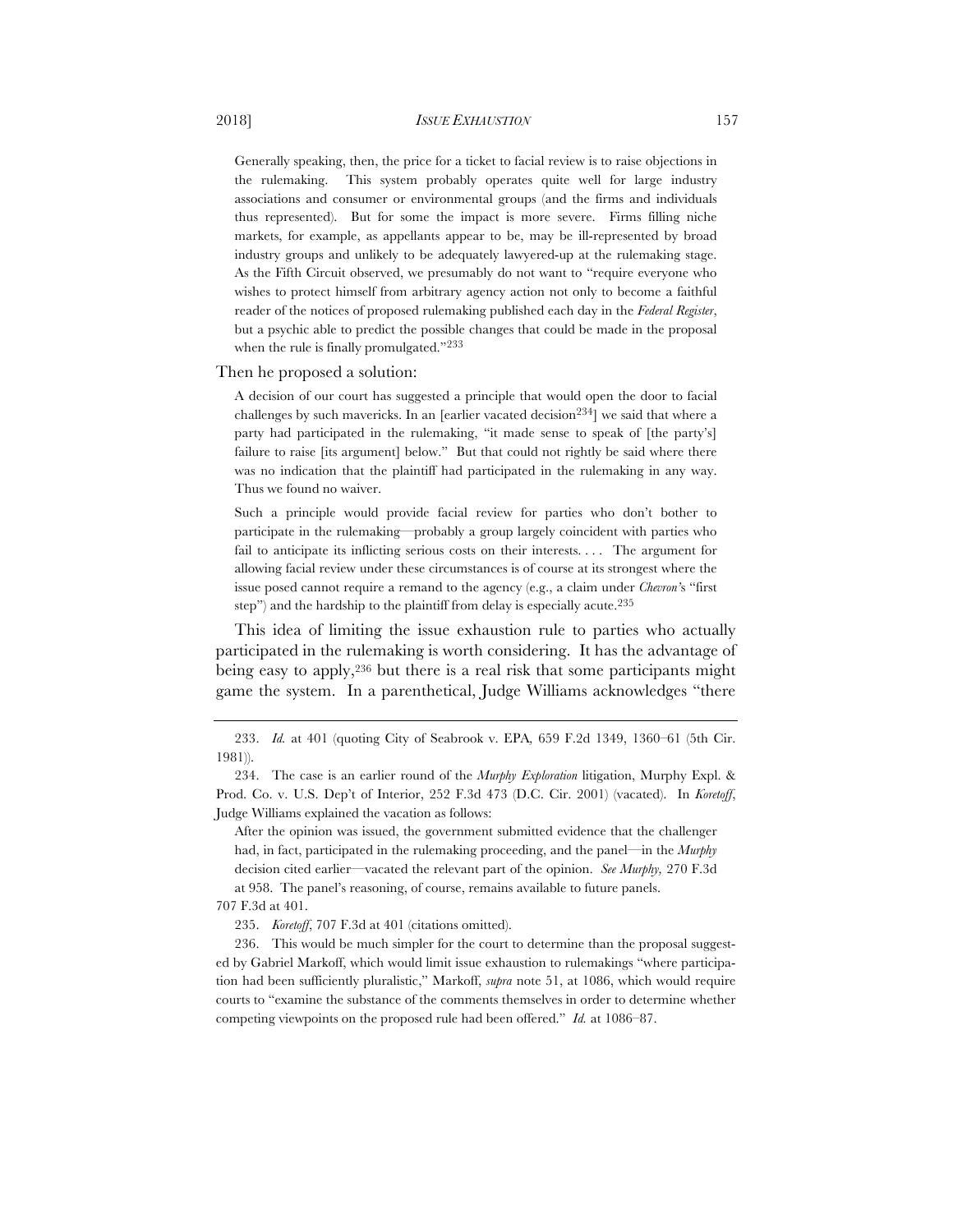would be some risk that the rule might induce strategic behavior expanding that group: non-participation to get facial review without disclosing one's position to the agency."237 But "[i]t's not clear that such a strategy presents many advantages."238

One problem with Judge Williams' approach is that numerous courts (including the D.C. Circuit) have completely precluded certain petitioners from obtaining judicial review of rules where they found that that the petitioner had been aware of the rulemaking but had chosen not to participate.239 To reconcile this line of cases with Judge Williams' suggestion would require courts to engage in examination of the intentions or bad faith of such petitioners.

Professor Levin also blanches at the idea of giving preference to nonparticipants over participants:

To me, it is counterintuitive to give a person who diligently participated in a rulemaking proceeding fewer rights than a person who sat on the sidelines. The former would rightly regard this situation as unfair. We should seek to encourage potentially affected persons to file comments—thus, courts would be sending the wrong message if they were to adopt an exhaustion rule that made commenters worse off than non-commenters.240

He also elaborates on another type of "strategic behavior" that could be encouraged by such a differentiation:

The practical implications of the proposal are also troubling. Do we want to give a disgruntled commenter an incentive to recruit a non-commenter straw plaintiff to bring a judicial review proceeding to litigate contentions that the commenter is not permitted to litigate directly? If appeals by a commenter and a non-commenter are consolidated, should there be issues that only the latter is permitted to brief?241

I agree with the concerns that led Judge Williams to propose making the doctrine inapplicable to parties who did not participate in the rulemaking, but agree with Professor Levin's view that a better goal is "to make the noncommenter *no worse off* than the person who commented—not to make him better off."242 The guiding principles that close this Article seek to advance that goal.

I believe that the issue exhaustion doctrine, while perfectly appropriate as applied to adjudication raises problems in the rulemaking context if it is

<sup>237.</sup> 707 F.3d at 401.

<sup>238.</sup> *Id.*

<sup>239.</sup> Gage v. Atomic Energy Comm'n, 479 F.2d 1214 (D.C. Cir. 1973), is one of those cases. *See supra* text accompanying notes 68–75; *see also* Spencer, *supra* note 48, at 657 and cases cited in his article at n.197.

<sup>240.</sup> Letter from Ron Levin, *supra* note 65, at 5.

<sup>241.</sup> *Id.* at 5–6.

<sup>242.</sup> *Id.* at 6.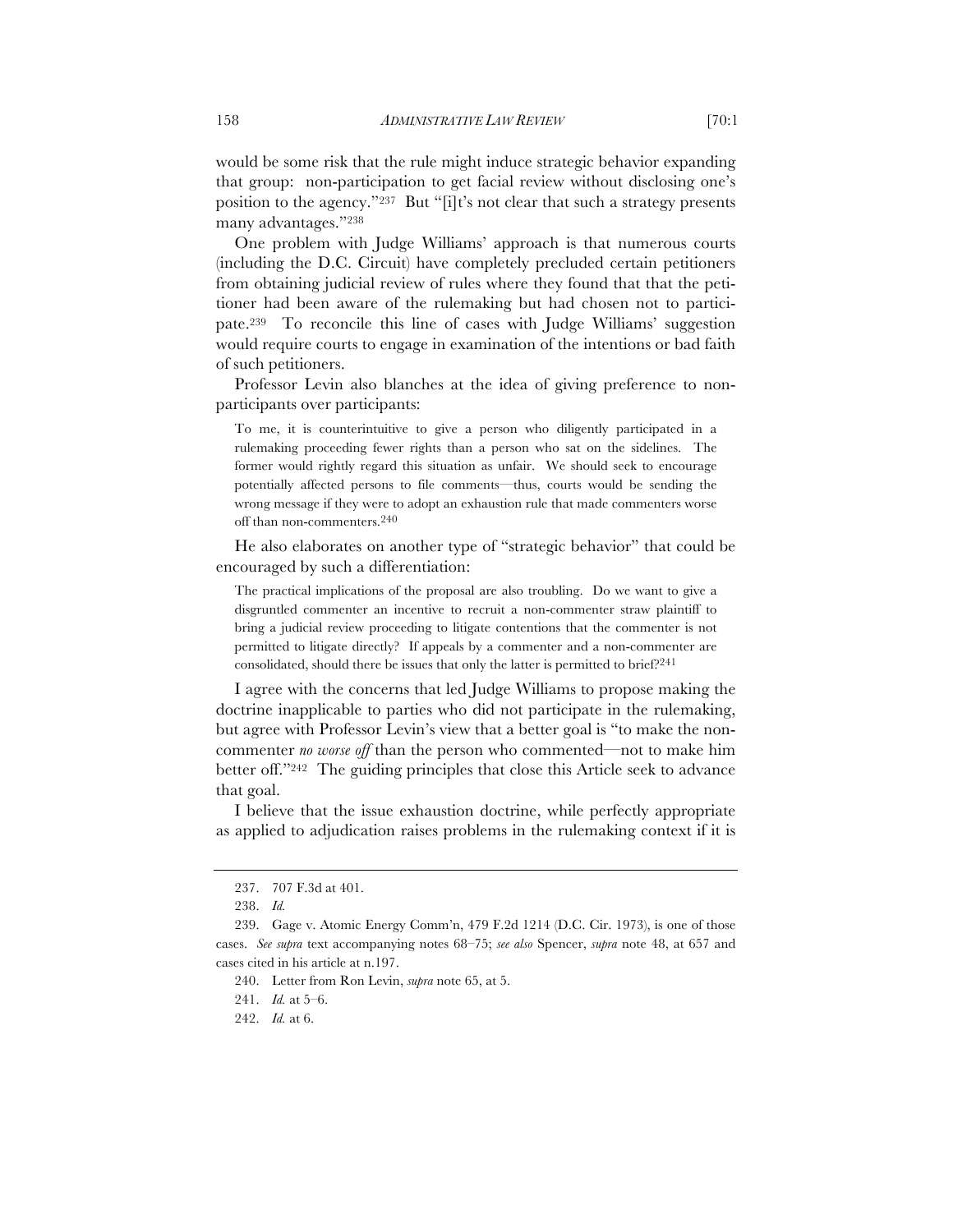applied across the board. As Markoff has argued:

Rulemakings do not involve the rights of a few parties; the rules ultimately promulgated affect the physical and economic health and well-being of the entire United States and may have international effects as well. Thus, when a meritorious argument is procedurally barred, it is society at large who suffers for it—not only the individual petitioner. Further, unlike in adjudicatory proceedings, where the parties are contesting their specific interests, there is no guarantee that the parties that participate in rulemakings will be representative of the general interests at stake—a possibility supported by the empirical evidence of imbalanced participation.243

# XIII. OSSIFICATION EFFECTS AND OTHER POLICY ARGUMENTS

As one who has been a consistent worrywart about increasing ossification of rulemaking,244 while also generally favoring broader access to judicial review, I should address whether issue exhaustion affects those two, sometimes conflicting, values.

As discussed above, several judges have suggested the doctrine potentially has a "force-feeding effect" of inducing people to comment on every possible issue they might potentially want to raise in court, which could make the agency's rulemaking task (and the courts' task on judicial review) that much harder.245 While I support the notice-and-comment process, I would not want commenters to feel they have to file "shotgun" comments in an effort to inoculate themselves from later issue-exhaustion defenses.

Professor Wagner, who has cautioned about information overload in agency proceedings,246 believes that issue exhaustion in rulemaking is a contributing factor:

The courts' demand that parties exhaust their administrative remedies was originally conceived of as a way to save agency resources, both by avoiding "premature interruption" of the rulemaking process and by bringing the courts into the picture only as a last resort. But when viewed from the perspective of information, this requirement actually increases the burden on agencies. In order to preserve their claims, rational parties will react by erring on the side of providing too much rather than too little information. Indeed, the rule suggests not only that a party must file a comment before it can litigate but also that it must file that same, specific comment

<sup>243.</sup> Markoff, *supra* note 51, at 1086.

<sup>244.</sup> *See e.g.*, Jeffrey S. Lubbers, *The Transformation of the U.S. Rulemaking Process—For Better or Worse*, 34 OHIO NORTHERN. L. REV. 469 (2008).

<sup>245.</sup> *See* Portland Cement Ass'n v. EPA, 665 F.3d 177, 186 (D.C. Cir. 2011); Portland Gen. Elec. Co. v. Bonneville Power Admin., 501 F.3d 1009, 1024 n.13 (9th Cir. 2007).

<sup>246.</sup> Wendy E. Wagner*, Administrative Law, Filter Failure, and Information Capture*, 59 DUKE L.J. 1321, 1321–22 (2010) ("Rather than filtering information, the incentives tilt in the opposite direction and encourage participants to err on the side of providing too much rather than too little information. Evidence is then offered to show how this uncontrolled and excessive information is taking a toll on the basic objectives of administrative governance.").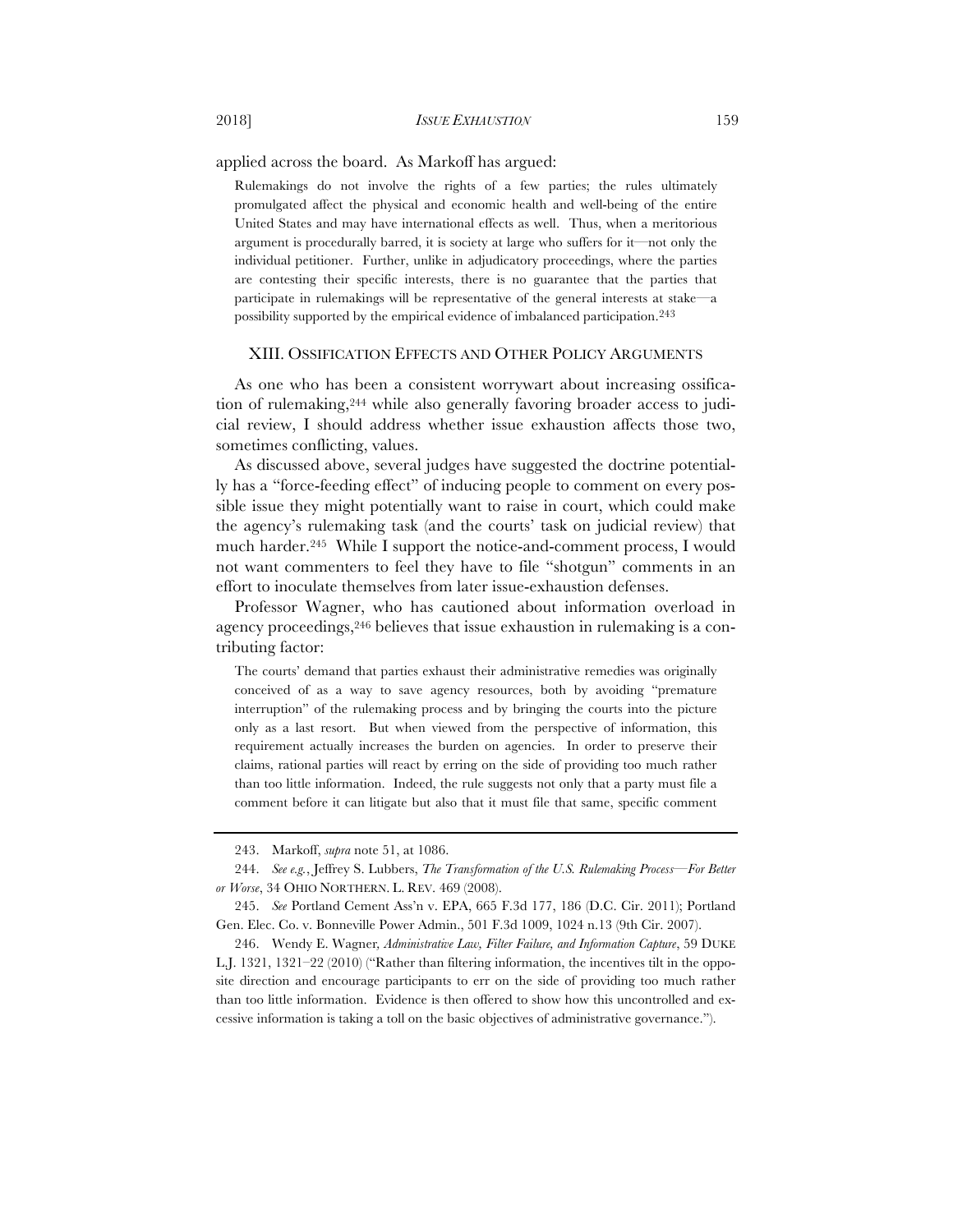before raising it in court. If a party neglects to raise an argument during the comment period, however preliminarily, it is generally foreclosed from raising the issue later. Because the threat of litigation may be the only, or at least the best, way for stakeholders to get the agency's attention during the rulemaking process, they have strong incentives to lay the groundwork for future legal action by including every plausible argument in their comments.

Additionally, and more worrisome from the standpoint of information excess, the courts have held that more general comments from affected parties—even if lodged in writing and on time—are usually not material enough to matter legally. To preserve issues for litigation, affected parties are thus best-advised to provide comments that are specific, detailed, and well documented. This seemingly reasonable requirement for specificity again encourages interested parties to provide too much documentation, too many specifics, and too much detail, rather than too little.<sup>247</sup>

Another concern is that issue exhaustion seems to exacerbate the already existing tendency for commenters to submit comments at the last possible time in the comment period.248 This strategy apparently has taken root in NEPA proceedings already.249

On the other hand, as Professor Levin argues, the agencies (and, one would have to add, the Department of Justice) support the issue exhaustion doctrine and would prefer to be able to pass on issues rather than be confronted with them for the first time in court. As he pithily put it, "I think they would prefer the shotgun to the sandbag any day."250

249. Conversation with Elizabeth Lewis, former Oceana law clerk, and follow-up email to author (Mar. 17, 2015) (describing the commonly held view that in order to best position itself for potential issue-exhaustion battles in court it was strategically beneficial to submit factual comments in NEPA proceedings at the end of the comment period to avoid tipping off opposing participants about issues that might later be litigated). However, this raises the question of whether, in the absence of the issue-exhaustion doctrine, the strategy would be to submit such comments earlier—or not at all.

250. Letter from Ron Levin, *supra* note 65, at 4. The Supreme Court has expressed its concerns about "sandbagging" by lawyers appealing lower court losses. It first used the term in *Wainwright v. Sykes*, 433 U.S. 72, 89 (1977), to refer to actions "on the part of defense lawyers, who may take their chances on a verdict of not guilty in a state trial court with the intent to raise their constitutional claims in a federal habeas court if their initial gamble does not pay off." In *Puckett v. United States*, 556 U.S. 129, 134 (2009), the Court, citing *Wainwright*, referred to it in the context of "the contemporaneous-objection rule," which the Court said "prevents a litigant from 'sandbagging' the court—remaining silent about his ob-

<sup>247.</sup> *Id.* at 1363–64 (footnotes omitted).

<sup>248.</sup> *See* STEVEN J. BALLA, ADMIN. CONFERENCE OF THE UNITED STATES, PUBLIC COMMENTING ON FEDERAL AGENCY REGULATIONS: RESEARCH ON CURRENT PRACTICES AND RECOMMENDATIONS TO THE ADMINISTRATIVE CONFERENCE OF THE UNITED STATES 31–32 (2011) (finding that one third of comments in a sample of rulemakings were filed in the last three days of the comment period and "analytically informative" comments were even more likely to be filed at the end).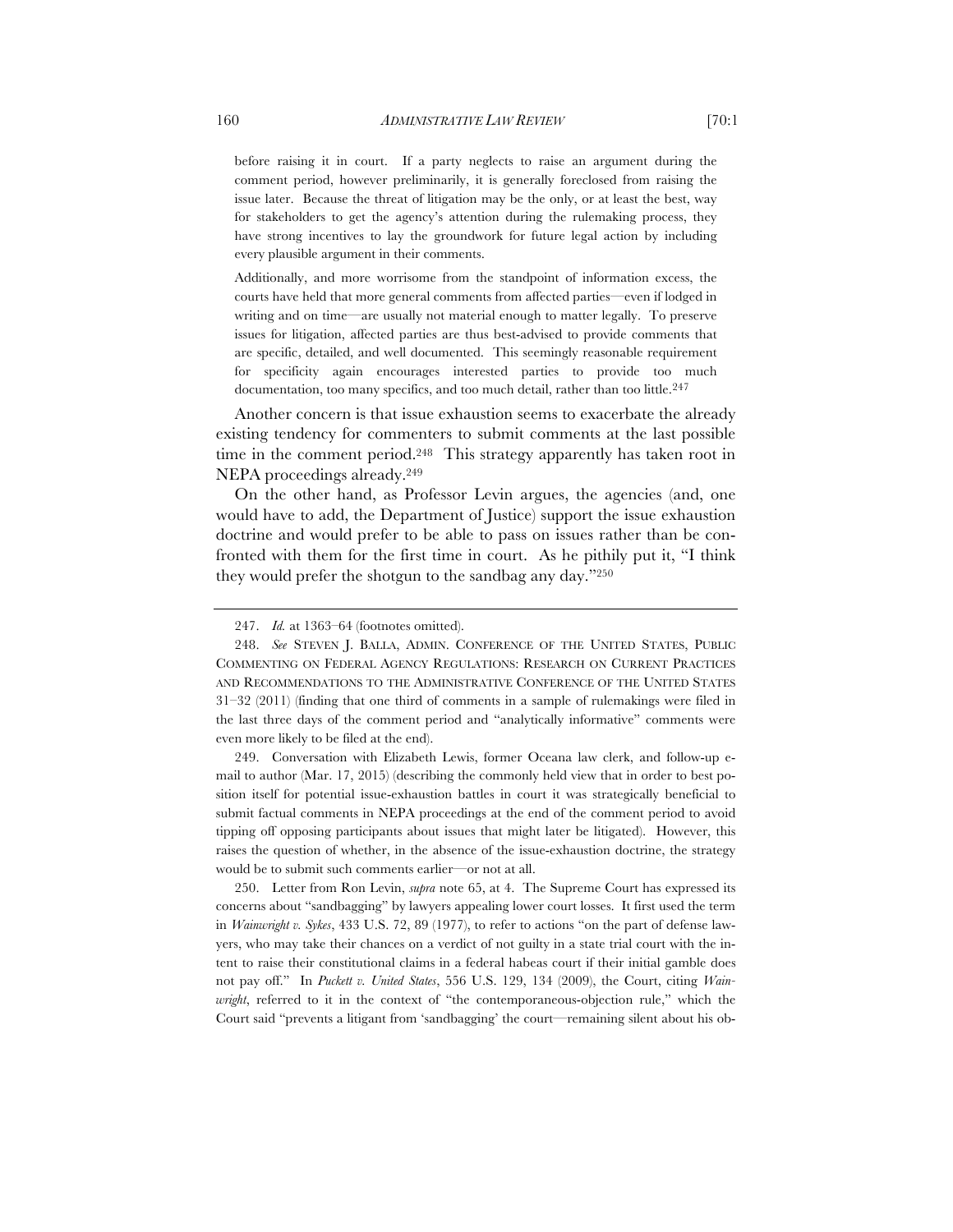2018] *ISSUE EXHAUSTION* 161

This Article cannot resolve that question, but I think the competing views argue for a middle ground approach. In some contexts, issue exhaustion makes sense and serves the administrative process and in others it may work too much unfairness or needless formality. The guiding principles at the end seek to help draw this line.

A related issue is that issue exhaustion may benefit well-resourced commenters at the expense of groups that cannot afford to monitor every rulemaking that might affect them. Although some statutes and cases allow for extraordinary circumstances or reasonable grounds for failure to exhaust, these safety valves will likely not be of much use for the low-resourced commenter who simply cannot afford to participate.

While my concern for such participants was fueled by my reading of Judge Williams' concurrence in *Koretoff*, he explained to me that that "lack of resources is only a part of it," and that he was "thinking of firms that have interests that are not well aligned with the weight of industry viewpoints, which is likely to be true in any industry with a heterogeneous distribution of firms."251 Thus, he suggested that the concern in the Administrative Conference of the United States recommendation be "for persons or firms whose interests are not in close alignment with those persons or firms dominating the associations representing group viewpoints and who reasonably do not find it worthwhile to engage in continuous monitoring of the agency in question."252

In any event, the upshot is that it is likely that some unwary potential petitioners are going to be thwarted by the issue exhaustion doctrine, and the litigated cases are probably the tip of the iceberg. As Markoff speculates,

[T]he most important direct effect of issue exhaustion is not in those few dozen cases that are actually adjudicated and barred by the doctrine; it is in the hundreds of cases that are likely never filed because the parties know that they *would* be barred by the doctrine because they were unable to file comments earlier in the rulemaking process.253

Obviously there are even stronger fairness concerns in applying the doctrine to a court challenger that did not know about the rulemaking until it was over or did not even exist at the time. Perhaps a looser application of the doctrine when a rule is challenged in the enforcement context, as the

252. *Id.*

jection and belatedly raising the error only if the case does not conclude in his favor." *See also* Stern v. Marshall, 564 U.S. 462, 481–82 (2011) (applying doctrine to failure to raise an issue in the Bankruptcy Court).

<sup>251.</sup> Letter from Judge Stephen Williams to author (Apr. 27, 2015) (on file with author) (regarding the ACUS Committee on Judicial Review consideration of recommendations derived from this report).

<sup>253.</sup> Markoff, *supra* note 51, at 1083.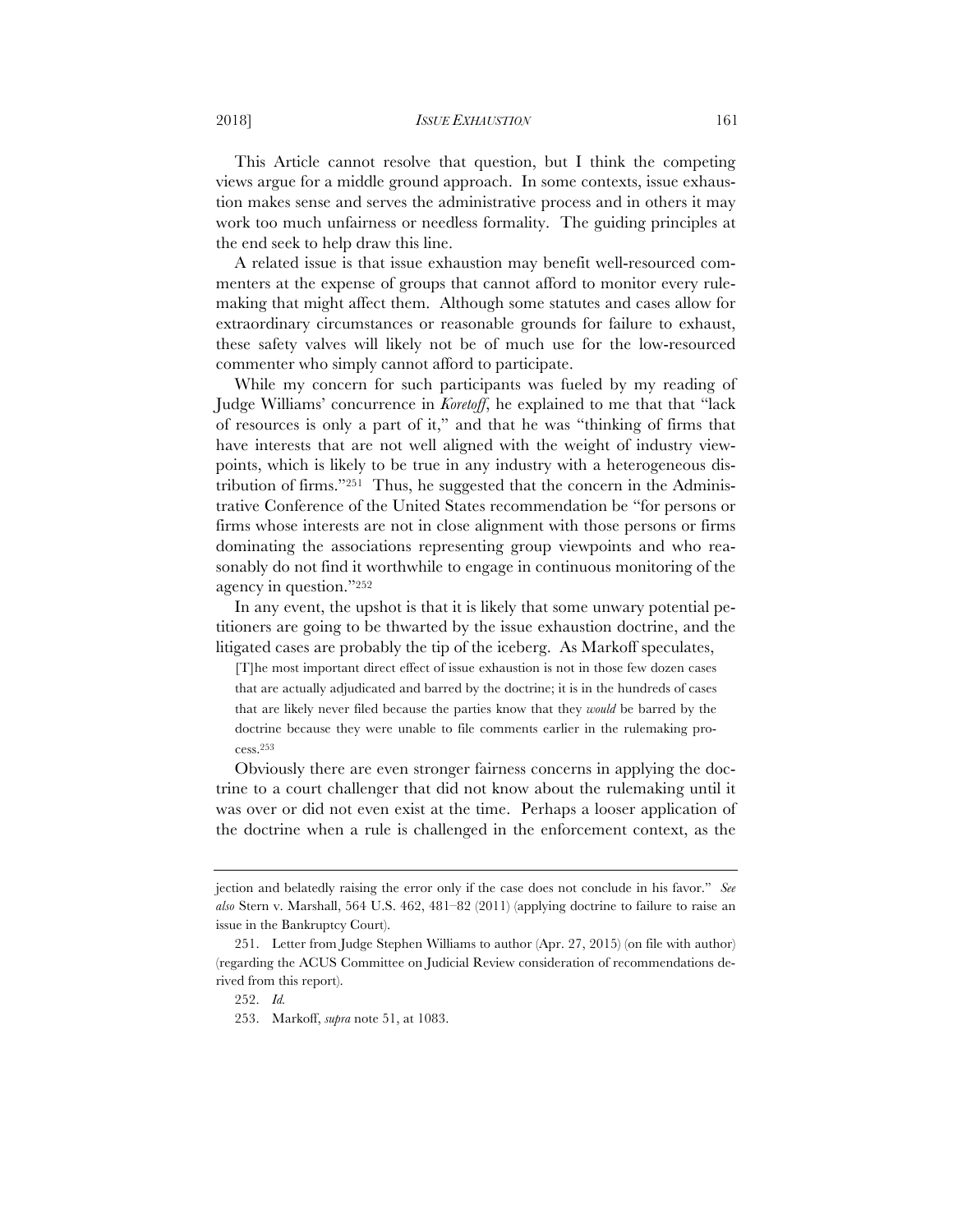*Koretoff* court suggested, would help here.254 There are few such reported cases. Indeed, Professor Levin noted255 that he had seen only two opinions in which issue exhaustion has been discussed in a rulemaking case that did not arise on direct review: *Murphy Exploration*, discussed above in connection with *Koretoff*, and *Dobbs v. Train*.256 But as he pointed out:

Neither of these was an enforcement case. In each, litigation was initiated by the challenger. The government pleaded the rule defensively, and the challenger responded by claiming the rule was invalid. And in each case it turned out that the challenger had not only known about the rule all along, but had actually participated in the rulemaking proceeding. Surprise, whether fair or unfair, wasn't involved at all.257

But more recently, one D.C. District Court Judge has read *Koretoff* to stand for the proposition that issue exhaustion is not applicable in an asapplied challenge to a rule. In *Health v. Burwell*,<sup>258</sup> Judge Kollar-Kotelly determined that "[e]ven where a party has waived its opportunity to pursue facial review of a regulation by failing to comment during a rulemaking proceeding, such a party can raise its arguments when the agency applies the rule."259

However, she added a qualification:

[W]hether comments have been presented to the agency matters in applying the arbitrary and capricious standard of review. In addition to other potential bases for determining that an agency action was arbitrary or capricious, discussed further below, this Court cannot "uphold agency action if it fails to consider significant and viable and obvious alternatives." (quoting Dist. Hosp. Partners, L.P. v. Burwell, 786 F.3d 46, 59 (D.C. Cir. 2015)). Determining whether comments have been presented

<sup>254.</sup> Koretoff v. Vilsack, 707 F.3d 394, 400 n.2 (D.C. Cir. 2013). Parties subject to an agency enforcement action based on a rule may challenge the rule, although sometimes Congress seeks to bar such challenges if a party fails to meet a statutory deadline for a preenforcement review. But even where a deadline was missed, courts will allow certain types of challenges to be heard in an enforcement challenge. *See e.g*., Adamo Wrecking Co. v. United States, 434 U.S. 275 (1978) (allowing challenge to rule in criminal prosecution notwithstanding thirty-day limitation on judicial review imposed by the Clean Air Act)*; see also* ACUS Recommendation 82-7, *Judicial Review of Rules in Enforcement Proceedings*, 47 Fed. Reg. 58,208 (Dec. 30, 1982); Levin, *supra* note 46.

<sup>255.</sup> E-mail from Professor Levin to author and Stephanie Tatham, ACUS staff attorney 1 (Apr. 4, 2015) (on file with author).

<sup>256.</sup> 409 F. Supp. 432, 434–35 (N.D. Ga. 1975), *aff'd sub nom*. Dobbs v. Costle, 559 F.2d 94 (5th Cir. 1977).

<sup>257.</sup> E-mail from Professor Levin to author and Stephanie Tatham, ACUS staff attorney, *supra* note 255, at 1.

<sup>258.</sup> 126 F. Supp. 3d 28 (D.D.C. 2015), *aff'd in part, rev'd in part on other grounds, sub nom.* Banner Health v. Price, 867 F.3d 1323 (D.C. Cir. 2017).

<sup>259.</sup> *Id.* at 68 (citing *Koretoff*, 707 F.3d at 399).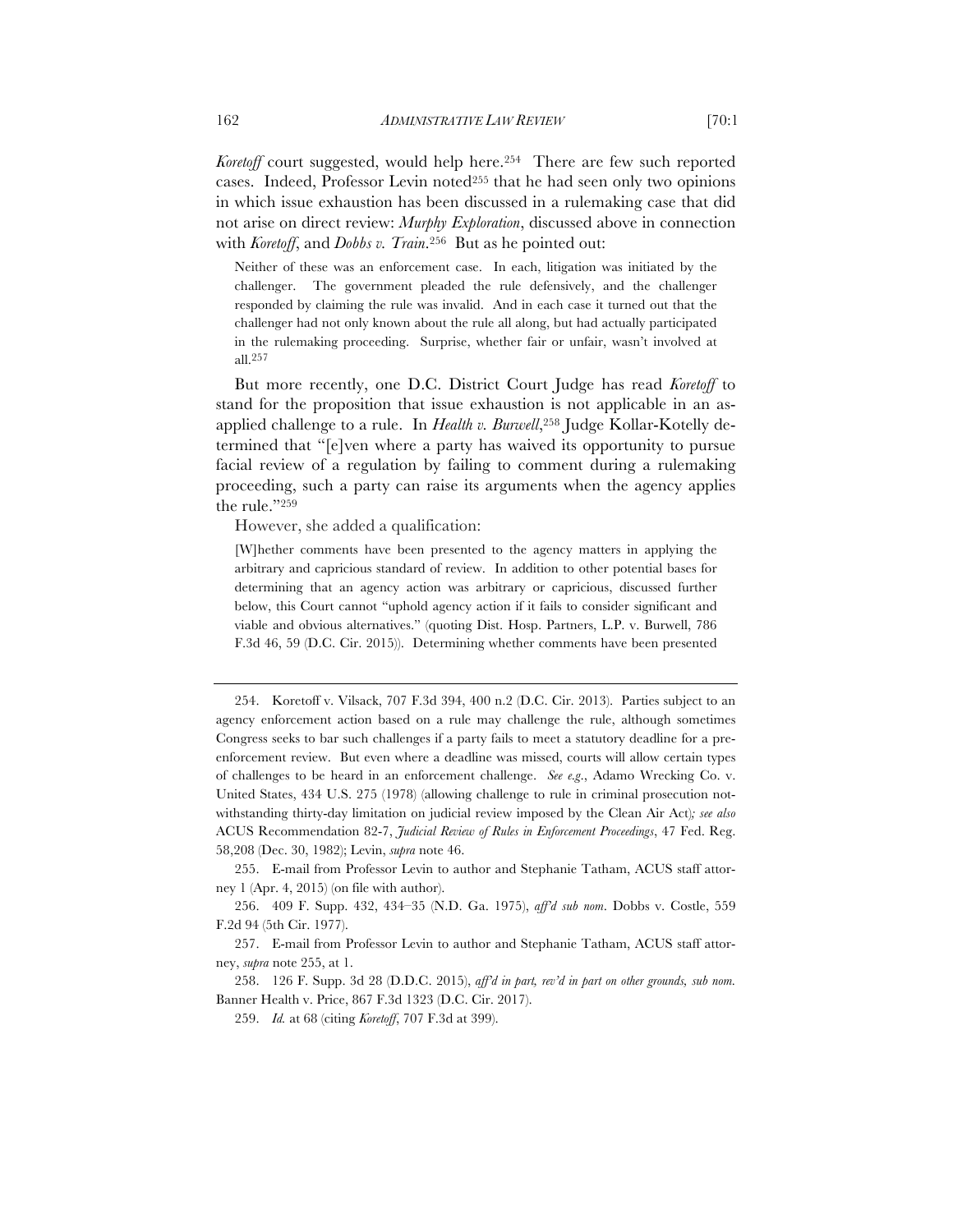to the agency regarding a specific challenge is thus part—but not all—of the calculus entailed in determining whether the agency has failed to consider "significant and viable and obvious alternatives."260

But she went on to also allow unpresented *Chevron* claims to be raised, and the above qualification would not seem to apply to such legal issues: "Plaintiffs may raise these arguments here even if they were not presented in comments to the agency because this is a timely challenge to the regulations as applied in outlier payment determinations challenged in this action."261

One should also think about the effect of the doctrine on the courts. On the one hand, a strict application of it can keep cases or issues out of court entirely. In that sense, it may relieve the burden on courts—but that argument surely proves too much because it could be used to severely limit other access-to-review doctrines such as reviewability, standing, ripeness, and finality as well. Moreover, the doctrine clearly forces courts to make tough calls on whether the disputed issue had been adequately presented to or known by the agency. I found numerous cases where courts felt compelled to spend a lot of time and effort examining the record and making fine distinctions about whether challenger had raised the issue with sufficient specificity in the rulemaking.262

#### XIV. DOES THE TYPE OF CHALLENGE MATTER?

There are many different types of court challenges to rulemaking. Under the APA, petitioners for review can challenge agency rules as (1) uncon-

262. *See supra* text accompanying notes 126–133. Another example in the context of a challenge to an FCC license denial is found in *FiberTower Spectrum Holdings, L.L.C. v. FCC,* in which the challenger attempted to argue that one of the Commission's reasons for denying the license—a failure to meet a construction requirement as a part of demonstrating "substantial service"—was "at odds with" the statutory goal of promoting "investment in new technologies." 782 F.3d 692, 696–97 (D.C. Cir. 2015). The challenger had previously argued to the FCC that the construction requirement was an "ill-conceived policy with adverse consequences contrary to the public interest." *Id.* at 696. The court said this was not enough to meet the issue exhaustion requirement, because the challenger had only suggested that the requirement was "contrary to the public interest," not contrary to the statute. *Id.* at 697; s*ee also* Karst Envtl. Educ. & Prot. v. FHA, 559 F. App'x 421 (6th Cir. 2014), (discussing the same issue in the NEPA context).

<sup>260.</sup> *Id.*

<sup>261.</sup> *Id.* at 72 (citing *Koretoff*, 707 F.3d at 399). Note, however, that this case does not present a classic enforcement situation; rather it involved a payment dispute that drew into question the validity of controlling regulations. The fact that the Medicare reimbursement program provides an agency process for disputing these claims, with subsequent judicial review (or as Judge Kollar-Kotelly calls it "outlier payment determinations") may distinguish this case from other enforcement contexts.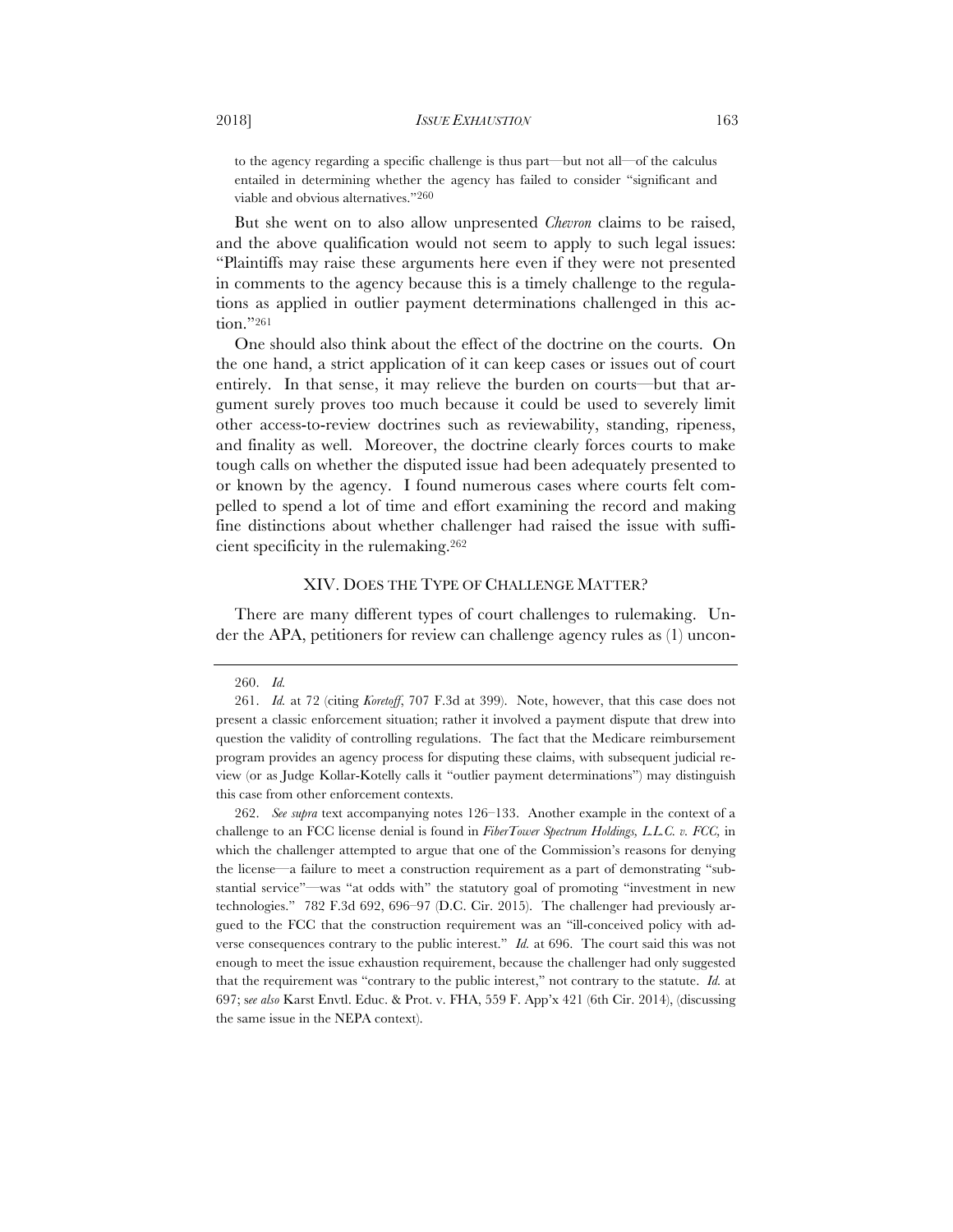stitutional, (2) ultra vires, (3) the product of a procedurally defective rulemaking, or (4) arbitrary and capricious. Such challenges can typically be made either pre-enforcement or as a defense to an enforcement action. The *Gellhorn and Byse* casebook usefully breaks down the possible types of rulemaking challenges into five:

(1) facial constitutional and statutory authority for the rule (which usually can be determined without any need for an administrative record); (2) procedural compliance in the rulemaking; (3) factual support for and judgment reasonability of the rulemaking; (4) as-applied constitutional and statutory authority for the rulemaking; (5) other issues unique to the particular enforcement context.263

It then concludes that challenges 4 and 5 would rarely, if ever, be ripe for review until the enforcement stage, at which point the rule would be challengeable in court unless there were available opportunities to do so in an agency adjudication.264 It concludes that type 1 would be "most unlikely to implicate exhaustion concerns,"265 leaving types 2 and 3, and asks rhetorically "isn't it sensible to insist that *someone* in the rulemaking must prominently have raised them?"266

I would suggest that many procedural challenges need not be subject to the issue exhaustion doctrine, since the APA requirement that the challenger show "prejudicial error,"267 along with the presumption that agencies should know the procedural requirements in their own statutes and regulations, should provide sufficient bounds and grounds for such challenges. This is not to dispute that it is often beneficial for rulemaking participants to raise procedural issues in their comments so that agencies can address the problem. On the other hand, some procedural requirements found in the APA or other government-wide procedural statutes are or should be clearly held in mind by the agencies in all rulemakings. Moreover, some procedural challenges cannot logically be raised during the comments. For example, a "logical outgrowth" challenge, <sup>268</sup> based on a lack of fair notice in the notice of proposed rulemaking that the agency was considering an issue that was later added in the final rule, could not by its nature have been raised until the final rule was issued.269

<sup>263.</sup> STRAUSS ET AL., *supra* note 5, at 1245.

<sup>264.</sup> *Id.* at 1245–46; *see supra* note 47. *But see supra* text accompanying notes 254–261.

<sup>265.</sup> STRAUSS ET AL., *supra* note 5, at 1245.

<sup>266.</sup> *Id.* at 1246.

<sup>267.</sup> 5 U.S.C. § 706(2) (2012).

<sup>268.</sup> *See, e.g.*, Long Island Care at Home, Ltd. v. Coke, 551 U.S. 158, 174 (2007) (recognizing the logical outgrowth test and citing court of appeals cases that have applied it).

<sup>269.</sup> *But see* Util. Air Regulatory Grp. v. EPA, 744 F.3d 741 (D.C. Cir. 2014) (stating that under Clean Air Act's rulemaking exhaustion provision, even a procedural challenge such as a logical outgrowth claim must first be presented to the EPA in petition for reconsid-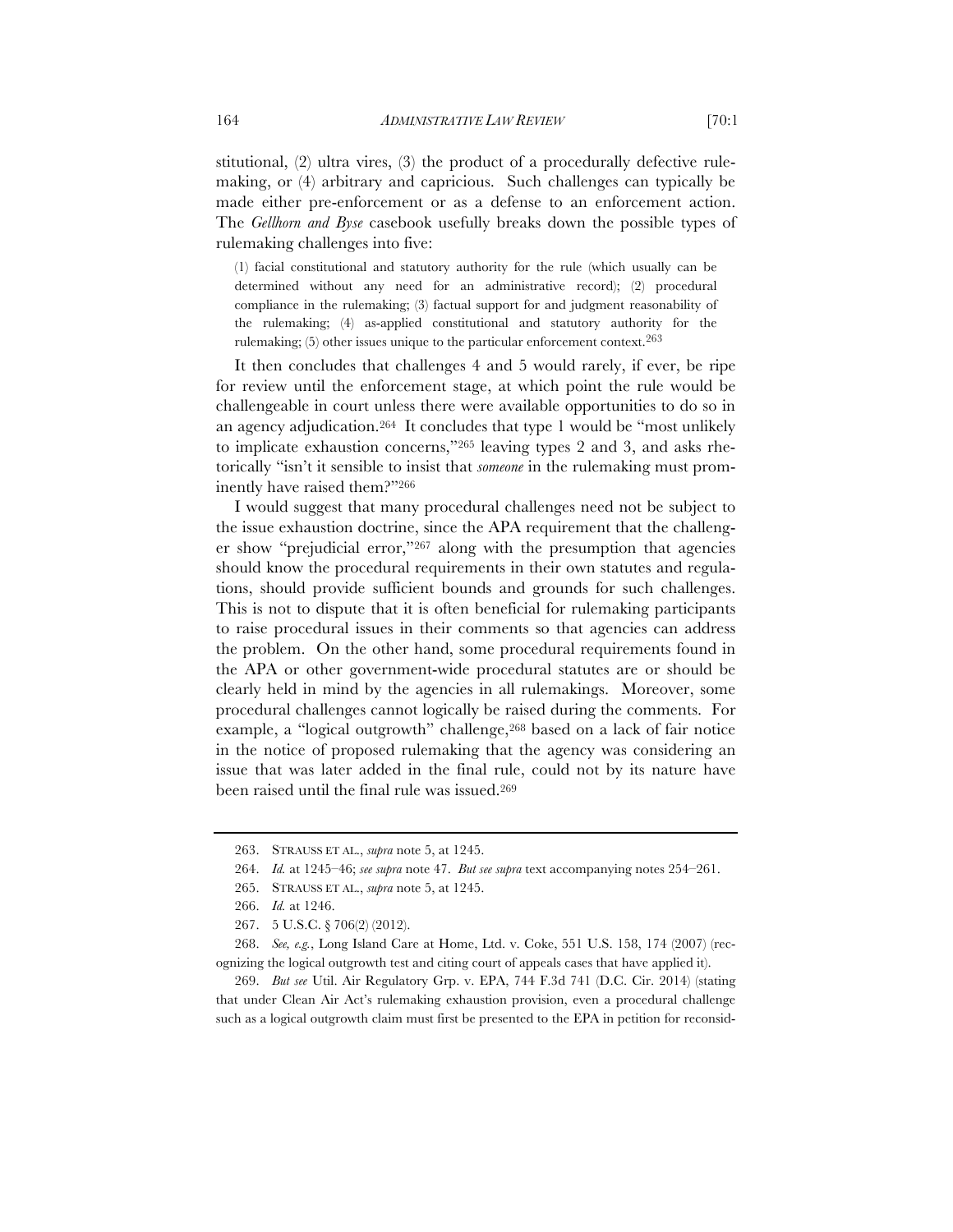#### 2018] *ISSUE EXHAUSTION* 165

However, I agree that arbitrary and capricious challenges should perhaps be viewed differently. In such cases there may be a basis for concern that an overly permissive policy might defeat the twin purposes of the general exhaustion doctrine, namely to ensure that the agency has had the opportunity to bring its expertise to bear on the issue before it comes to court, and that courts are spared from having to hear issues that could have been resolved at the agency. On the other hand, we must also remember that rulemaking is a process designed for broad participation, including by those who are unrepresented by counsel, and who may frame their comments "in non-legal terms rather than precise legal formulations."270

### **CONCLUSION**

Since 2000 when Professor Funk wrote that "courts are hopelessly confused" on the subject of issue exhaustion in rulemaking, I do not think things have improved much. The Supreme Court has yet to opine on the appropriateness of issue exhaustion in rulemaking. The doctrine has garnered increasing acceptance in the D.C. Circuit and spotty acceptance in other circuits. But a close review of the cases shows that that many of them either involve the Clean Air Act, in which the doctrine is statutory, or involve either rulemakings of particular applicability or rulemakings conducted under quasi-adjudicative procedures, or are based on precedents that stem from the application of issue exhaustion in agency adjudications or in challenges to NEPA assessments. And the D.C. Circuit's recent *Koretoff* case has raised the possibility of limiting the doctrine to pre-enforcement review cases—thus preserving the right for parties to raise previously unpresented issues in a defense to rule-enforcement. In short, for the most part, the issue exhaustion doctrine is a prudential doctrine originally designed to apply to court challenges to agency adjudications, and it does not comfortably fit many challenges to agency rulemakings.

Courts still do not devote enough attention to the fact that most of the statutes and judicial precedents derive from remedy exhaustion statutes or at least statutes governing agency adjudication. Courts are inconsistent on the subject of whether the formal/informal distinction raised in *Sims* should be dispositive. They are also inconsistent on whether the type of legal chal-

eration). In this case, the challengers did present this issue in a petition for reconsideration in 2012. However, the agency had already signaled its opposition to this argument in court and had not ruled on the petition by May 2014. Meanwhile, the challenged rule had gone into effect after the court and agency denied stay requests. *See* Richard G. Stoll, *Protection of Judicial Review Watered Down in D.C. Circuit*, BLOOMBERG BNA: DAILY ENV'T REP. (May 16, 2014), https://www.foley.com/protection-of-judicial-review-watered-down-in-dc-circuit-05- 16-2014/.

<sup>270.</sup> Native Ecosystems Council v. Dombeck, 304 F.3d 886, 900 (9th Cir. 2002).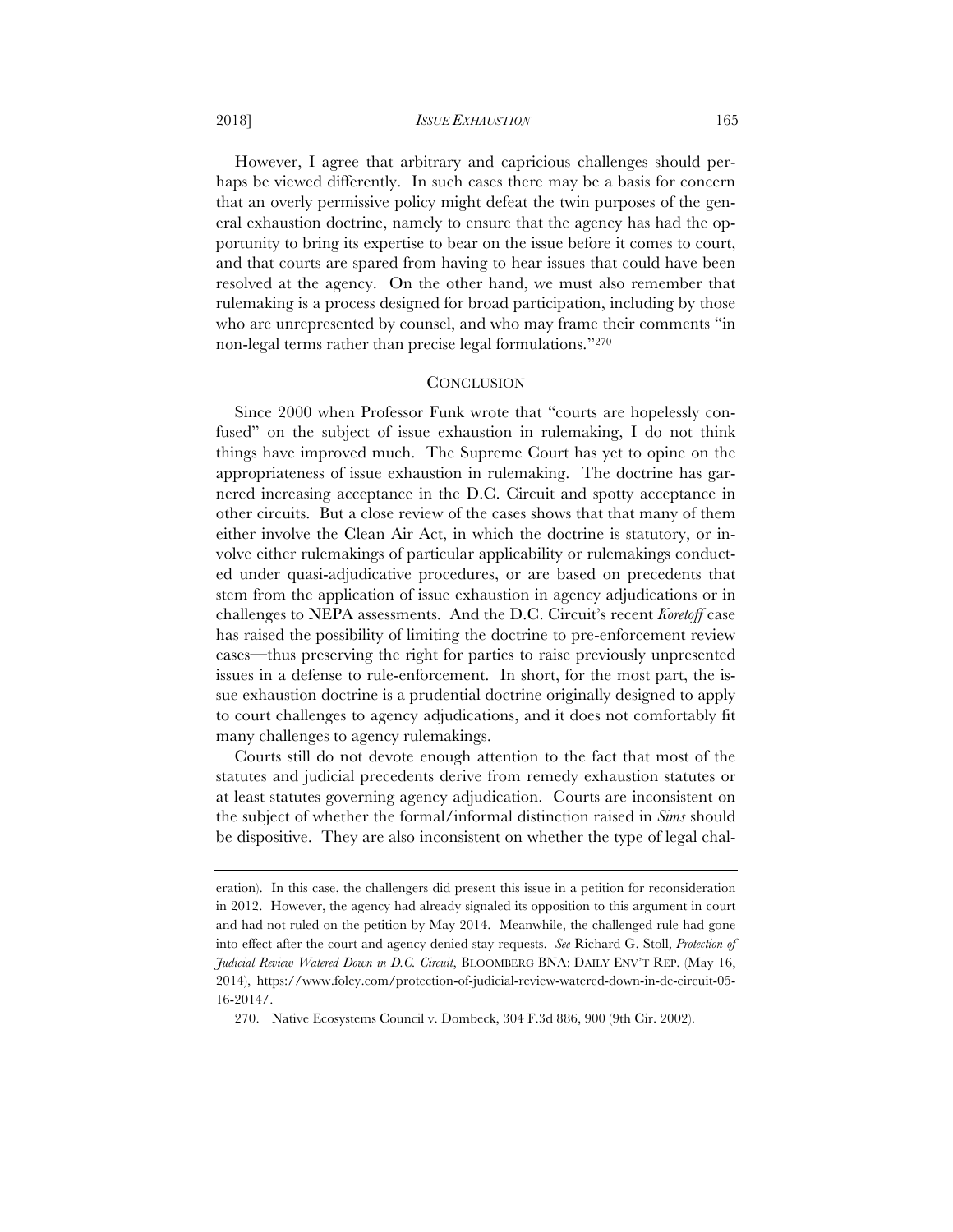lenge to the rulemaking matters. Given all this, it is perhaps not surprising that it is possible to distill a fairly long list of ad hoc exceptions to application of the doctrine and that courts apply them rather inconsistently. And Congress has only twice waded into the area of issue exhaustion in rulemaking.

Congress does of course retain the power to require issue exhaustion, and there may be some rulemaking contexts where that would make sense, such as that presented by the Clean Air Act, where judicial review is concentrated in the D.C. Circuit and the parties are sophisticated repeat players, or by CERCLA, for the reasons mentioned above.271 There may also be situations in the context of challenges to agency delay or inaction where the failure to file a petition for rulemaking would appropriately prevent consideration of the challenge on the basis of failure to exhaust administrative remedies.

But clearer lines need to be drawn—for the courts and for Congress to consider in individual statutes. The case for issue exhaustion is strongest in those types of rulemakings that are closest to adjudications. If the rulemaking statute is a formal or hybrid one, offering opportunities to request hearings, or if the rulemaking is one of particular applicability, issue exhaustion would normally be appropriate, unless the party had a good excuse for not participating in the hearing.

Issue exhaustion also makes more sense when the court challenge is based on factual disputes with the agency (or complaints that the agency should have chosen an alternative approach to the rule), couched as an arbitrary-and-capricious challenge. These are the types of arguments that can most beneficially be brought to the agency's attention first.

But constitutional or other purely legal arguments, or procedural challenges, would normally not benefit as much and might even be fruitless if not futile to bring to the agency's attention. Not only are these the type of questions that courts can decide without agency's help (some legal issues may be exceptions), but agencies should be intrinsically aware of their own jurisdiction, statutory authority, and applicable procedures anyway.

#### GUIDING PRINCIPLES272

Congress in enacting judicial review statutes, and the courts in interpreting such statutes and in making prudential decisions about what issues may be raised in challenges to rules, should consider the following principles:

1. The "issue exhaustion doctrine," which requires that issues raised

<sup>271.</sup> *See supra* text accompanying note 141.

<sup>272.</sup> These guiding principles were presented to the ACUS Committee on Judicial Review to consider in its deliberations.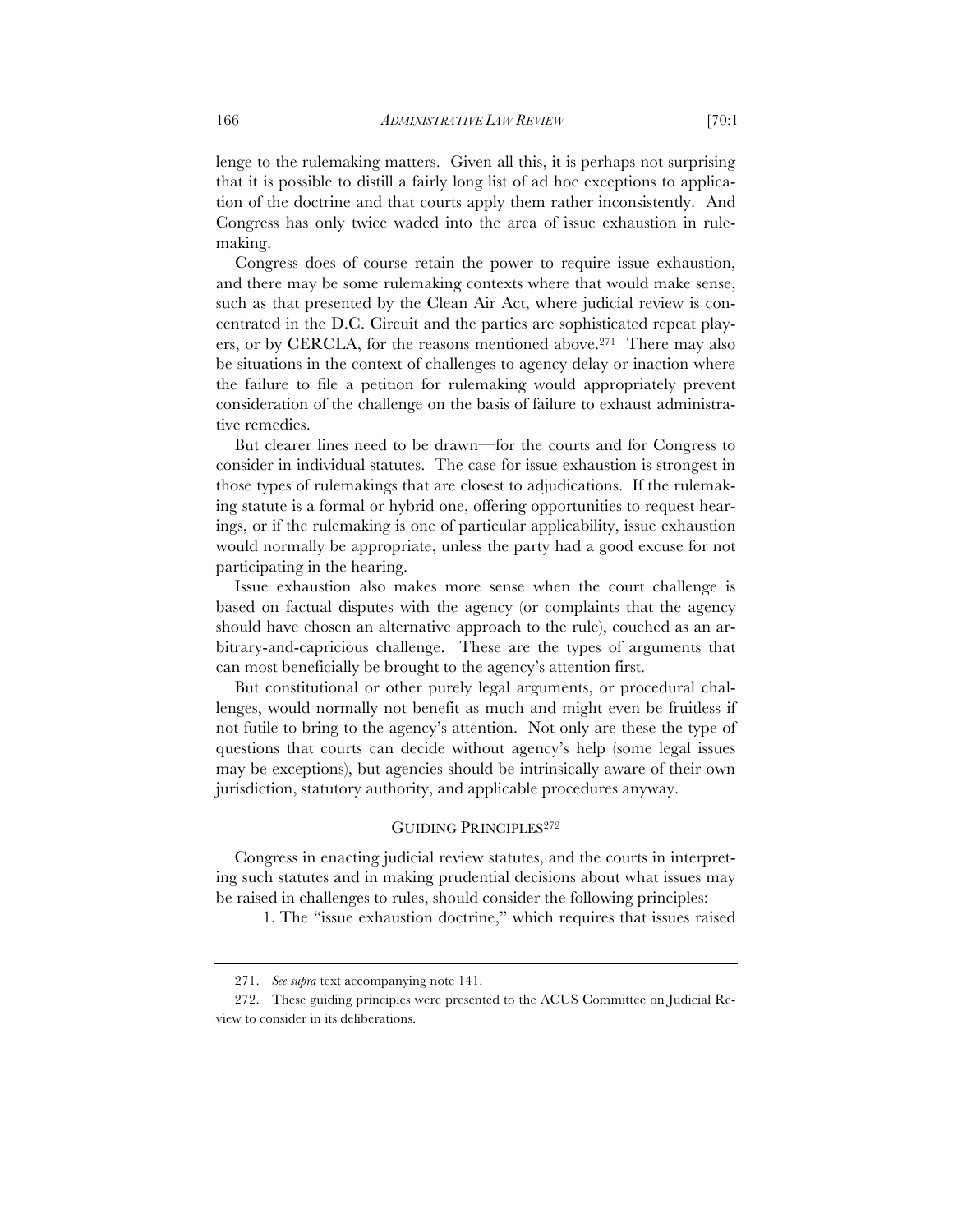in court challenges to agency action should first be raised with the agency, applies less squarely to rulemaking cases than it does to cases involving administrative adjudication. It also applies more comfortably to pre-enforcement review cases than to asapplied cases such as cases where rules are challenged in the context of an enforcement proceeding.

- 2. The issue exhaustion doctrine is most appropriately applied to certain types of rulemaking:
	- a. Where the doctrine is statutorily required;
	- b. To rulemakings of particular applicability;
	- c. To rulemakings that are conducted using procedures that include a right to a hearing, unless the litigating party had a good excuse for not participating in such hearings.
- 3. The issue exhaustion doctrine is most appropriately applied in rulemaking cases to certain types of issues and is less appropriately applied to others.
	- a. Most appropriately applied to challenges to:
		- i. Agency fact-finding, reasoning, choice of alternatives, and other similar issues that are incorporated in the arbitrary and capricious test;
		- ii. Agency failures to exercise their discretion.
	- b. May be appropriately applied to challenges to (depending on the circumstances):
		- i. Agency interpretations of their own statute;
		- ii. Agency failures to follow a statutory requirement found in a law that is not the APA or its own organic statute.
	- c. Ordinarily not appropriately applied to challenges to:
		- i. Agency violations of the Constitution;
		- ii. Agency actions that raise purely legal questions that would not be aided by the agency's view;
		- iii. Agency violations of basic procedural requirements contained in the APA, their own statutes, or their own regulations.
- 4. Even when the issue exhaustion doctrine is applicable in the rulemaking context, courts should allow parties who did not raise the issue in the comment process to raise it in court if:
	- a. Another commenter raised the issue sufficiently;
	- b. The agency raised the issue *sua sponte*;
	- c. Other circumstances make clear that the agency was aware of the issue;
	- d. The issue was so fundamental that the agency can be presumed to have been aware of it;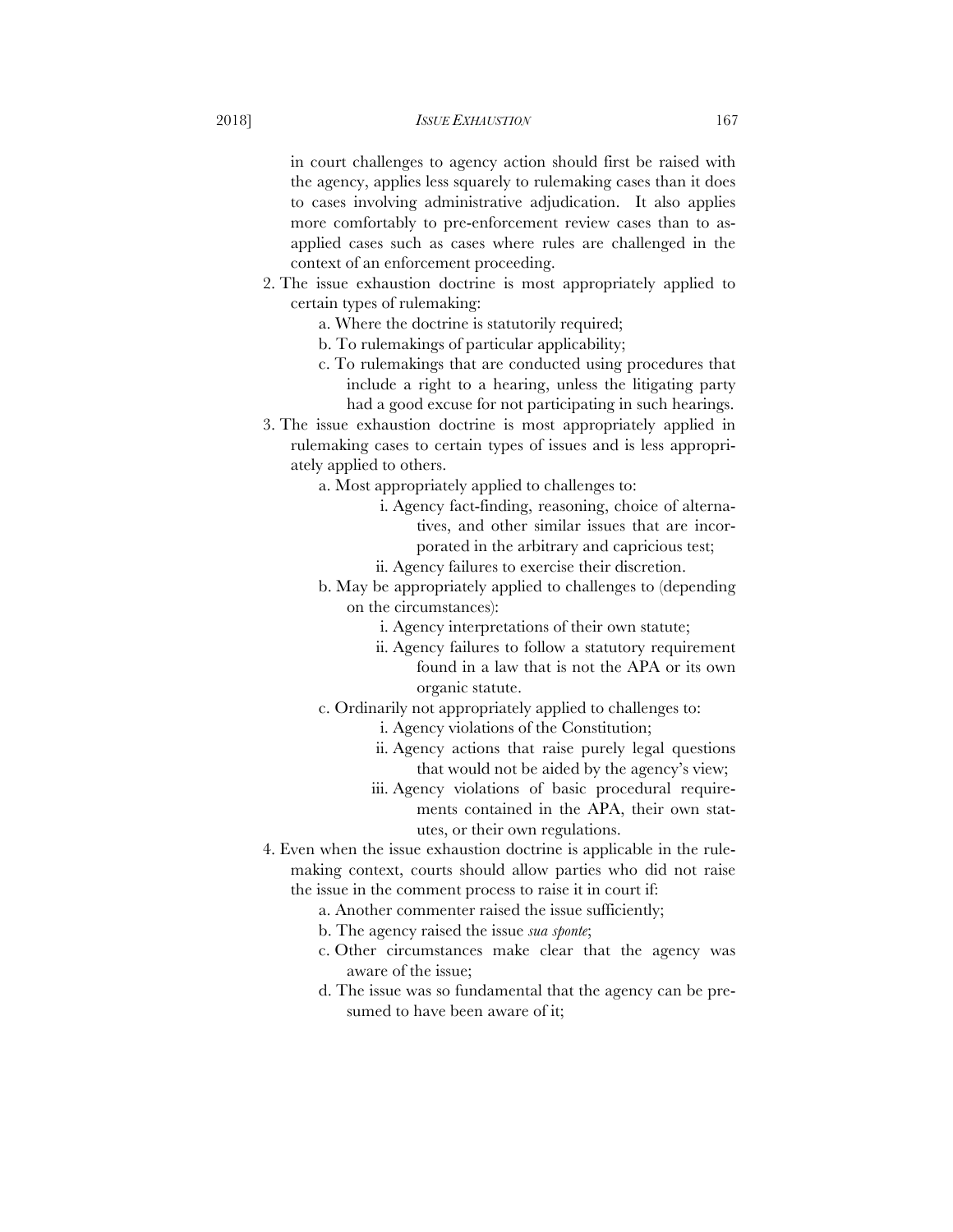- e. They are challenging the rule in the context of an asapplied challenge, such as a defense to an enforcement action.
- 5. In addition, even when the issue exhaustion doctrine is applicable in the rulemaking context, courts should apply the standard exceptions to the exhaustion of remedies doctrine, such as:
	- a. Issues, that by their nature could not have been raised before the agency (e.g., a material change in circumstances or a serious impropriety in the administrative process);
	- b. Where the challenged action is patently in excess of the agency's authority;
	- c. Where it would have been futile to raise before the agency;
	- d. Where the agency has in fact considered the issue;
	- e. Where the obvious result would be a plain miscarriage of justice.<sup>273</sup>
- 6. Reviewing courts should allow litigants challenging rules to have a full opportunity to demonstrate that they did in fact raise the issue first with the agency or that any of the above circumstances—indicating that application of the doctrine would be inappropriate—are present.

The Administrative Conference adopted *Statement # 19: Issue Exhaustion on Preenforcement Judicial Review of Administrative Rulemaking* on September 25, 2015,274 that incorporated many of these guiding principles. The Statement is attached as an appendix to this Article.

–––––

<sup>273.</sup> *See* Wash. Ass'n for Television & Children (WATCH) v. FCC, 712 F.2d 677, 682 (D.C. Cir. 1983).

<sup>274.</sup> ADMIN. CONFERENCE OF THE UNITED STATES, STATEMENT # 19: ISSUE EXHAUSTION PREENFORCEMENT JUDICIAL REVIEW OF ADMINISTRATIVE RULEMAKING (2015), https://www.acus.gov/recommendation/statement-19-issue-exhaustion-preenforce ment-judicial-review-administrative; *see also* 80 Fed. Reg. 60,611 (Oct. 7, 2015).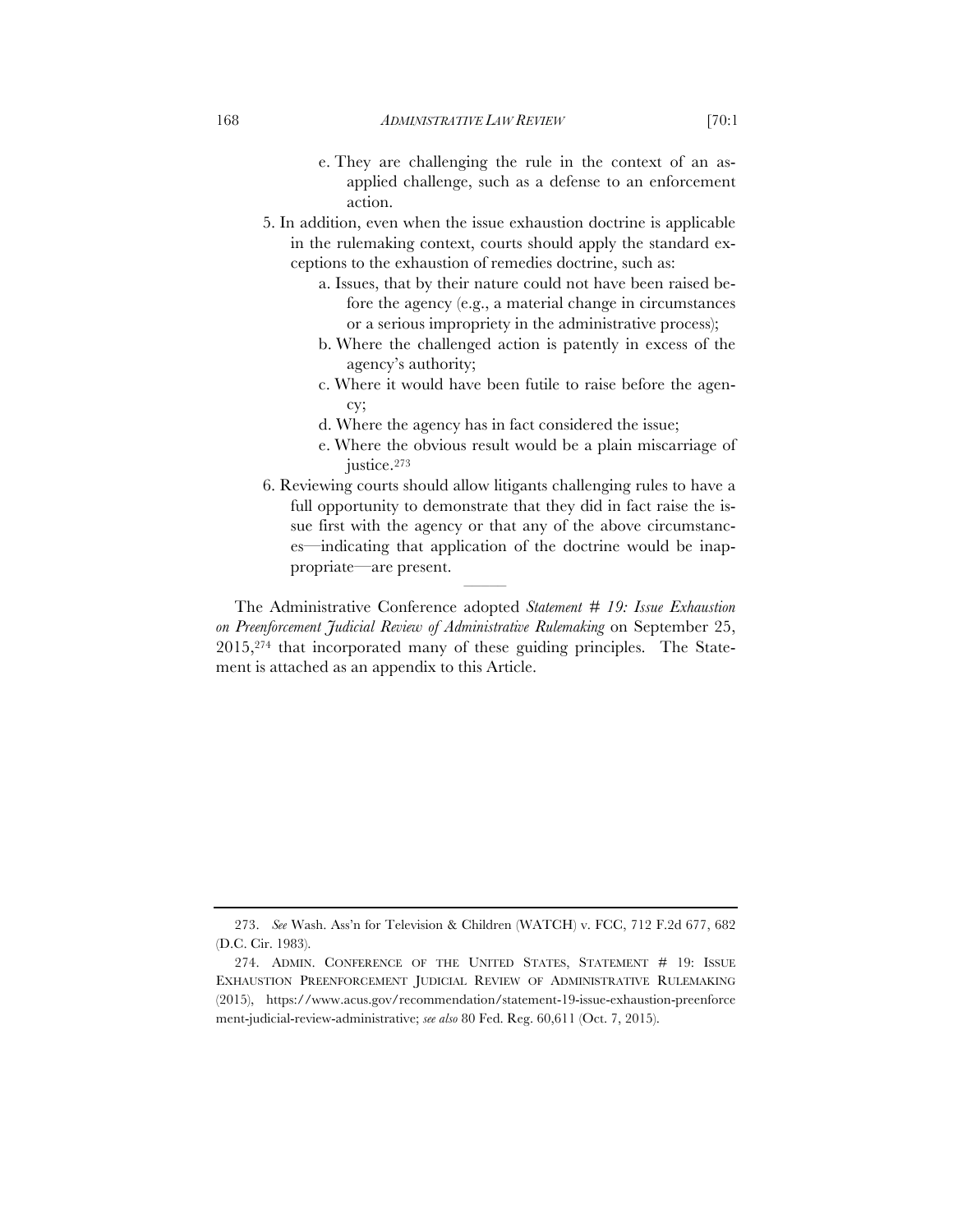#### APPENDIX: ADMINISTRATIVE CONFERENCE STATEMENT # 19

*Issue Exhaustion in Preenforcement Judicial Review of Administrative Rulemaking*

Recommendation Number: Statement #19 Adopted on: September 25, 2015 Publication Date: September 25, 2015 Committees: Judicial Review

The doctrine of issue exhaustion generally bars a litigant challenging agency action from raising issues in court that were not raised first with the agency. Although the doctrine originated in the context of agency adjudication, it has been extended to judicial review of challenges to agency rulemakings. Scholars have observed that issue exhaustion cases "conspicuously lack discussion of whether, when, why, or how [the issue] exhaustion doctrine developed in the context of adjudication should be applied to rulemaking."1 The Administrative Conference has studied the issue exhaustion doctrine in an effort to bring greater clarity to its application in the context of preenforcement review of agency rules. The Conference believes that this Statement may be useful by setting forth a series of factors that it invites courts to consider when examining issue exhaustion in that context.2

<sup>1.</sup> JEFFREY S. LUBBERS, FAIL TO COMMENT AT YOUR OWN RISK: DOES ISSUE EXHAUSTION HAVE A PLACE IN JUDICIAL REVIEW OF RULES? 11 (May 5, 2015) (Report to the Administrative Conference of the U.S.) [hereinafter LUBBERS REPORT] (citing PETER L. STRAUSS, ET AL, GELLHORN AND BYSE'S ADMINISTRATIVE LAW 1246 (10th ed. 2003)); *see also* Koretoff v. Vilsack, 707 F.3d 394, 399 (D.C. Cir. 2013) (Williams, J., concurring) (joining a decision to preclude preenforcement review of new issues but writing separately "primarily to note that in the realm of judicial review of agency rules, much of the language of our opinions on 'waiver' has been a good deal broader than the actual pattern of our holdings").

<sup>2.</sup> This Statement does not address the application of the doctrine in the context of a challenge to a rule in an agency enforcement action, where the passage of time and new entrants may complicate the inquiry. The Conference has previously identified issues that Congress should not ordinarily preclude courts from considering when rules are challenged in enforcement proceedings. *See* Admin. Conf. of the U.S., Recommendation 82-7, *Judicial Review of Rules in Enforcement Proceedings* (Dec. 17, 1982), http://www.acus.gov/82-7.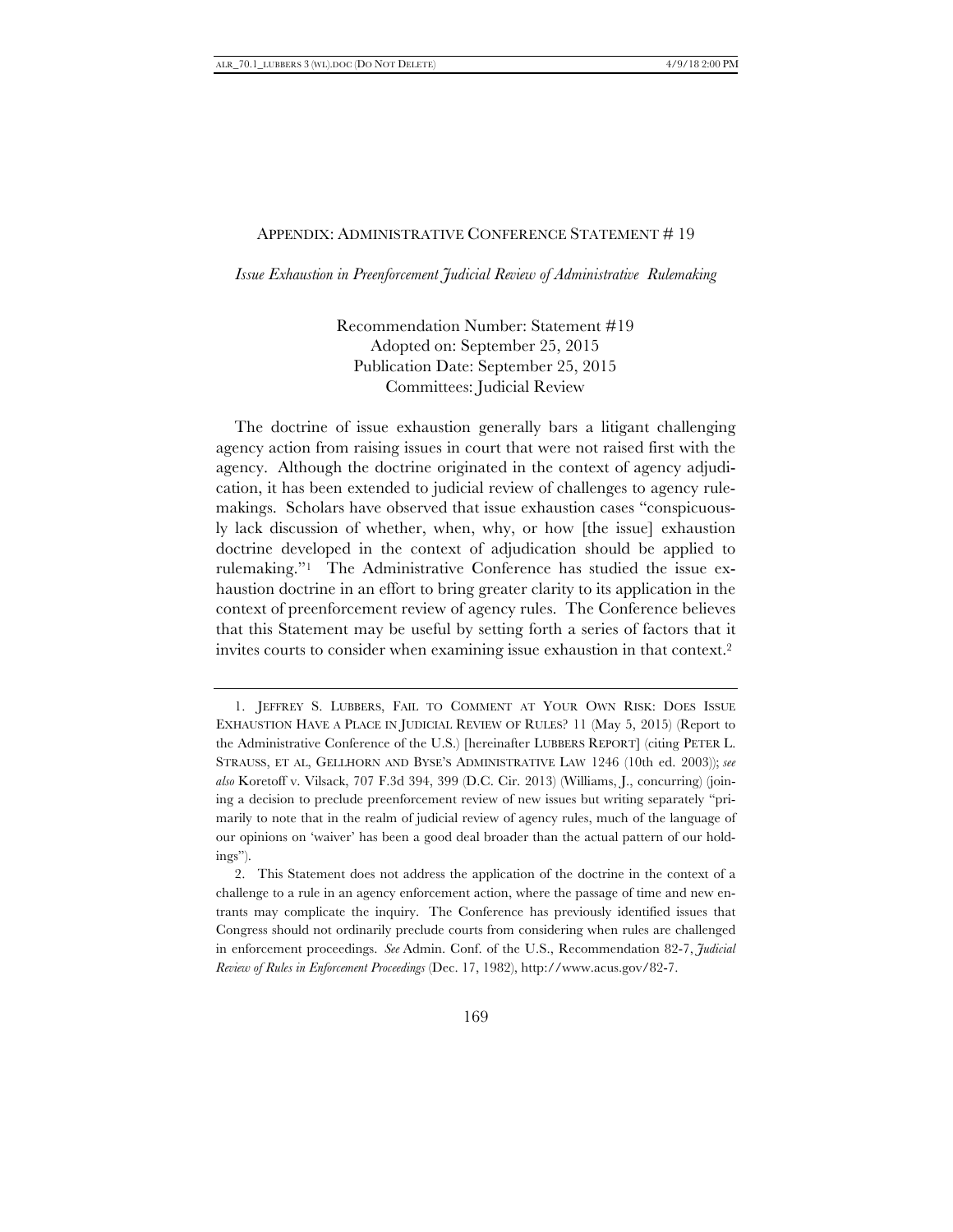170 *ADMINISTRATIVE LAW REVIEW* [70:1

# *Evolution of the Issue Exhaustion Doctrine*

The requirement that parties exhaust their administrative remedies ("remedy exhaustion") is a familiar feature of U.S. administrative law. This doctrine generally bars a party from appealing a final agency action to a court unless the party exhausts prescribed avenues for relief before the agency.3

 The related but distinct concept of "issue exhaustion" prevents a party from raising issues in litigation that were not first raised before the agency, even if the petitioner participated in the administrative process.4 As with remedy exhaustion, the issue exhaustion doctrine initially arose in the context of agency adjudications.<sup>5</sup>

As the Supreme Court has recognized, "administrative issue-exhaustion requirements are largely creatures of statute."6 In several judicial review provisions adopted during the 1930s, prior to the advent of the Administrative Procedure Act of 1946, Congress expressly required parties to raise all their objections to agency action before adjudicatory agencies. Since that time, Congress has included issue exhaustion provisions in many statutes governing review of agency orders.7 The typical statute contains an exception for "reasonable grounds" or "extraordinary circumstances" and permits the court to require an agency to take new evidence under certain conditions.8

Courts have also imposed issue exhaustion requirements in the adjudication context in the absence of an underlying statute or regulation requiring it. The Supreme Court early on characterized the "general rule that courts should not topple over administrative decisions unless the administrative body not only has erred but has erred against objection made at the time appropriate under its practice" as one of "simple fairness," emphasizing that issue exhaustion promotes orderly procedure and good administration

<sup>3.</sup> Myers v. Bethlehem Shipbuilding Corp., 303 U.S. 41, 50–51 (1938).

<sup>4.</sup> *See* FiberTower Spectrum Holdings, L.L.C. v. FCC, No. 14-1039, slip. op. at 9 (D.C. Cir. Apr. 3, 2015). Issue exhaustion statutes may not always be jurisdictional. *E.g.*, EPA v. EME Homer City Generation, L.P., 134 S. Ct. 1584, 1602–03 (2014) ("A rule may be 'mandatory,' yet not 'jurisdictional,' we have explained. Section  $7607(d)(7)(B)$ , we hold, is of that character. It does not speak to a court's authority, but only to a party's procedural obligations.") (citations omitted); *see also* Advocates for Highway and Auto Safety v. FMSCA, 429 F.3d 1136, 1148 (D.C. Cir. 2005) ("as a general matter, a party's presentation of issues during a rulemaking proceeding is not a *jurisdictional* matter") (emphasis in original).

<sup>5.</sup> *See* LUBBERS REPORT, *supra* note 1, at 2–3.

<sup>6.</sup> Sims v. Apfel, 530 U.S. 103, 107 (2000) (plurality opinion).

<sup>7.</sup> *See* LUBBERS REPORT, *supra* note 1, at 4–6.

<sup>8.</sup> *E.g.*, 15 U.S.C. § 77i(a); 29 U.S.C. § 160(e); 42 U.S.C. § 1320a-8(d)(1).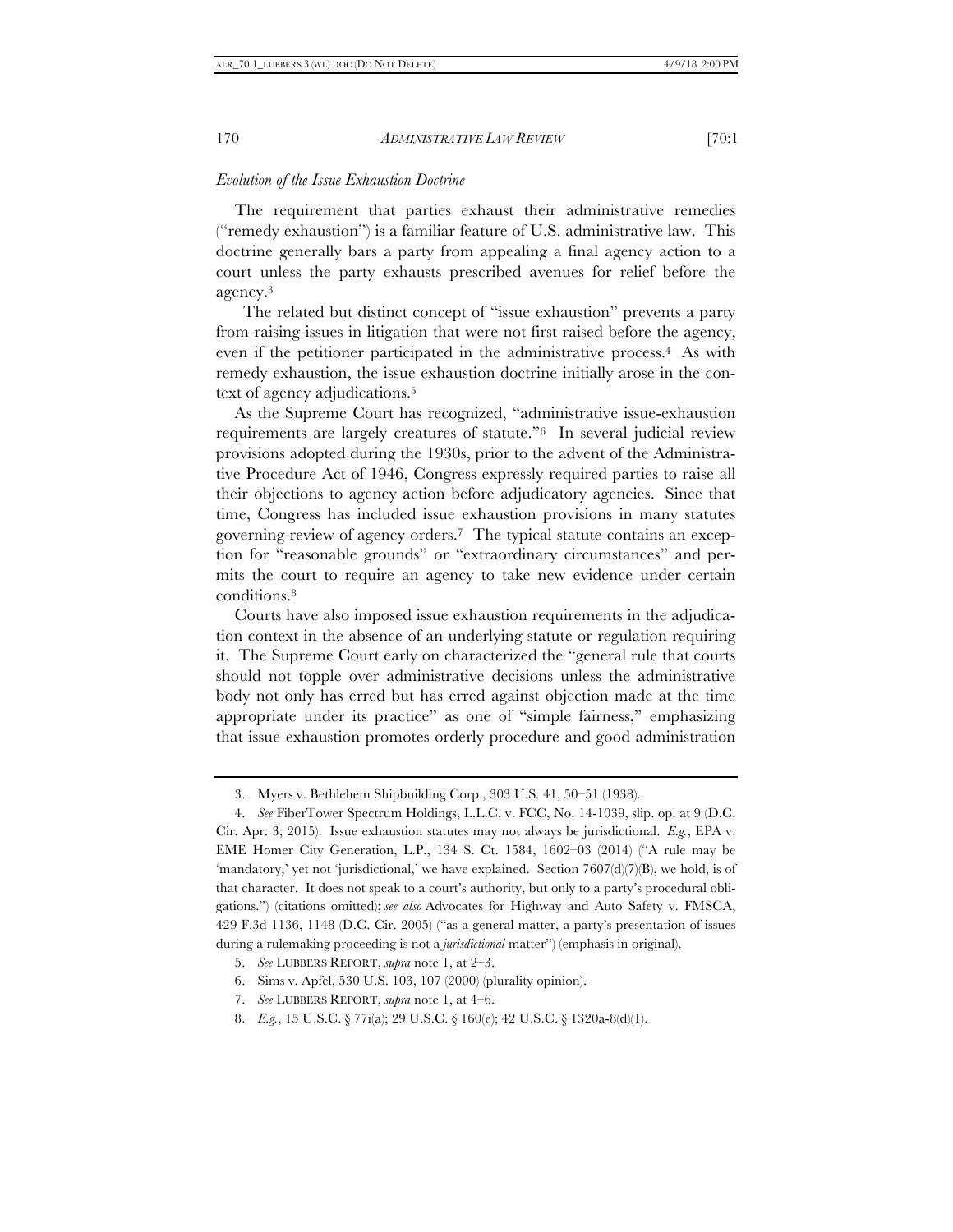#### 2018] *ISSUE EXHAUSTION* 171

by offering the agency an opportunity to act on objections to its proceedings.9 But questions about the common law application of the doctrine were later raised in *Sims v. Apfel*, where the Court held that a judicial issue exhaustion requirement was inappropriate on review of the Social Security Administration's informal, non-adversarial adjudicatory benefit determinations, reasoning that "the desirability of a court imposing a requirement of issue exhaustion depends on the degree to which the analogy to normal adversarial litigation applies in a particular administrative proceeding."10

Although the issue exhaustion doctrine originated in the adjudication context, it has been extended to preenforcement review of agency rulemakings. Two statutes have been identified by the Conference as explicitly requiring issue exhaustion for review of agency rules—the Clean Air Act and the Securities Exchange Act of 1934.11 Both statutes were amended to incorporate issue exhaustion provisions in the 1970s, when Congress enacted numerous regulatory statutes with significant rulemaking provisions.12

The doctrine has also been extended to the rulemaking context through common law. Despite *Sims'* focus in the adjudication context on the extent to which the underlying administrative proceeding resembled adversarial litigation for purposes of determining whether the doctrine applied, appellate courts have increasingly applied the doctrine in the absence of a statute requiring it when reviewing preenforcement challenges to agency rules enacted via notice-and-comment proceedings.13 And at least two appellate courts have applied the doctrine to review of administrative rulemaking af-

<sup>9.</sup> United States v. L.A. Tucker Truck Lines, Inc., 344 U.S. 33, 37 (1952) (reviewing an adjudicative order issued by the Interstate Commerce Commission after an adversarial hearing); *see also* Advocates for Highway and Auto Safety v. FMSCA, 429 F.3d 1136, 1149 (D.C. Cir. 2005) (applying the same rationale to rulemaking).

<sup>10.</sup> Sims v. Apfel, 530 U.S. 103, 108–12 (2000) (plurality opinion).

<sup>11.</sup> 42 U.S.C. § 7607(d)(7)(B); 15 U.S.C. § 78y(c)(1). However, provisions governing some agencies' "orders" have been held to apply to judicial review of rules. *See* Citizens Awareness Network v. U.S., 391 F.3d 338, 345–47 (1st Cir. 2004); *see also* Inv. Co. Inst. v. Bd. of Govs., 551 F.2d 1270, 1276–77 (D.C. Cir. 1977); American Public Gas Ass'n v. Fed. Power Comm'n, 546 F.2d 983, 986–88 (D.C. Cir. 1976).

<sup>12.</sup> LUBBERS REPORT, *supra* note 1, at 4, 11, 13.

<sup>13.</sup> *E.g.*, Koretoff v. Vilsack, 707 F.3d 394, 401 (D.C. Cir. 2013) (Williams, J., concurring) ("[g]enerally speaking, then, the price for a ticket to facial review is to raise objections in the rulemaking"); City of Portland, Or. v. EPA, 507 F.3d 706, 710 (D.C. Cir. 2007); Military Toxics Project v. EPA, 146 F.3d 948, 956–57 (D.C. Cir. 1998); *see also* LUBBERS REPORT, *supra note* 1, at 27–30 (describing application of the doctrine as well as varied precedent in appellate courts other than the U.S. Court of Appeals for the D.C. Circuit). No cases were identified that applied the issue exhaustion doctrine in the context of new issues raised during enforcement challenges to rules.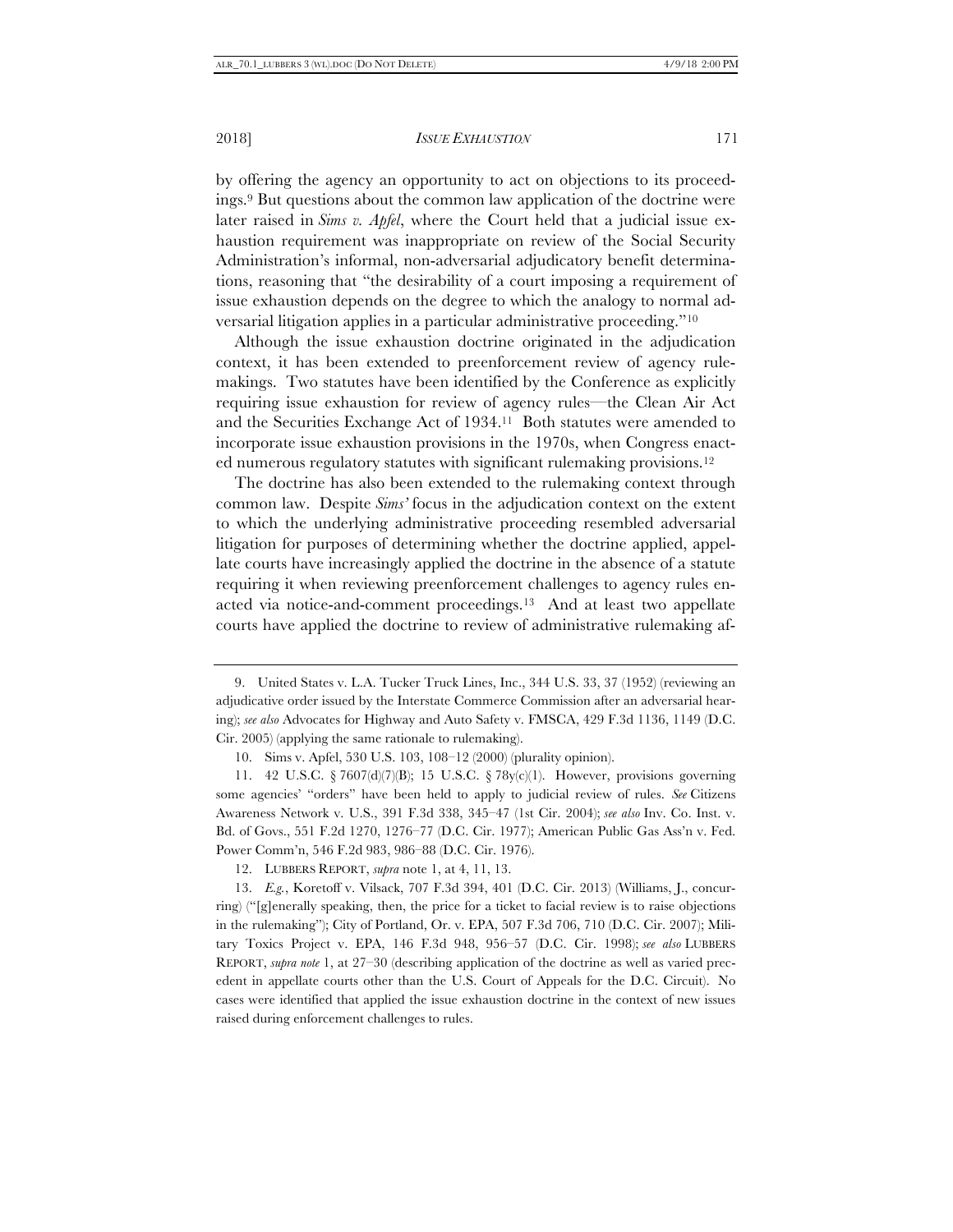172 *ADMINISTRATIVE LAW REVIEW* [70:1

ter specifically considering *Sims*,14 although *Sims* was recently cited by the Ninth Circuit as militating against issue exhaustion in an informal rulemaking issued without notice-and-comment procedures.15

Relying on their equitable authority, courts have also fashioned exceptions to the issue exhaustion doctrine.16 The Conference commissioned a consultant's report to identify and articulate the scope of these exceptions in federal appellate case law, as well as to examine the general arguments for or against the doctrine in the rulemaking context.17 Without endorsing every conclusion expressed therein, the Conference believes that the report of its consultant can provide guidance to courts considering the application of the doctrine as it pertains to preenforcement review of administrative rulemaking.

#### *Factors for Courts to Consider in Applying the Issue Exhaustion Doctrine*

The Administrative Conference believes that stakeholders, agencies, and courts benefit when issues are raised during rulemaking proceedings with sufficient specificity to give the agency notice and a fair opportunity to address them prior to judicial review.18 Many of the justifications for applying the doctrine in judicial review of agency adjudicatory decisions apply squarely to review of rulemakings. The doctrine promotes active public participation, creates orderly processes for resolution of important legal and policy issues raised in agency proceedings, ensures fully informed decisionmaking by administrative agencies, provides a robust record for judicial

17. S*ee generally* LUBBERS REPORT, *supra* note 1.

18. Nat'l Ass'n of Mfrs. v. U.S. Dep't of the Interior, 134 F.3d 1095, 1111 (D.C. Cir. 1998); *see also* Ctr. for Sustainable Econ. v. Jewell*,* 779 F.3d 588, 602 (D.C. Cir. 2015) (holding on review of an agency adjudicatory decision that "the question in determining whether an issue was preserved, however, is not simply whether it was raised in some fashion, but whether it was raised with sufficient precision, clarity, and emphasis to give the agency a fair opportunity to address it").

<sup>14.</sup> Advocates for Highway and Auto Safety v. FMSCA, 429 F.3d 1136, 1148–49 (D.C. Cir. 2005); Universal Health Servs., Inc. v. Thompson, 363 F.3d 1013, 1020 (9th Cir. 2004).

<sup>15.</sup> *See* Alaska Survival v. Surface Transp. Bd., 705 F.3d 1073, 1080 (9th Cir. 2013) (describing a Surface Transportation Board (STB) exemption proceeding as a rulemaking but applying the *Sims* rationale to it because the STB's procedures were informal and public comments were not sought).

<sup>16.</sup> *E.g.,* Washington Ass'n for Television and Children (WATCH) v. FCC, 712 F.2d 677, 681–82 (D.C. Cir. 1983) ("[Our] cases assume that  $\S 405$  contains implied exceptions without explaining why. We understand these cases, however, as implicitly interpreting § 405 to codify the judicially-created doctrine of exhaustion of administrative remedies, which permits courts some discretion to waive exhaustion.") (footnotes omitted).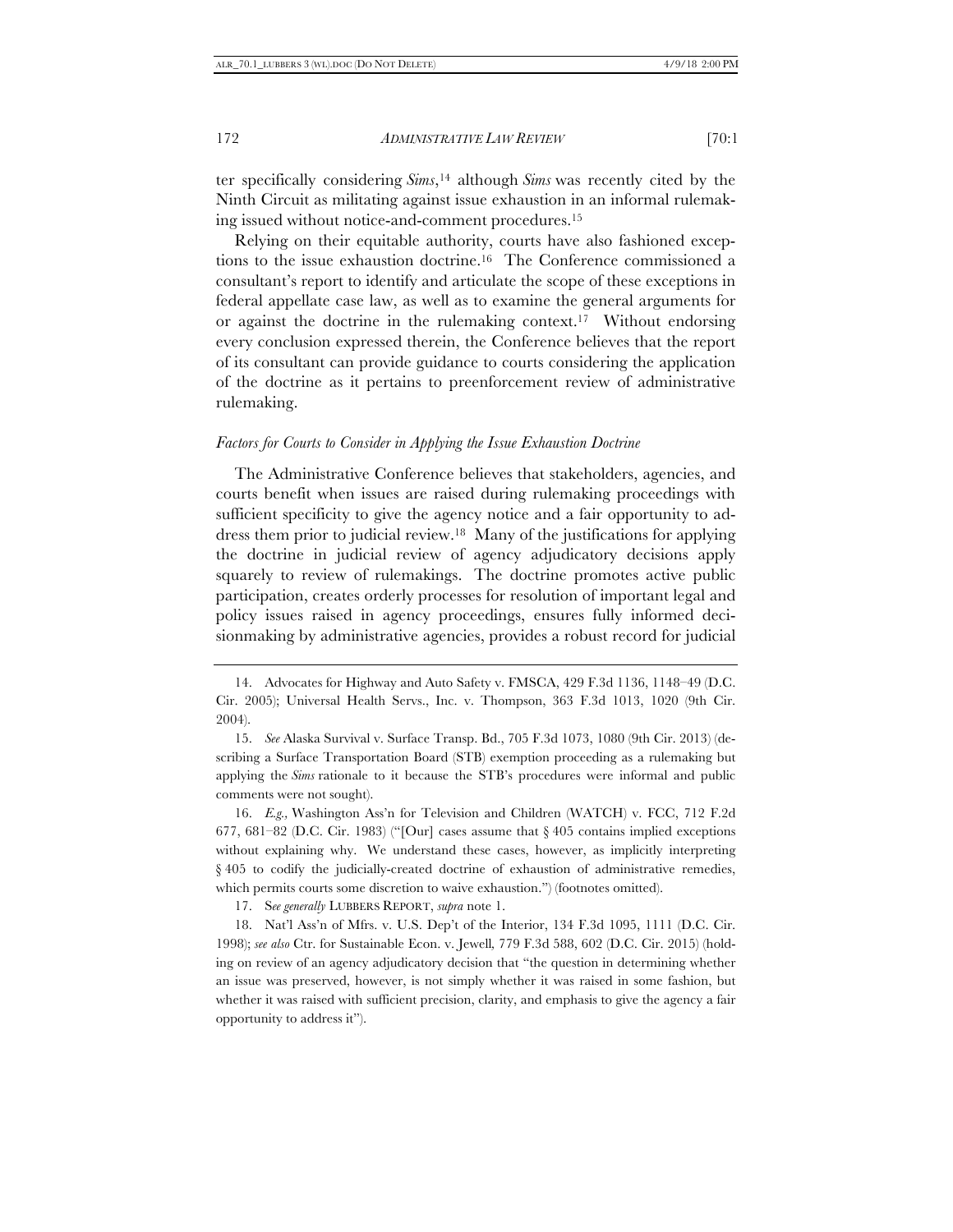2018] *ISSUE EXHAUSTION* 173

review, and lends certainty and finality to agency decisionmaking. Issue exhaustion also avoids the potential for significant disruption to extensive work by the agency, which can result if an issue is raised only during judicial review, after the rule has been developed. Application of the doctrine spares courts from hearing objections that could have been cured at the administrative level and reduces the need for agencies to create post-hoc rationalizations.19

On the other hand, the Conference also recognizes some practical and doctrinal concerns with uncritically applying issue exhaustion principles developed in the context of formal adversarial agency adjudications to the context of preenforcement rulemaking review.20 Overbroad application of the doctrine to rulemaking proceedings could serve as a barrier to judicial review for persons or firms who reasonably did not engage in continuous monitoring of the agency in question.<sup>21</sup> Issue exhaustion requirements may also contribute to the burdens of participating in a rulemaking proceeding, by exerting pressure on commenters to raise at the administrative level every issue that they might conceivably invoke on judicial review.22 Also, an overbroad exhaustion requirement may result in unnecessary uncertainty and inefficiencies by leaving unaddressed fundamental legal questions – such as a rule's constitutionality or validity under a substantive federal statute. These and other concerns have led some observers to question the value of the doctrine as applied to rulemaking, or at least to call for limitations on its scope.

The Conference has compiled a list of factors—some of which may be

<sup>19.</sup> The argument for judicial application of the doctrine may be especially strong where the challenged issue concerns the factual basis of a rule, the agency's evaluation of alternatives, or the agency's failure to exercise its discretion in a particular manner. Judicial evaluation of the reasonableness of an agency's action in such cases under an arbitrary and capricious standard of review may depend heavily on the administrative record and on the agency's analysis of those issues. *See generally* Gage v. Atomic Energy Comm'n, 479 F.2d 1214, 1217–19 (D.C. Cir. 1973).

<sup>20.</sup> *See* William Funk, *Exhaustion of Administrative Remedies—New Dimensions Since Darby*, 18 PACE ENVTL. L. REV. 1, 17 (2000) ("[u]nfortunately, some courts have ignored the specific statutory origin for [issue exhaustion] and have applied a similar exhaustion requirement in cases totally unrelated to that statute, while citing cases involving application of that statute").

<sup>21.</sup> The impact of such barriers can fall most heavily on persons or entities whose interests are not in close alignment with the interests that have been advanced most forcefully by other participants in a given proceeding. *See* Koretoff v. Vilsack, 707 F.3d 394, 401 (D.C. Cir. 2013) (Williams, J., concurring).

<sup>22.</sup> *See* Wendy E. Wagner, *Administrative Law, Filter Failure, and Information Capture*, 59 DUKE L.J. 1321, 1363–64 (2010); LUBBERS REPORT, *supra* note 1, at 38–40.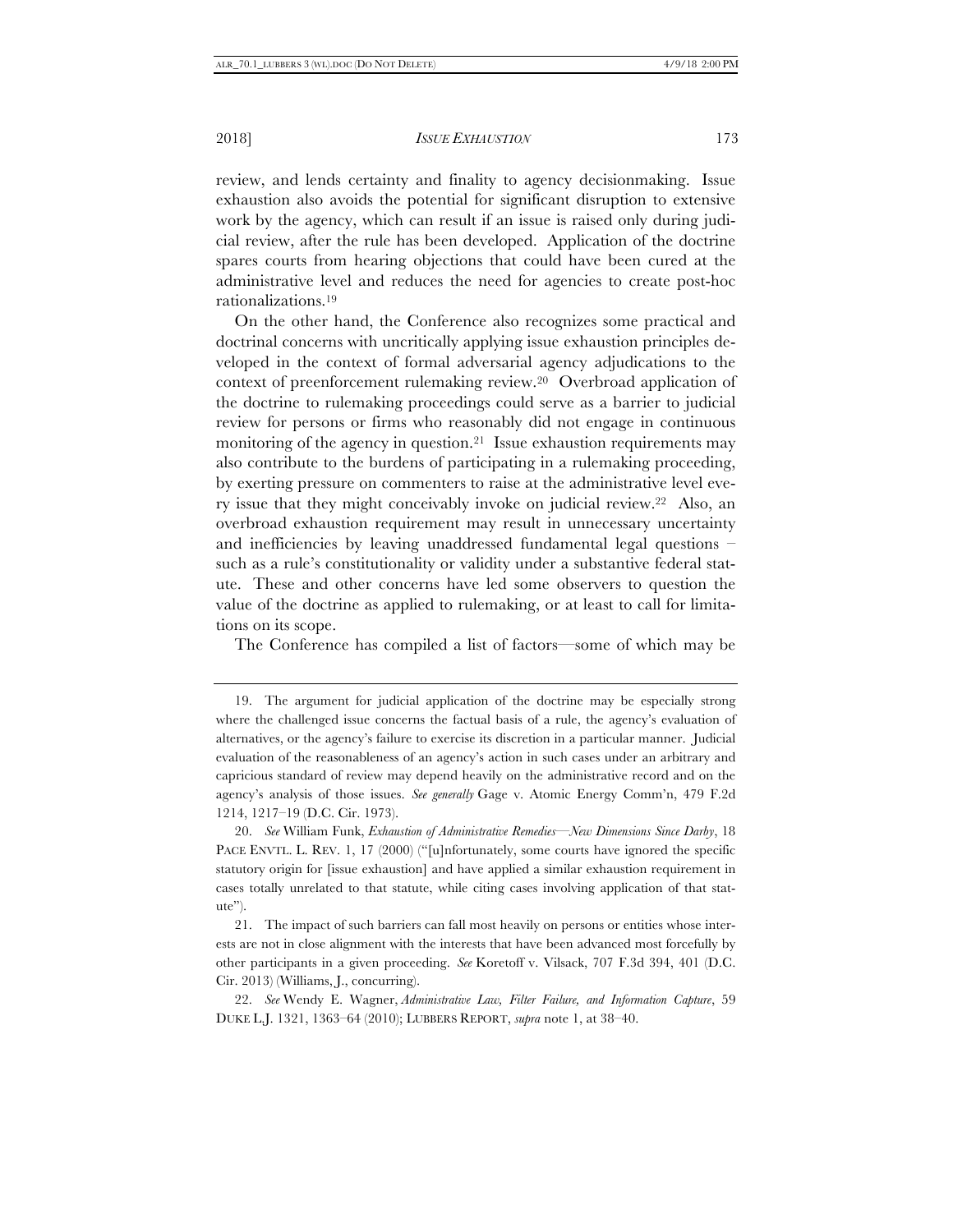174 *ADMINISTRATIVE LAW REVIEW* [70:1

dispositive in particular cases—that it invites courts to consider when deciding whether to preclude a litigant from raising issues for the first time during preenforcement review of an agency rule. The list should be understood as a checklist of potentially relevant factors, not a fixed doctrinal formula, and as inapplicable where a statute directs otherwise. Specifically, the list includes consideration of whether:

- The issue was raised by a participant in the rulemaking other than the litigant.23
- The issue was addressed by the agency on its own initiative in the rulemaking.24
- The agency failed to address an issue that was so fundamental to the rulemaking proceeding or to the rule's basis and purpose that the agency had an affirmative responsibility to address it.25
- The issue involves an objection that the rule violates the U.S. Constitution.26
- It would have been futile to raise the issue during the rulemaking proceeding because the agency clearly indicated that it would not entertain comments on or objections regarding that issue.27
- The issue could not reasonably be expected to have been raised

23. *See* Portland Gen. Elec. Co. v. Bonneville Power Admin., 501 F.3d 1009, 1024 (9th Cir. 2007) ("In general, we will not invoke the waiver rule in our review of a notice-andcomment proceeding if an agency has had an opportunity to consider the issue. This is true even if the issue was considered sua sponte by the agency or was raised by someone other than the petitioning party.").

25. *See* NRDC v. EPA, 755 F.3d 1010, 1023 (D.C. Cir. 2014) ("EPA retains a duty to examine key assumptions as part of its affirmative burden of promulgating and explaining a nonarbitrary, non-capricious rule . . . .") (internal quotation marks omitted). This factor may include issues arising under the applicable substantive statute or the APA.

26. *Cf.*, Noel Canning v. NLRB, 705 F.3d 490, 497 (D.C. Cir. 2013), *aff'd* NLRB v. Noel Canning, 134 S. Ct. 2550 (2014) (invoking "extraordinary circumstances" exception in statutory provision requiring issue exhaustion to address constitutional issue not raised with the NLRB because the issue went to the very power of the agency to act and implicated fundamental separation of powers concerns). It is worth emphasizing that regardless of whether the issue exhaustion doctrine would apply, participants in a rulemaking should raise constitutional issues during the rulemaking proceeding to give the agency an opportunity to adjust its rule to eliminate the constitutional objection or at least to explain in the administrative record why its rule does not raise constitutional concerns.

27. *See* Comite De Apoyo A Los Trabajadores Agricolas v. Solis, No. 09-240, 2010 WL 3431761, at \*18 (E.D. Pa. Aug. 31, 2010); *cf.* WATCH v. FCC, 712 F.2d 677, 682 (D.C. Cir. 1983) (remarking that "[a] reviewing court . . . may in some cases consider arguments that it would have been futile to raise before the agency," but cautioning that "[f]utility should not lightly be presumed").

<sup>24.</sup> *Id.*